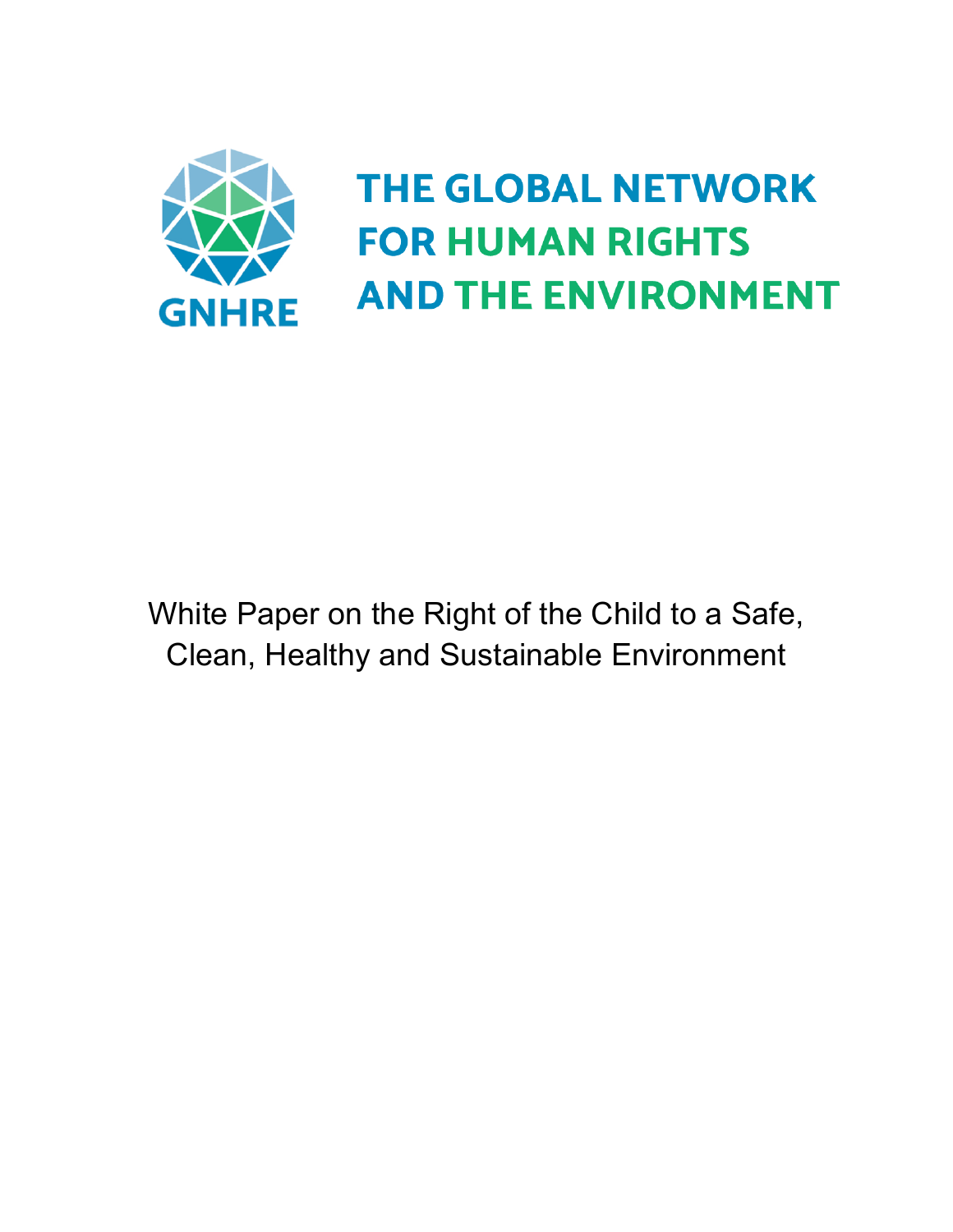

This White Paper was written by a working group of the Global Network of Human Rights and the Environment (GNHRE). The working group has prepared the white paper to inform the consultation on the right of the Child to a safe, clean, healthy and sustainable environment as part of the Draft general comment No. 26 on children's rights and the environment with a special focus on climate change. The GNHRE has contributed to the consultation in partnership with Terre des Hommes and Child Rights Connect.

#### AUTHORS:

Maria Antonia Tigre (GNHRE; Sabin Center for Climate Change Law, Columbia Law School), Natalia Urzola (GNHRE), Victoria Lichet (Global Pact Coalition; GNHRE), Erin Dobbelsteyn (University of Ottawa, Canada), Laura Mott (CUNY School of Law), Jolein Holtz (Leiden University, the Netherlands), Victoria Tiana Monfort (Leiden University), Paola Villavicencio Calzadilla (CEDAT, Universitat Rovira i Virgili), Rashmi Gupta (Jindal Global University), Lorena Zenteno (GI-ESCR, GNHRE, University of Edinburgh), Aoife Daly (School of Law/Environmental Research Institute, University College Cork), Alana Malinde S.N. Lancaster (University of the West Indies), Dina Lupin (GNHRE; Southampton School of Law), Felix Nana Kofi Ofori (REACT Humanitarian Network, Oxford); Alexandra R. Harrington (Lancaster University Law School; GNHRE).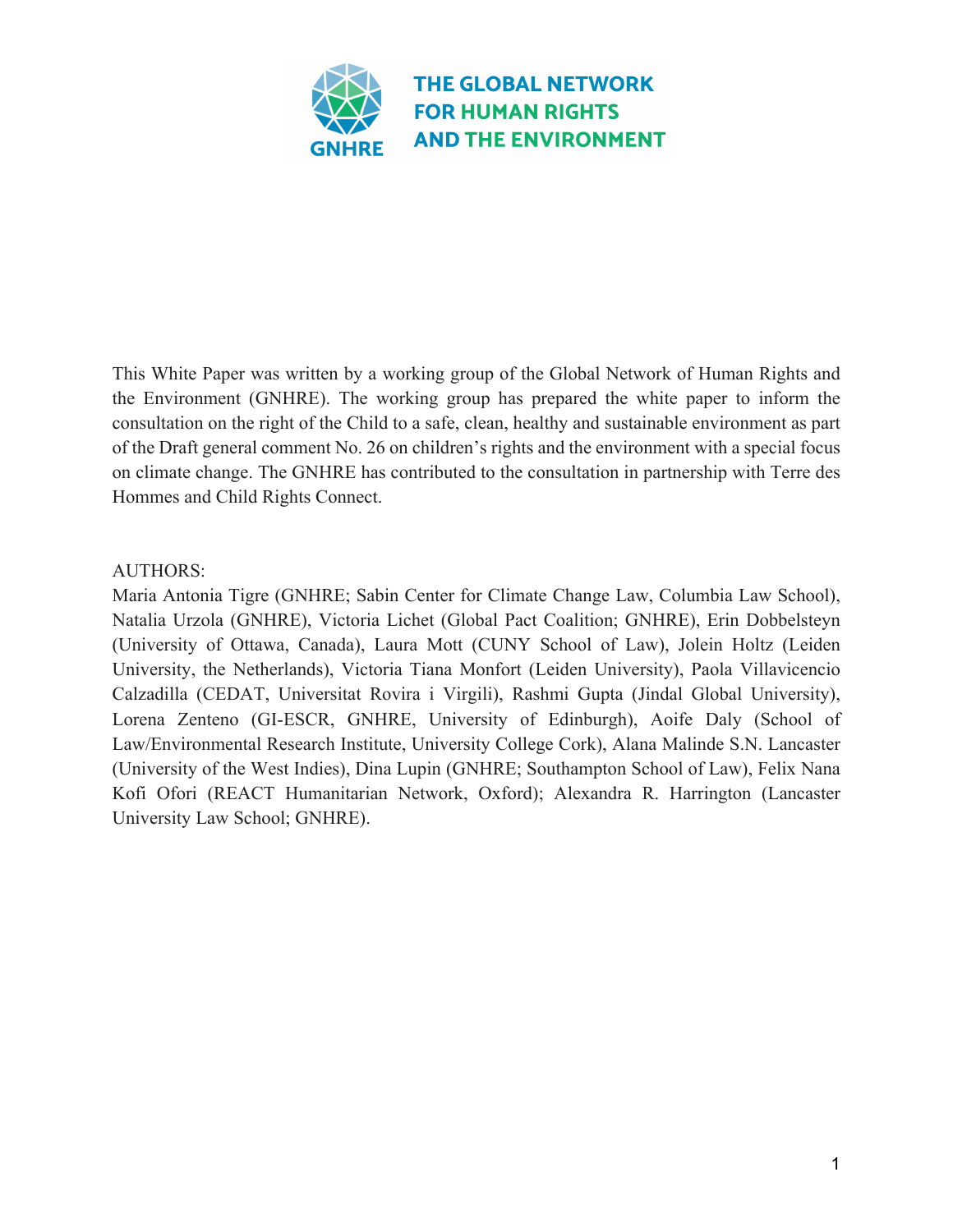

# **Table of Contents**

| 1.             |                                                                                                  |
|----------------|--------------------------------------------------------------------------------------------------|
| 2.             | What does the right of the child to a safe, clean, healthy and sustainable environment entail? 6 |
| A.             |                                                                                                  |
| 3.             | What are the impacts of environmental harm on children from marginalised communities?  12        |
| A.             |                                                                                                  |
| В.             |                                                                                                  |
| $\mathbf{C}$ . |                                                                                                  |
| D.             |                                                                                                  |
| Е.             |                                                                                                  |
| F.             |                                                                                                  |
| G.             |                                                                                                  |
| Н.             |                                                                                                  |
| 4.             |                                                                                                  |
| 5.             | What are the state's obligations related to children's right to a healthy environment? 28        |
| A.             | States' implied obligation to provide to children remedies for harm from environmental           |
|                |                                                                                                  |
| B.             | States' obligation to protect the best interests of the child via precautionary regulations 30   |
| С.             | States' obligation to provide access to environmental information & education, and mandate       |
|                |                                                                                                  |
| D.             | States' obligation to protect children's freedom of expression and freedom from related          |
|                |                                                                                                  |
| E.             | States' obligation to ensure children's health via sustainable development32                     |
| 6.             | What is the relationship between the right to a healthy environment and the right of children to |
|                |                                                                                                  |
|                |                                                                                                  |
| 7.             |                                                                                                  |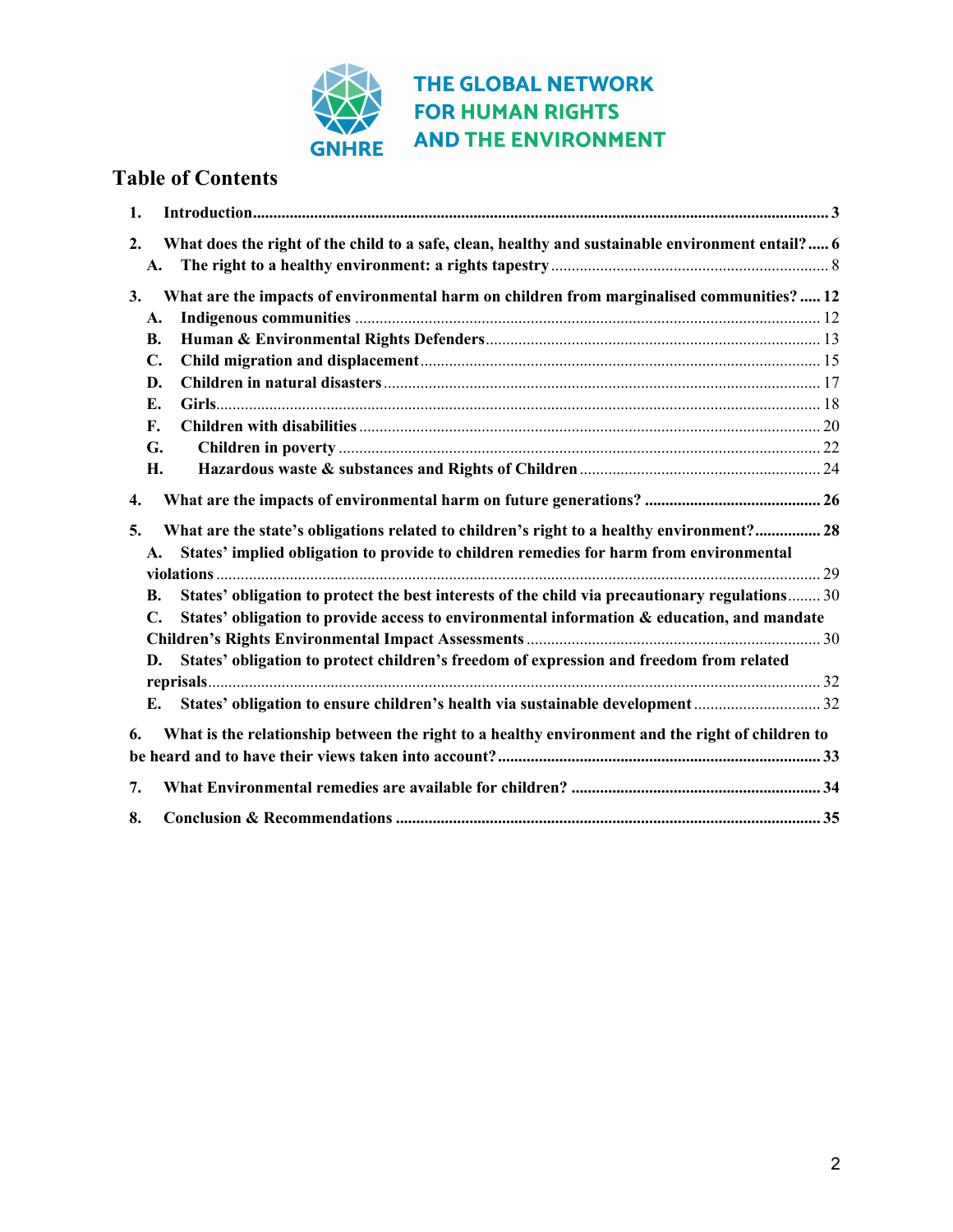

#### **1. Introduction**

Across the globe, people are living in conditions of extreme and worsening environmental distress. These conditions result from centuries of colonial and industrial development, pursued without regard for the environment or the lives, livelihoods, and traditional practices of much of humankind. Today, we face a triple planetary crisis of climate change, environmental pollution, and biodiversity loss. The detrimental impacts of changing climates, large scale pollution and collapsing ecosystems on human health and well-being are undeniable.<sup>1</sup> The United Nations (UN) Secretary General António Guterres (UNSG) warned that "[w]e stand at a critical juncture in our collective efforts to limit dangerous global heating."2 Advances in climate and environmental science now forecast an uncertain and probably dire future. The Covid-19 pandemic and escalating conflict in different parts of the world have only contributed to our precarious and urgent condition.3 As Guterres recently put it, "Covid and climate change have brought us to a threshold … a moment of truth."4

Climate change, environmental pollution, and biodiversity pose a significant threat to humanity but are particularly threatening to children. In 2015, the UN International Children's Emergency Fund (UNICEF) warned that "[t]here may be no greater, growing threat facing the world's children – and their children – than climate change."<sup>5</sup> Increasingly frequent and severe weather events, food and water shortages, air pollution, increased transmission of vector-borne and infectious diseases, slow-onset processes such as rising sea levels, among others, have a disproportionate and devastating impact on the health, development, psychological and physiological well-being of children.6 The Intergovernmental Panel on Climate Change (IPCC)'s most recent report specifically highlighted the mental health challenges expected to increase under

<sup>1</sup> UN Secretary-General, 'Alongside Pandemic, World Faces 'Triple Planetary Emergency', Secretary-General Tells World Forum for Democracy, Citing Climate, Nature, Pollution' (16 November 2020) Press Release SG/SM/20422 <www.un.org/press/en/2020/sgsm20422.doc.htm> accessed 8 March 2022.

<sup>&</sup>lt;sup>2</sup> UN Secretary-General, 'Secretary-General's remarks at opening ceremony of UN Climate Change Conference COP25 [as delivered]' (2 December 2019) <www.un.org/sg/en/content/sg/statement/2019-12-02/secretary-generals-remarks-openingceremony-of-un-climate-change-conference-cop25-delivered> accessed 8 March 2022.

<sup>3</sup> Isabelle Gerretsen, 'The state of the Climate in 2021' *BBC Future* (10 January 2021)

<sup>&</sup>lt;https://www.bbc.com/future/article/20210108-where-we-are-on-climate-change-in-five-charts> accessed 8 March 2022. <sup>4</sup> UN Secretary-General, 'Secretary General's address at Columbia University: The State of the Planet' (2 December 2020), <www.un.org/sg/en/content/sg/speeches/2020-12-02/address-columbia-university-the-state-of-the-planet> accessed 8 March 2022.

<sup>&</sup>lt;sup>5</sup> UNICEF, 'Unless We Act Now: The Impact of Climate Change on Children' (2015) <<u>www.unicef.org/reports/unless-we-act-now-impact-climate-change-children</u>> accessed 8 March 2022.

 $6$  See Office of the United Nations High Commissioner for Human Rights (UNOHCHR), 'Analytical study on the relationship between climate change and the full and effective enjoyment of the rights of the child: report of the Office of the United Nations High Commissioner for Human Rights' (4 May 2017) UN Doc A/HRC/35/13 <https://digitallibrary.un.org/record/1298393> accessed 8 March 2022.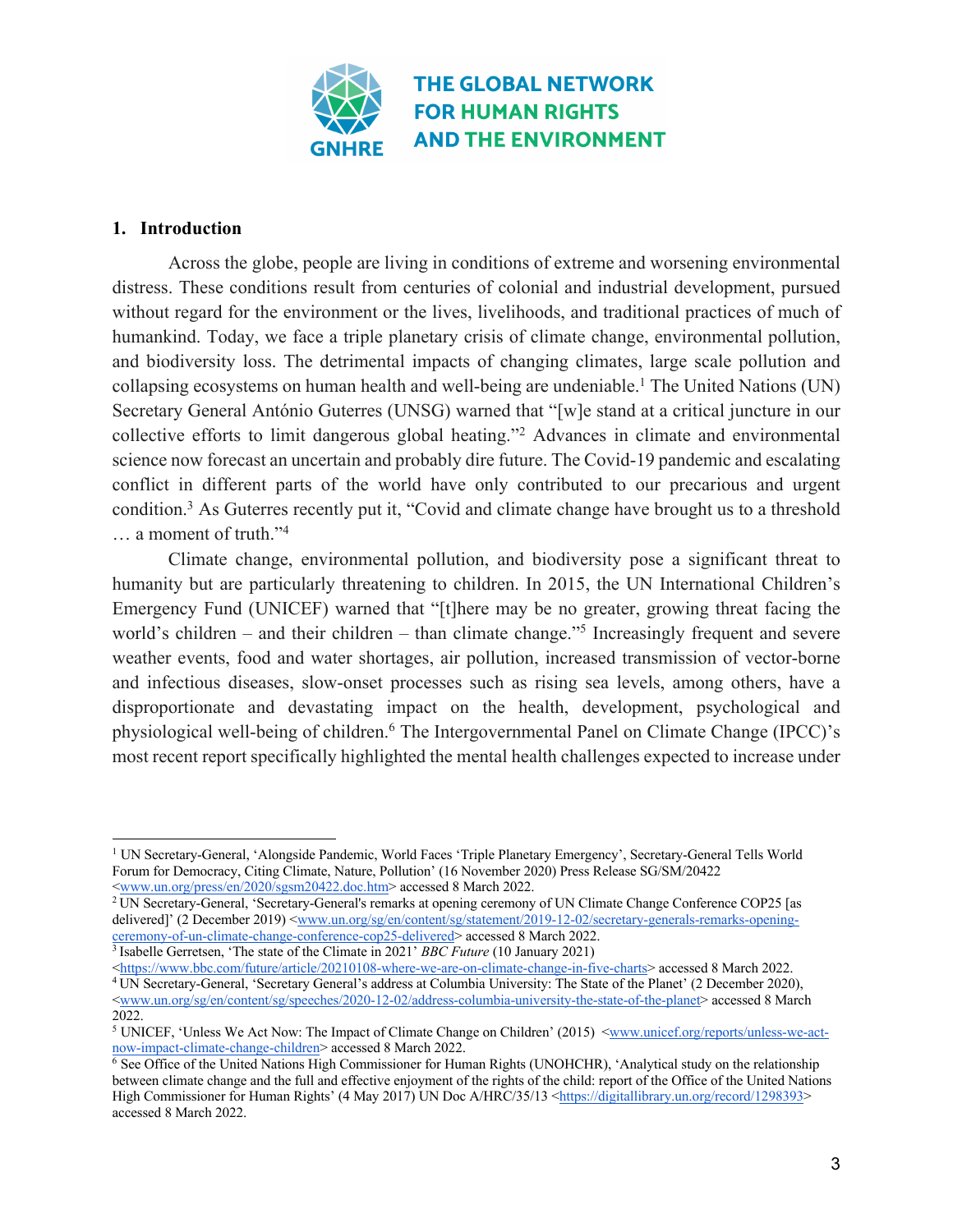

further global warming, particularly for children and adolescents.<sup>7</sup> The vulnerabilities of children are often exacerbated for those who face intersecting marginalisation due to their economic conditions, race, disabilities, status as migrants and other features that increase their vulnerability. The inequalities experienced by girls and young women, particularly those in vulnerable situations, are also amplified by the impacts of climate change.<sup>8</sup>

According to UNICEF, "approximately 1 billion children – nearly half of the world's children – live in countries that are at an 'extremely high-risk' from the impacts of climate change," while "almost every child on earth is exposed to at least one climate and environmental hazard, shock or stress such as heatwaves, cyclones, air pollution, flooding and water scarcity."9 The World Health Organization (WHO) stresses that children, especially those under the age of five, are among the most affected by environmental impacts.10 Moreover, approximately 5.2 million children under the age of five die every year, mostly from preventable and treatable causes, including 1.5 million deaths due to environmental harm such as toxic air pollution and chemicals.<sup>11</sup> Climate-related disasters are also driving the migration and displacement of millions of children worldwide, while similar numbers are trapped and unable to leave high-risk areas. In 2020 alone, around 10 million children were forced from their homes due to climate-related disasters, three times as many as displaced by conflict and violence the same year.<sup>12</sup> These horrific numbers undeniably highlight children's vulnerability in the face of climate change and environmental damages and the crucial necessity to efficiently implement adequate protection of children's human rights.

The need to recognise specific rights and ensure certain protections for children was stated in the Geneva Declaration of the Rights of the Child of 1924, the 1959 Declaration of the Rights of the Child adopted by the UN General Assembly (UNGA), the Universal Declaration of Human Rights (1945), as well as in the International Covenant on Civil and Political Rights (article 24)

<sup>7</sup> Intergovernmental Panel on Climate Change, 'Climate Change 2022. Impacts, Adaptation and Vulnerability: Summary for Policymakers' (2022) 16 <https://report.ipcc.ch/ar6wg2/pdf/IPCC\_AR6\_WGII\_SummaryForPolicymakers.pdf> accessed 8 March 2022 (IPCC, 'Climate Change 2022').

<sup>8</sup> Report A/HRC/35/13 (n 6) para 21-22; Plan International, '5 Ways Climate Change is Disrupting Girls' Lives' <https://planinternational.org/emergencies/5ways-climate-change-disrupting-girls-lives> accessed 8 March 2022.

<sup>9</sup> UNICEF, 'The Climate Crisis is a Child Rights Crisis: Introducing the Children's Climate Risk Index (Summary Report)' (August 2021) 4 <www.unicef.org/media/105531/file/UNICEF\_climate%20crisis\_child\_rights\_crisis-summary.pdf> accessed 8 March 2022.

<sup>&</sup>lt;sup>10</sup> World Health Organization, 'Preventing Disease Through Healthy Environments: A Global Assessment of the Burden of Disease from Environmental Risks' (2016)

<sup>&</sup>lt;https://apps.who.int/iris/bitstream/handle/10665/204585/9789241565196\_eng.pdf?sequence=1> accessed 8 March 2022; World Health Organization, 'Don't pollute my future! The impact of the environment on children's health'(21 March 2017)<br>  $\langle$ www.who.int/publications/i/item/WHO-FWC-IHE-17.01> accessed 8 March 2022.

 $11$  WHO, 'The Cost of a Polluted Environment: 1.7 Million Child Deaths a Year, Says WHO' (6 March 2017) News Release <www.who.int/news/item/06-03-2017-the-cost-of-a-polluted-environment-1-7-million-child-deaths-a-year-says-who> accessed 8 March 2022; WHO, 'Inheriting a Sustainable World? Atlas on Children's Health and the Environment' (2017)

<sup>&</sup>lt;www.who.int/publications/i/item/9789241511773> accessed 8 March 2022; WHO, 'Children: Improving Survival and Well-<sup>12</sup> Save the Children, 'Walking into the Eye of the Storm: How the Climate Crisis is Driving Child Migration and Displacement' (October 2021) <https://resourcecentre.savethechildren.net/pdf/Eye-of-the-Storm.pdf/>.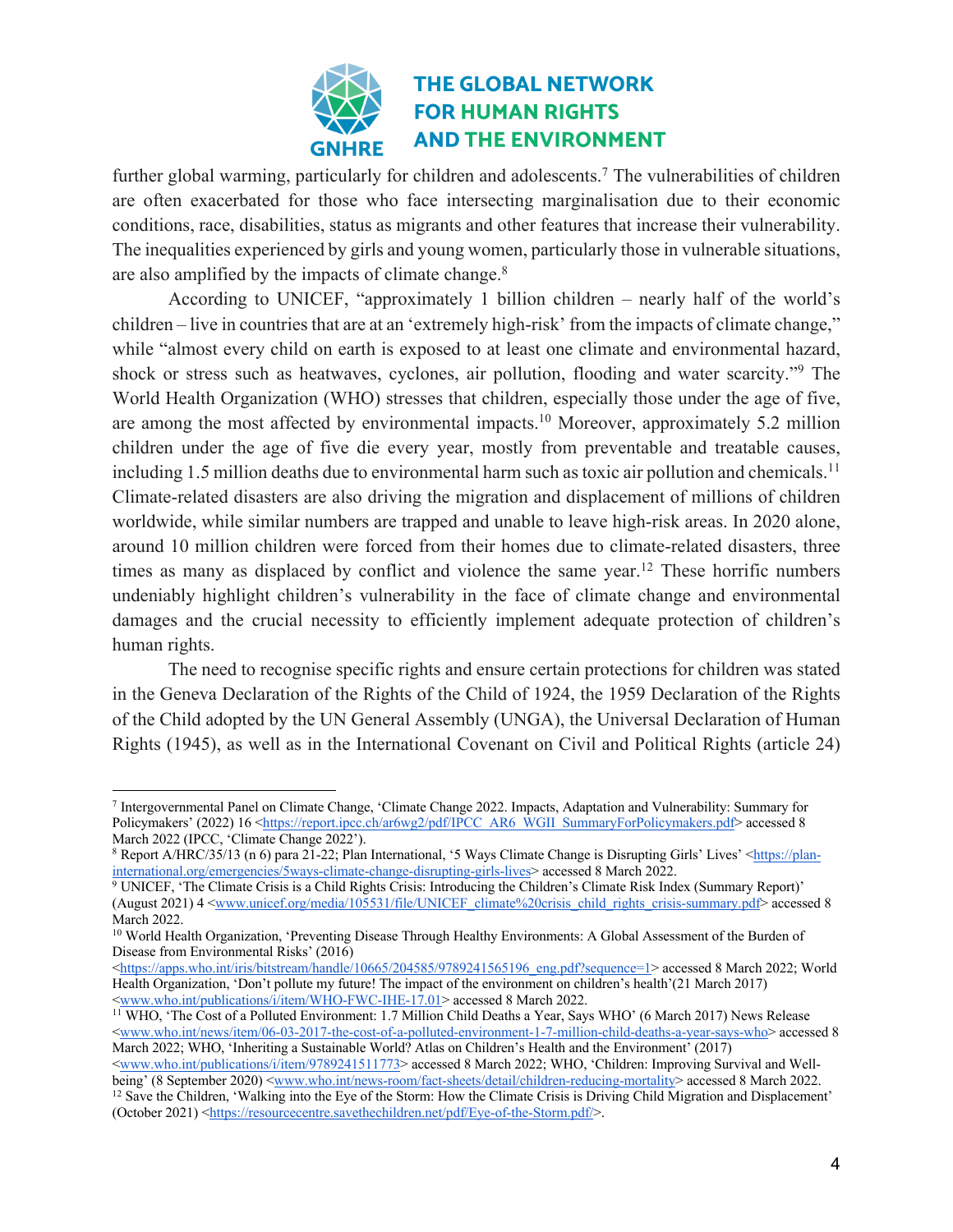

and the International Covenant on Economic, Social and Cultural Rights (article 10). In 1989, the UNGA adopted the Convention on the Rights of the Child (UNCRC), an international treaty aiming to ensure that States respect, protect, and fulfil children's rights. The UNCRC, the most widely ratified human rights treaty in the world, enshrines inalienable and universal human rights for the children of the world, such as the right to life (article 6), the right to the highest attainable standard of health (article 24), and the right to education (article 28). Three optional protocols to the UNCRC have been approved, relating to the involvement of children in armed conflict, the sale of children, child prostitution and child pornography, and establishing a communications procedure, enabling children whose rights have been violated to complain directly to the UN Committee on the Rights of the Child (CRC).

In June 2021, the CRC committed to a General Comment on children's rights and the environment with a special focus on climate change.<sup>13</sup> The development of the new general comment puts forward strategic questions related to children's rights to a healthy environment, currently under discussion as the CRC hosts a series of consultations to inform that process.

As a network of scholars and practitioners working in diverse spheres of influence that focus on the intersection of human rights and the environment, the GNHRE is uniquely placed to contribute to that discussion. This White Paper draws on the work of several expert scholars and practitioners. These experts have researched and analysed the statements and reports of UN Special Rapporteurs and UN bodies, and closely assessed the current state of the policy and law on children's rights and the environment to contribute to the progressive development of international law. This White Paper poses critical questions on the meaning and scope of the child's right to a healthy environment, including:

- What does the right of the child to a safe, clean, healthy and sustainable environment entail?
- What are the impacts of environmental harm on children from marginalised communities?
- Are future generations protected by the right to a healthy environment and, if so, what does this mean and require?
- What are States' obligations related to the rights of the child to a healthy environment?
- What other rights have a bearing on the right of the child to a healthy environment?
- Can children have their say and what are their procedural rights?

In our collective effort to raise and offer answers to these questions, we have conducted extensive desk research into recent scholarship, key developments in international law and, to a more limited extent, domestic law, judicial findings and emerging litigation, civil society reports,

<sup>&</sup>lt;sup>13</sup> UNOHCHR, 'The UN Committee on the Rights of the Child Commits to a New General Comment on Children's Rights and the Environment with a Special Focus on Climate Change' <www.ohchr.org/EN/NewsEvents/Pages/DisplayNews.aspx?NewsID=27139&LangID=E> accessed 8 March 2022.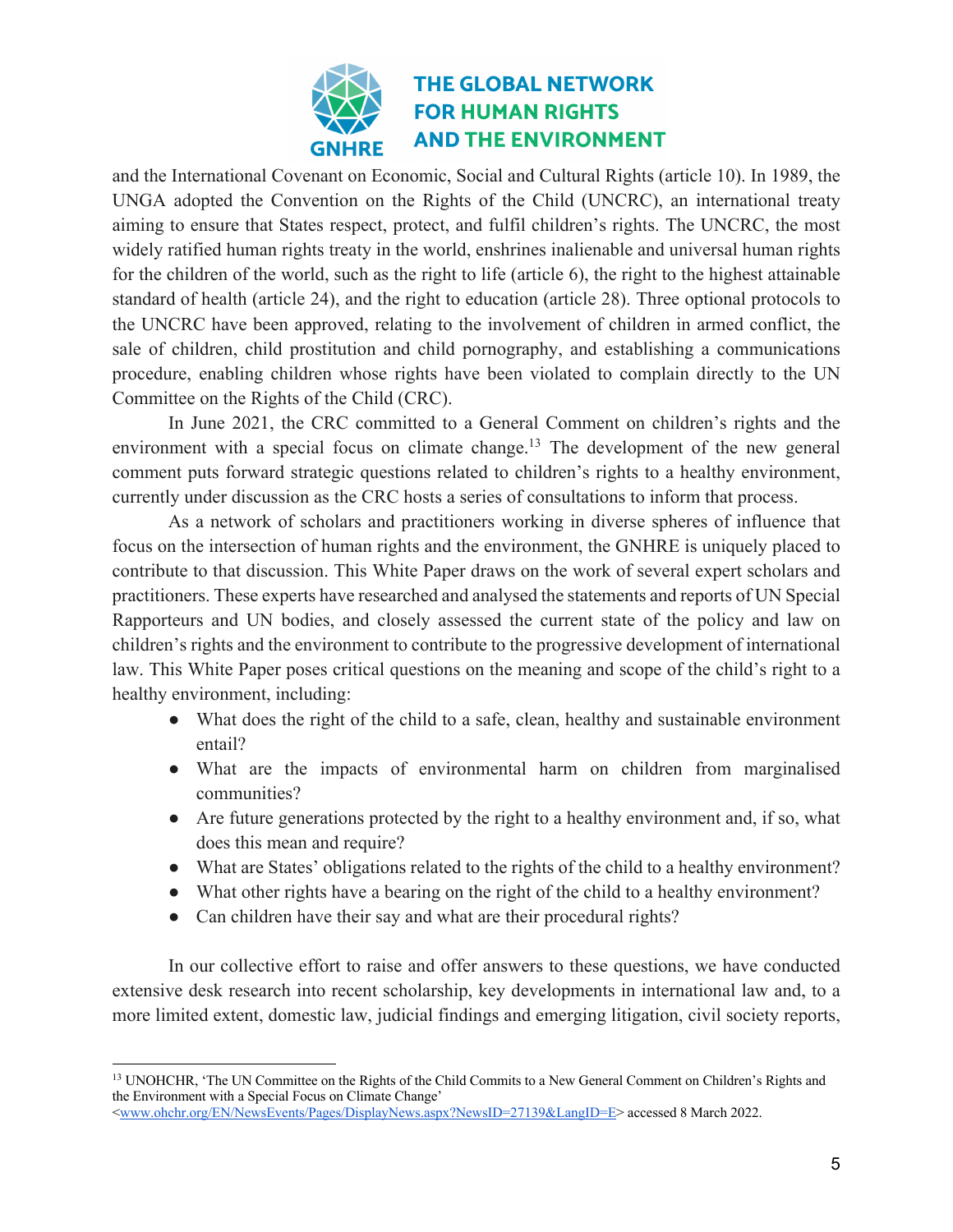

key policy documents, statements, recommendations, and a range of other political and legal documents that shed light on the state and meaning of the rights of the child to a safe, clean, healthy and sustainable environment.

This White Paper is by no means comprehensive, and its goal is not to provide an exhaustive overview of all relevant materials and literature. Instead, this White Paper aims to give some insight into existing practice, current debates and key gaps in the understanding and realisation of the right to a healthy environment for all children. In addition, this is a working document that aims to provide helpful background for the consultation on children's rights and the right to a healthy environment as part of the Draft general comment No. 26 on children's rights and the environment. This White Paper will continue to evolve and develop both during and after the consultation, and we welcome inputs and suggestions (which should be sent to gnhrewebsite@gmail.com).

#### **2. What does the right of the child to a safe, clean, healthy and sustainable environment entail?**

The right to a safe, clean, healthy and sustainable environment recognises the undeniable link between human health and well-being and the state of the natural environment. It recognises that a safe, clean and healthy environment is a necessary precondition to realising a host of other human rights. It is a right that encompasses several other human rights, including the right to clean air, access to safe water, a safe climate, healthy and sustainably produced food, and adequate sanitation, non-toxic environments in which to live, work and play among others.

UNHRC resolution A/HRC/45/L.48 on 'the rights of the child: realising the rights of the child through a healthy environment<sup>'14</sup> stipulates that States have an obligation to respect, protect, and fulfil human rights and to address environmental harm. The resolution urges States to realise the rights of children by recognising the right to a healthy environment in national legislation to ensure the rights of both present and future generations.

Additionally, the UNHRC urges States to ensure that children have access to justice and timely, effective, inclusive remedies when exposed to violations or abuse of their rights through the effects of environmental harm. This historic resolution calls for the inclusion of the right to a healthy environment as integral to the rights of the child and acknowledges that preventing environmental harm through the recognition of the child's right to a healthy environment is the most effective way to fully protect children and their human rights. A number of states have taken measures and adopted laws that attempt to address this.

#### **Children's environmental rights in domestic law**

<sup>14</sup> UN Human Rights Council (HRC), 'Rights of the Child: Realizing the Rights of the Child Through a Healthy Environment' (13 October 2020) UN Doc A/HRC/RES/45/30 <https://undocs.org/A/HRC/RES/45/30>.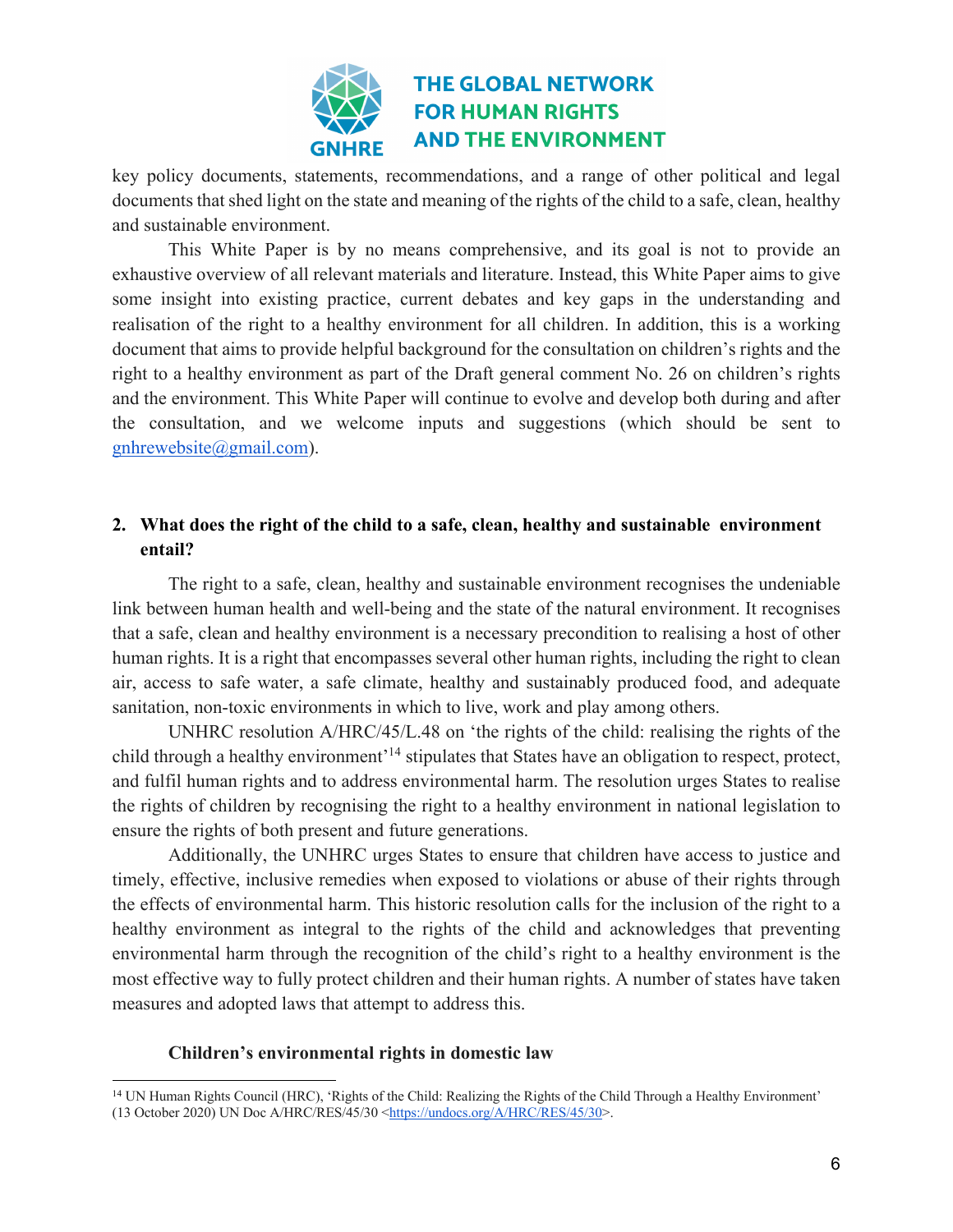

Some domestic legal frameworks already recognise the right of children to a healthy environment. This right is part of specialised domestic codes and laws that specifically address the rights and duties of children. Among the countries with best practices are five from Central and South America (Colombia, Peru, Bolivia, El Salvador, and Mexico), one from Africa (Benin), and one from Asia (Vietnam).

Bolivia's code for Children and Adolescents explicitly recognises "the right of girls, boys, and adolescents to a healthy and ecologically balanced environment" (art. 33).<sup>15</sup> The right to water and sanitation is also recognised (art. 34). Furthermore, as a part of the right to education, girls, boys, and adolescents have the right to receive education on environmental protection and care, among other duties (art. 115). Finally, Bolivia's code explicitly states children and adolescents' have a duty to take care of the environmental resources of the nation (art. 158).

Colombia's Code of Childhood and Adolescence<sup>16</sup> also specifically states that children and adolescents have the right to life, to a good quality of life, and a healthy environment that serves the enjoyment of other rights (art. 17).

In 2011, El Salvador enacted a special Law for the protection of the rights of children.<sup>17</sup> Article 35 explicitly recognises the right of girls, boys and adolescents to enjoy a healthy environment that is adequate and ecologically sustainable for their development.

Similarly, Mexico's General Law of the Rights of Girls, Boys and Adolescents<sup>18</sup> includes the right to live in a healthy and sustainable environment (art. 43). This article also states that the right includes necessary conditions that allow the children and adolescents' development, wellbeing, and healthy upbringing, which concerns physical, mental, material, spiritual, ethnic, cultural and social development.

The Peruvian New Code of Children and Adolescents<sup>19</sup> provides that children have the right to live in a healthy and ecologically balanced environment (art. 3, Chapter I on civil rights). Likewise, the Children's Code of Benin<sup>20</sup> states that all children have the right to live in a healthy and peaceful environment (art. 17) as well as the duty to respect the environment and contribute to making it a healthy place for all (art. 44).

<sup>15</sup> Code for Children and Adolescents (Código Niña, Niño y Adolescente), Lawy No. 548 (17 July 2014) (BOL).

<sup>&</sup>lt;sup>16</sup> Colombia's Law 1098 of 2006 <www.icbf.gov.co/cargues/avance/docs/ley\_1098\_2006.htm>.

<sup>17</sup> Decreto Legislativo núm. 839 que dicta la Ley de Protección integral de la niñez y adolescencia (16 March 2009) (ELSL) <www.ilo.org/dyn/natlex/natlex4.detail?p\_lang=es&p\_isn=84535&p\_country=SLV&p\_count=316>.

<sup>&</sup>lt;sup>18</sup> Ley General de los Derechos de Niñas, Niños y Adolescentes (amended 20 June 2018) (MEX) <www.gob.mx/sipinna/documentos/ley-general-de-los-derechos-de-ninas-ninos-y-adolescentes-reformada-20-junio-2018#:~:text=Tiene%20por%20 objeto%2C%20entre%20otros,(DOF)%2020%20junio%202018>.

<sup>19</sup> Codigo De Los Niños Y Adolescentes (24 December 1992) (PERU)

<sup>&</sup>lt;https://www4.congreso.gob.pe/comisiones/1998/mujer/cna.htm#:~:text=Todo%20ni%C3%B1o%20y%20adolescente%20tienen %20derecho%20a%20la%20libertad.,en%20comisi%C3%B3n%20flagrante%20de%20delito.&text=El%20ni%C3%B1o%20v% 20adolescente%20tienen,y%20a%20ser%20cuidado%20por%20%C3%A9stos>.

<sup>&</sup>lt;sup>20</sup> Loi n° 2015-08 portant code de l'enfant en République du Benin (23 January 2015)

<sup>&</sup>lt;www.africanchildforum.org/clr/Legislation%20Per%20Country/2018%20Update/Benin/benin\_thechildcode\_2015\_fr.pdf>.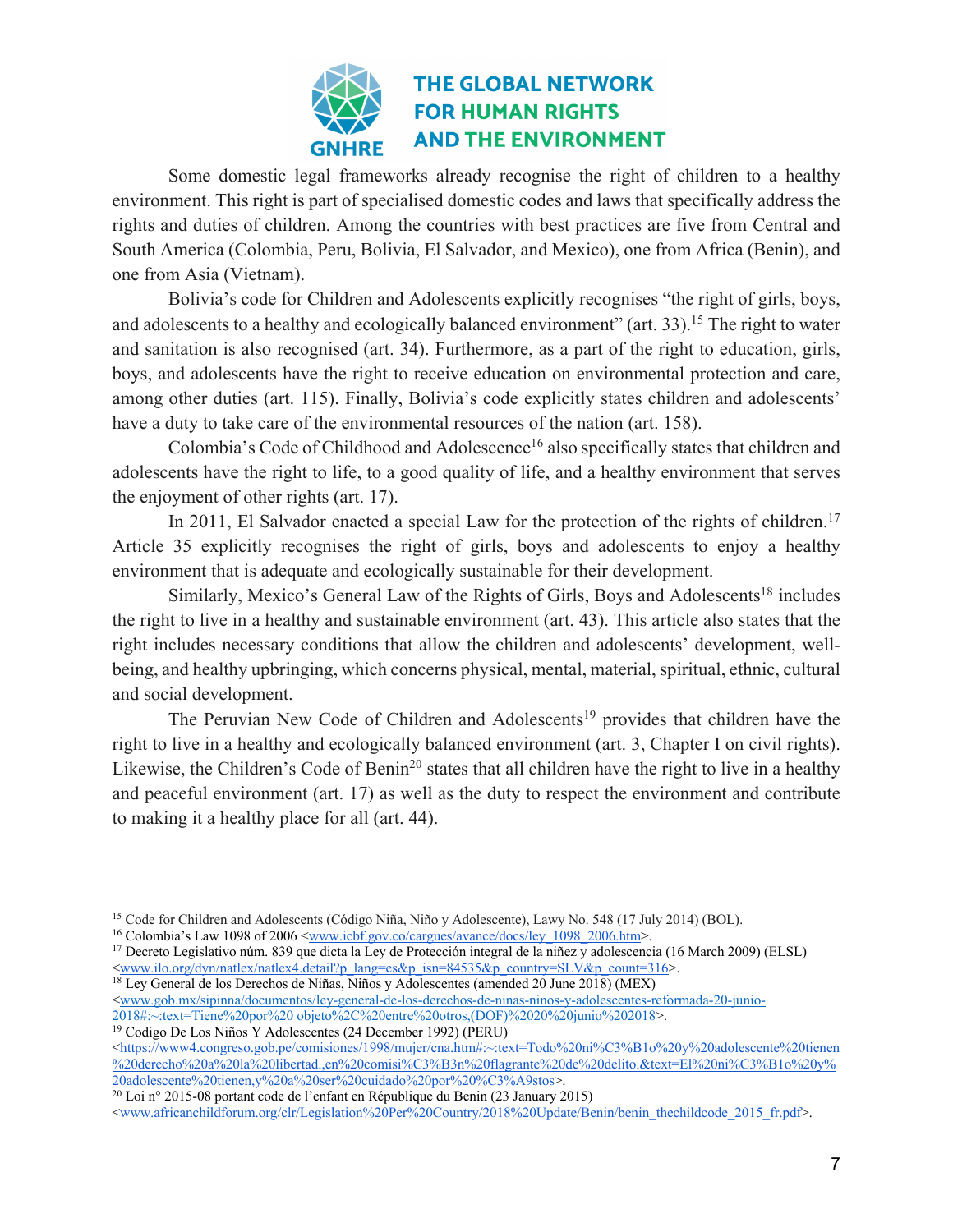

Lastly, the Environmental Protection Law of Vietnam<sup>21</sup> provides that environmental protection must be in harmony with guaranteeing children's rights to ensure the human right to live in a pure environment. It elevates this provision to the status of a principle of environmental protection (art. 4(2)). The Vietnamese Children Law,<sup>22</sup> on the other hand, includes the right of children to be protected from natural disasters and environmental pollution (art. 31) as well as children's responsibility to protect the environment and natural resources (art. 39).

Because the right to a healthy environment is essential for the protection of the realisation and enjoyment of other children's basic human rights, the above-mentioned national children's rights should be seen as best practices that other countries should adopt in their domestic legislation.

#### **A. The right to a safe, clean, healthy and sustainable environment: a rights tapestry**

While the right of the child to a safe, clean, healthy and sustainable environment should be protected in and of itself, it is also essential to recognise that it encompasses and is interwoven with several other rights. It is part of a rights tapestry. Recognising and securing the right to a healthy environment is done by realising a range of other connected rights. These rights, in turn, can only be protected when the right to a healthy environment is protected.

### **i. A healthy environment and the rights of the child to health, life and development**

The UNCRC does not explicitly mention the right of the child to a safe, clean, healthy and sustainable environment, but it does protect the right in several ways. It requires parties to pursue full implementation of the rights of the child to the enjoyment of the highest attainable standard of physical and mental health by taking measures to combat disease and malnutrition, including through the provision of adequate nutritious foods and clean drinking water, taking into consideration the dangers and risks of environmental pollution (article 24, § c). In addition, the UNCRC is the only UN human rights treaty that makes explicit references connecting children's rights and the environment, including (i) the link between child's rights to the highest attainable standard of health, which includes rights to nutritious food and safe drinking water, with issues of environmental pollution (article 24), and (ii) its definition of children's right to information on environmental health issues and identification of environmental education as one of the goals of education (article 29).

<sup>&</sup>lt;sup>21</sup> Vietnam Environmental Protection Law 2014 (23 June 2014) <https://vietnamlawenglish.blogspot.com/2014/06/vietnamenvironmental-protectionlaw.html#:~:text=This%20Law%20provides%20statutory%20provisions,with%20the%20environmental%20protection%20task>

<sup>.</sup> <sup>22</sup> Children Law (5 April 2016) (VT) <<u>www.ilo.org/dyn/natlex/docs/ELECTRONIC/103522/125796/F-</u> 1725767197/VNM103522%20Eng.pdf>.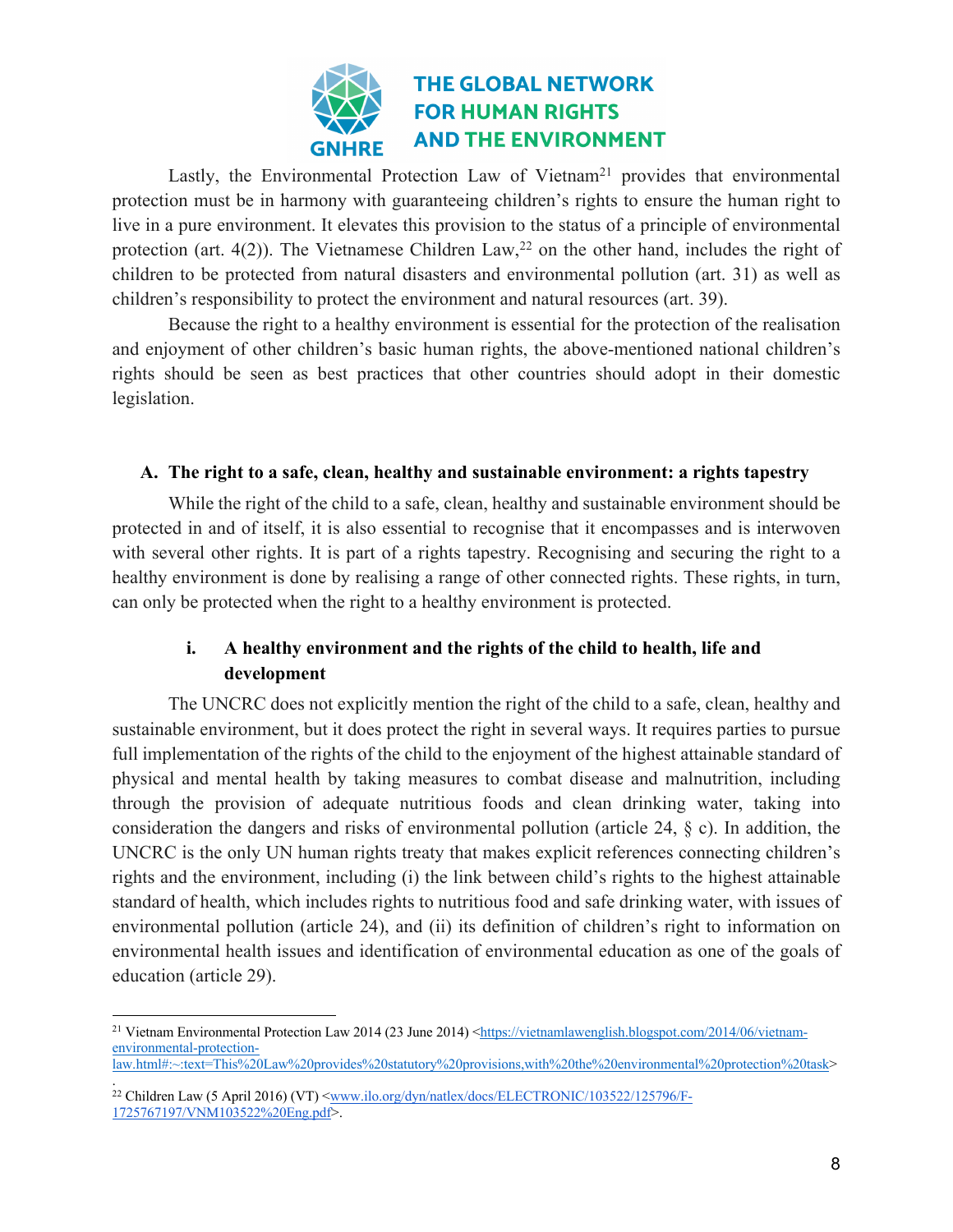

These explicit references to the environment – together with the general principles of nondiscrimination, the best interest of the child, right to life, survival and development, and respect for the views of the child (articles 2, 3, 6 and 12 UNCRC) – offer an excellent normative basis for strengthening environment-related children's rights. For example, in 2013, the CRC noted the relevance of the environment to children's health and the need to address climate change since it is "one of the biggest threats to children's health," which exacerbates health disparities.<sup>23</sup> The CRC recommended that States include children's health concerns at the heart of their strategies to mitigate and adapt to climate change.<sup>24</sup> Moreover, in its State reporting procedure, the CRC referred to the children's right to a healthy environment and expressed its concerns about the impacts of climate change on their rights, stressing the need to integrate children's special vulnerabilities, views and needs into national strategies and actions addressing climate change and disaster risk management.25 Incidentally, in the 2021 decision in *Sacchi et al., v. Argentina et al.*, the CRC found that the youth are victims of foreseeable threats to their rights to life, health, and culture and that a sufficient causal link exists between the harm alleged by children due to climate change and the acts or omissions of the States in preventing it.<sup>26</sup> The CRC held that States are legally responsible for the harmful effects of carbon emissions originating in their territory on children both inside and outside their territory.

Likewise, in a 2016 resolution, the UN High Commissioner for Human Rights (UNHCHR) recognised that "children are among the most vulnerable to climate change, which may have a serious impact on their enjoyment of the highest attainable standard of physical and mental health, access to education, adequate food, adequate housing, safe drinking water and sanitation."<sup>27</sup> The UNHRC encouraged relevant special procedures "to consider the issue of climate change and human rights, including the adverse impact of climate change on the enjoyment of children's rights."28

In 2017, the UNHCHR also published an analytical study examining the consequences of climate change on children and the human rights obligations and responsibilities of States and other stakeholders.29 The UNHCHR concluded that the impacts of climate change undeniably interfere with the effective enjoyment of the rights enshrined in the UNCRC, including the rights to life, family relations, the highest attainable standard of health, adequate standard of living,

<sup>&</sup>lt;sup>23</sup> UN Committee on the Rights of the Child (CRC), *General Comment No. 15 (2013) on the right of the child to the enjoyment of the highest attainable standard of health (art. 24)* (17 April 2013) UN Doc CRC/C/GC/15, para 50. 24 Ibid.

<sup>&</sup>lt;sup>25</sup> See, for instance, the CRC's concluding observations to: Cameroon (UN Doc CRC/C/CMR/CO/2); Brazil (UN Doc CRC/C/BRA/CO/2-4); Australia (UN Doc CRC/C/AUS/CO/5-6); and Tuvalu (UN Doc CRC/C/TUV/CO/2-5).

<sup>&</sup>lt;sup>26</sup> UNCRC, *Decision adopted by the Committee on the Rights of the Child under the Optional Protocol to the Convention on the Rights of the Child on a communications procedure in respect of Communication No. 104/2019* (8 October 2021) UN Doc CRC/C/88/D/104/2019 <https://undocs.org/CRC/C/88/D/104/2019>.

<sup>27</sup> UN Human Rights Council (HRC), *Resolution 32/33 on Human Rights and Climate Change* (1 July 2016) UN Doc A/HRC/RES/32/33 <https://undocs.org/A/HRC/RES/32/33>.

<sup>28</sup> Ibid, para 8.

<sup>29</sup> UN High Commissioner for Human Rights (HCHR), *Analytical study on the relationship between climate change and the full and effective enjoyment of the rights of the child* (4 May 2017) UN Doc A/HRC/35/13 <https://undocs.org/A/HRC/35/13>.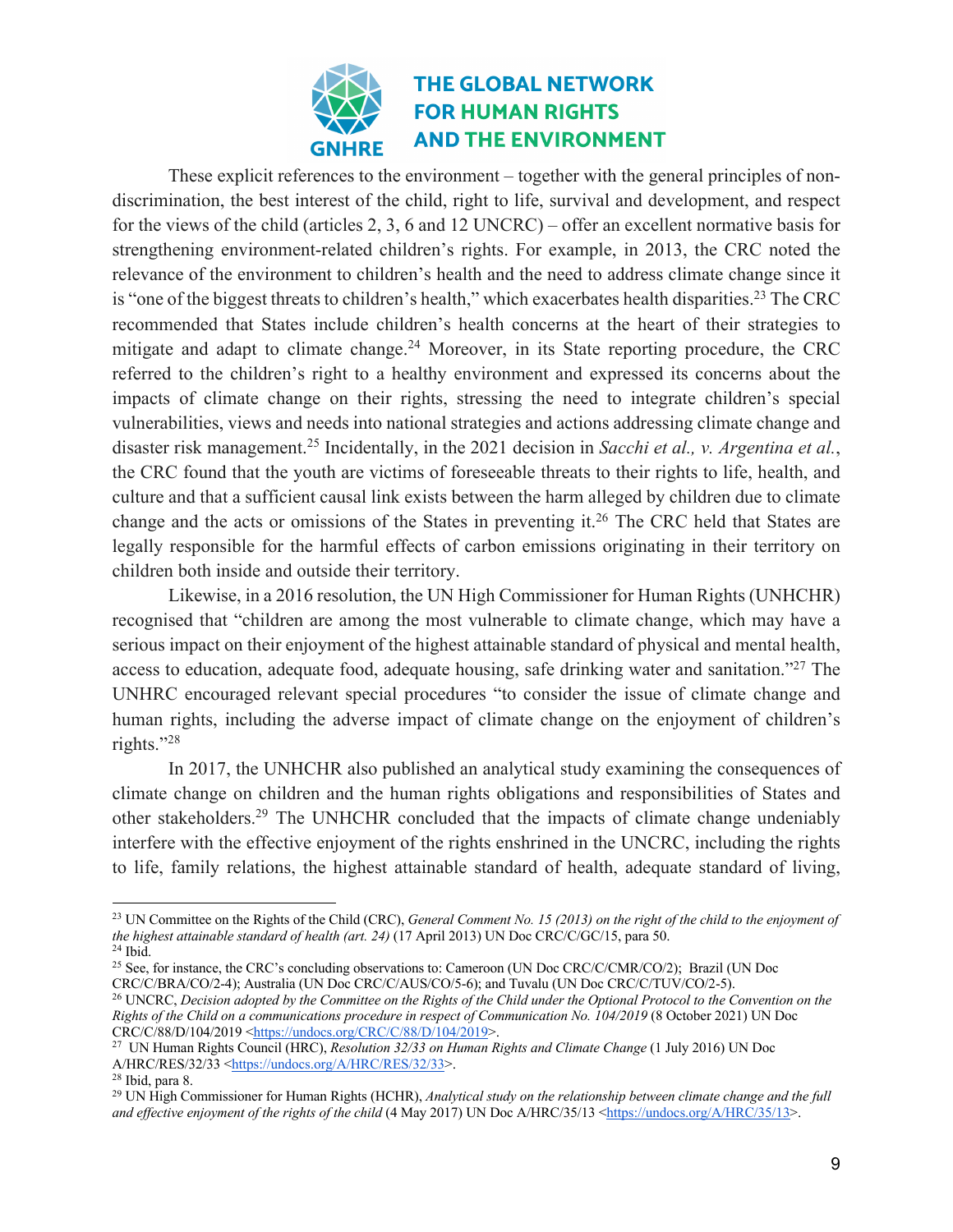

education, freedom from any form of violence or exploitation, recreation and play, and the enjoyment of one's culture, and that States and other duty bearers, including businesses, must protect children's rights from the effects of climate change.<sup>30</sup>

A 2018 report of the Special Rapporteur on the issue of human rights obligations relating to the enjoyment of a safe, clean, healthy and sustainable environment focused on children's environmental rights highlights the myriad of children's rights infringed by environmental harm and concludes that a "healthy environment is necessary for children's enjoyment of the rights to life, development and health."31 Environmental harm interferes with the enjoyment of the rights to food, housing, water and sanitation, and an adequate standard of living and prevents children from enjoying their rights in the future and often throughout their lives.<sup>32</sup>

### **ii. A safe, clean, healthy and sustainable environment and the rights of the child to rest, leisure and culture**

Additionally, the UNCRC recognises children's right to rest and leisure, to play and to participate freely in cultural life and the arts, which it qualifies as critical to "the health and wellbeing of children and promote the development of creativity, imagination, self-confidence and self-efficacy, as well as physical, social, cognitive and emotional strength and skills."<sup>33</sup> Play and recreation are essential for children to learn, experiment and develop "capacities to negotiate, regain emotional balance, resolve conflicts and make decisions."34 As such, access to a healthy and safe environment is essential. The Special Rapporteur's report emphasises that many children, especially those living in poverty, face hazardous conditions when they play outside due to polluted water, open waste sites, toxic substances and the lack of safe green spaces.<sup>35</sup> Children who cannot play outside without exposing themselves to environmental harms cannot fully enjoy their right to play and recreation.36

Similarly, the Special Rapporteur on cultural rights has stated that the environmental crisis and climate change will impact the enjoyment of cultural rights due to the destruction and damage to cultural heritage caused by natural disasters such as wildfires, floods, droughts, and pollution.<sup>37</sup> Therefore, the Special Rapporteur has called on governments to regularly assess the impacts of

<sup>30</sup> Ibid, paras 50, 52.

<sup>&</sup>lt;sup>31</sup> UNHRC, *Children's Rights and the Environment: Report of the Special Rapporteur on Human Rights and the Environment* (24 January 2018) UN Doc A/HRC/37/58 <https://undocs.org/A/HRC/37/58> (Report A/HRC/37/58) at para 33, citing Committee on Economic, Social and Cultural Rights (CESCR), *General Comment No. 14: The right to the Highest Attainable Standard of Health (art 12)* (11 August 2000), para 4; CRC, *General comment No. 7 (2005): Implementing Child Rights in Early Childhood*  (20 September 2006) UN Doc CRC/C/GC/7/Rev.1, para 10; CRC, *General Comment No. 15 (2013) on the right of the child to*   $\frac{32}{101}$  Ibid, para 35.<br> $\frac{33}{101}$  Ibid, para 36, citing CRC, *General comment No. 17 (2013) on the right of the child to rest, leisure, play, recreational activities,* 

*cultural life and the arts (art. 31)* (17 April 2013) UN Doc CRC/C/GC/17, para 9.

<sup>34</sup> Ibid.

<sup>35</sup> Ibid, para 36, citing CRC, *General comment No. 17 (2013)* UN Doc CRC/C/GC/17, para 35. <sup>36</sup> Ibid.

<sup>&</sup>lt;sup>37</sup> UNHRC, *Visit to Tuvalu: Report of the Special Rapporteur in the field of cultural rights, Karima Bennoune (24 December* 2020) UN Doc A/HRC/46/34/Add.1 <https://undocs.org/A/HRC/46/34/Add.1>.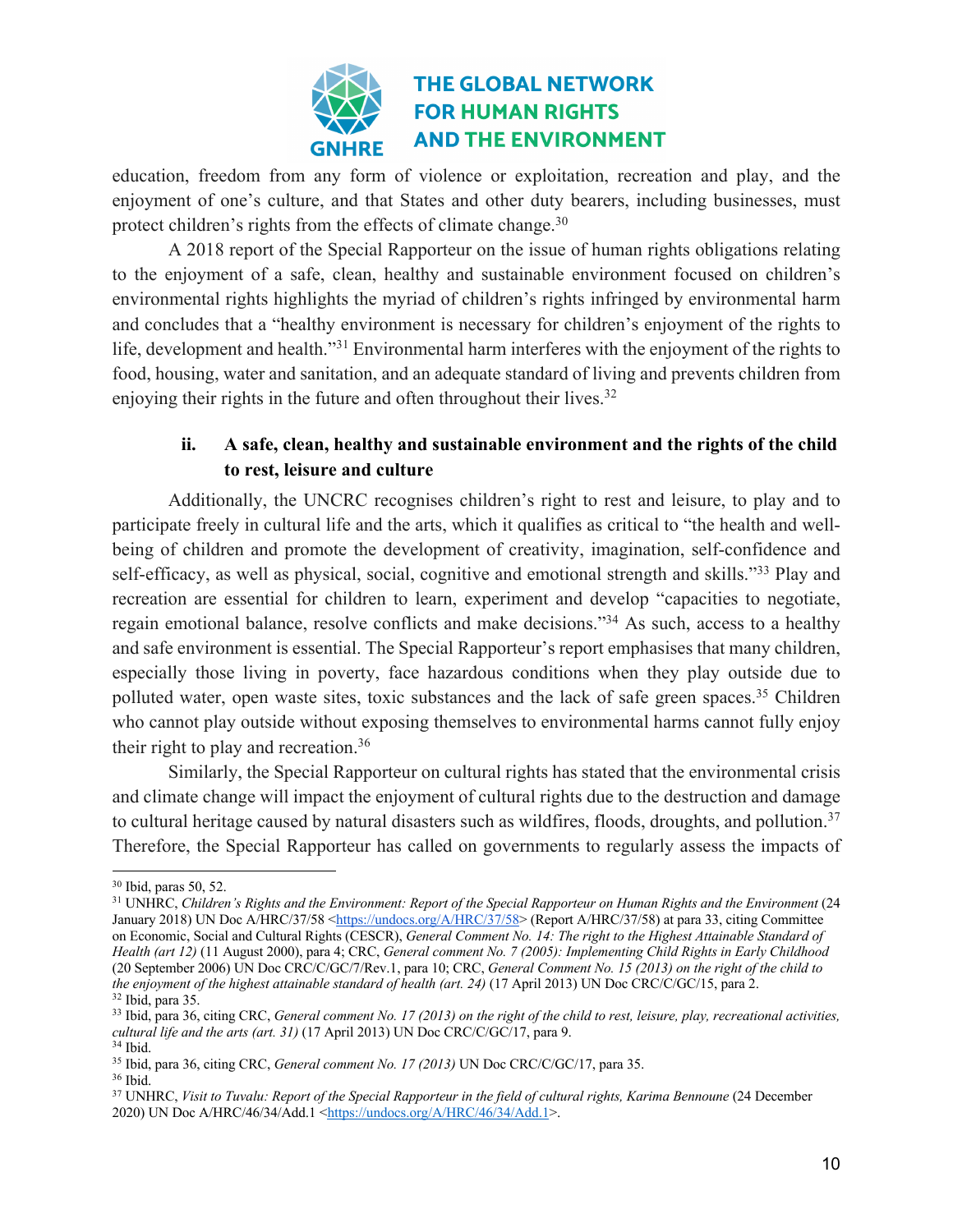

climate change and environmental disasters on human rights, including the enjoyment of cultural rights, as well as on various social groups, such as youth, women, persons with disabilities, persons living in poverty, and minorities.<sup>38</sup>

### **iii. A safe, clean, healthy and sustainable environment and the rights of the child to education, information, and to have a say**

The Special Rapporteur on human rights and the environment further states that the UNCRC recommends that children's education must include environmental education ("the development of respect for the natural environment")<sup>39</sup> and that the child's right to freedom of expression must include "freedom to seek, receive and impart information and ideas of all kinds, regardless of frontiers, either orally, in writing or print, in the form of art, or through any other media of the child's choice."40 As such, the report recalls that public access to environmental information is necessary for individuals to better understand the impacts of environmental harm on their rights and that, for this purpose, States should collect, update and disseminate environmental information, but also provide affordable, effective and timely access to environmental information held by public authorities.<sup>41</sup>

Access to environmental information remains a critical concern. The CRC has identified some gaps in the available information on the effects of environmental harm on children, including:

- a lack of strong data on actual exposure and consequences of children to environmental harms in light of their vulnerabilities and conditions of life,
- a lack of long-term data on the impacts of environmental harm on children's health and development at different ages,
- limited disaggregated data on children most at risk,
- limited data about the harmful effects of the loss of biodiversity and degradation of ecosystems on children, as well as
- a lack of general public information about the harmful effects of pesticides and other chemicals in food and other consumer products.42

<sup>&</sup>lt;sup>38</sup> Ibid.<br><sup>39</sup> UNHRC, *Children's Rights and the Environment: Report of the Special Rapporteur on Human Rights and the Environment (24* January 2018) UN Doc A/HRC/37/58 <https://undocs.org/A/HRC/37/58>, para 40, citing article 29 of the UN General Assembly, *Convention on the Rights of the Child* (20 November 1989) 1577 UNTS 3 (UNCRC).

<sup>40</sup> Ibid, para 42, citing article 13 of the UNCRC. 41 Ibid, paras 42-43.

<sup>42</sup> Ibid, para 44, citing CRC, *Report of the 2016 Day of General Discussion: Children's Rights and the Environment* (23 September 2016) 16; UNHRC, *Report of the Special Rapporteur on the implications for human rights of the environmentally sound management and disposal of hazardous substances and wastes* (2 August 2016) UN Doc A/HRC/33/41, para 59 <https://undocs.org/A/HRC/33/41>.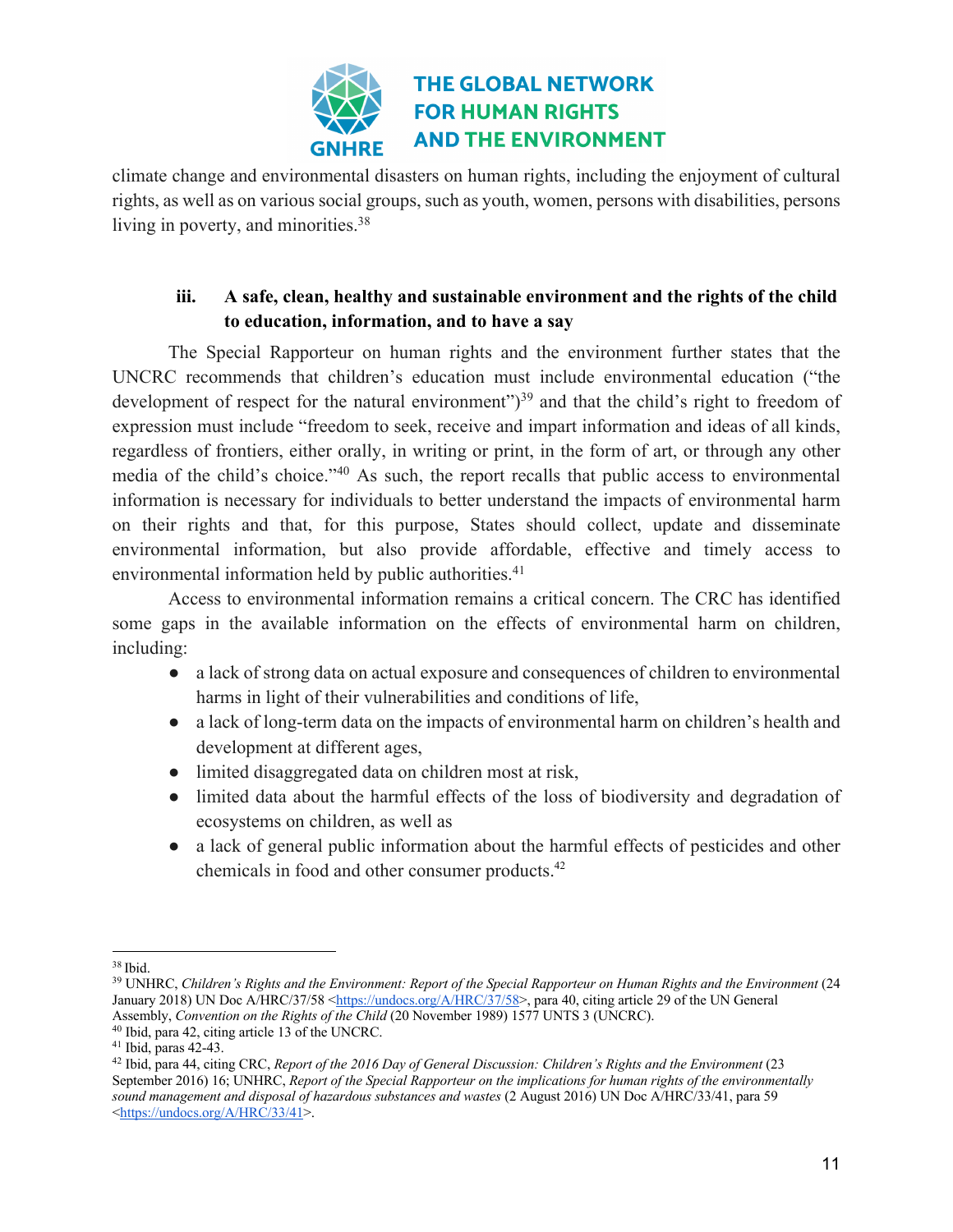

The right of the child to a healthy environment demands recognition of the intersection between the well-being and health of children and the state of the environments in which they live. This suggests that States must ensure that the natural environment is protected and cared for, but the right extends much further. The right to a healthy environment is part of a tapestry of rights. It is interwoven with and has a mutually supportive relationship to these other rights - realising the right to a healthy environment requires that rights to water and sanitation, food, housing, access to education and information, culture and leisure are all realised, and ensuring that children have their say. Equally, securing these rights is only possible when the right to a healthy environment is protected. The enjoyment of many essential children's human rights will be nothing more than illusory if no efforts are implemented to tackle the multiple environmental crises that threaten these rights. Therefore, the right to a healthy environment should be considered as being implicitly included in and necessary to the realisation of the child's rights to have a say, to health, life, survival and development, culture, education and leisure, food and water, among other relevant rights enshrined by the UNCRC.

### **3. What are the impacts of environmental harm on children from marginalised communities?**

While all children are vulnerable to the impacts of environmental degradation, some children face intersecting practices of marginalisation and exclusion that place them in even greater jeopardy. The IPCC's latest report reiterated that "[s]tructural vulnerabilities to climate change can be reduced" by "address[ing] inequities based on gender, ethnicity, disability, age, location and income (very high confidence)". <sup>43</sup> Accounting for these different and often intertwined forms of marginalisation within the ambit of children's rights is vital in tackling the impacts of the climate crisis and the effects of environmental harm more broadly.

The CRC and several UN Special Mandate Holders have identified a number of intersecting forms of marginalisation. These include but are not limited to Indigenous children, environmental and human rights defenders, internally displaced children, girls and young women, children with disabilities, children living in conditions of poverty, and children living in areas that experience or are vulnerable to environmental disasters. This section analyses these forms of marginalisation, defining how the environmental crisis particularly impacts each group.

#### **A. Indigenous communities**

The CRC highlighted that it is "particularly concerned about: (b) Indigenous communities' forced eviction from their land as a result of land grabbing by ranchers, the development of extractive industries, illegal logging or other industrial projects, which severely undermines Indigenous children's right to an adequate standard of living, health and a healthy environment;

<sup>43</sup> IPCC, 'Climate Change 2022' (n 7), SPM.D.2.1.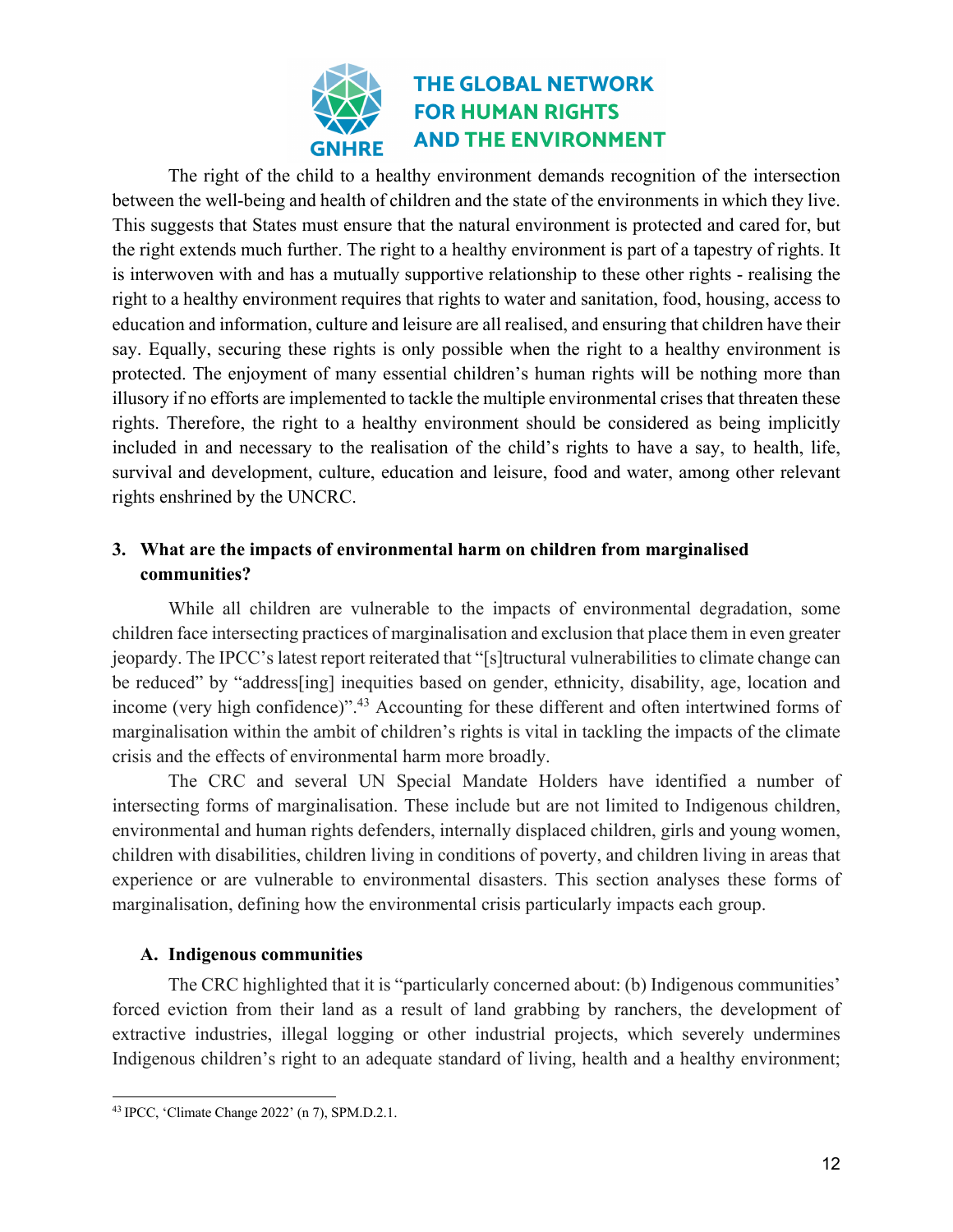

(...) With reference to [this], the Committee is concerned about the negative effects of polluted air, water and soil, and of food contamination, on children's health."<sup>44</sup>

In some parts of the world, Indigenous children face disproportionate levels of poverty and discrimination. Like their parents, they carry the burden of generations of colonial and discriminatory governance systems that excluded them from political and administrative decisionmaking about their own lands and ways of life. Disruptions caused by forced removals, extractive industries on Indigenous land, and the degradation of Indigenous environments not only interfere with the ability of children to access food, water, education, health and family life but may also mean that Indigenous communities can no longer pass on cultural and spiritual traditions or traditional knowledge to their children. For Indigenous children, the right to a healthy environment has to be understood as intimately tied to identity, community, and culture rights.

Another area of concern for Indigenous children is the impact of the COVID-19 pandemic on the individual and collective rights of Indigenous peoples. In the Special Rapporteur's report, <sup>45</sup> Indigenous children were among the most at-risk populations,  $46$  and a disproportionately high percentage of Indigenous children do not have access to the internet at home, which creates barriers to education and causes disengagement from learning.<sup>47</sup> The recommendation of the report that there should be "greater inclusion and participation of Indigenous peoples in the recovery process, to address their rights and unique needs, and [that there should be] … increased support for Indigenous-led initiatives to sustain their cultures … economies … [and] recovery" echo the findings on other critical areas of concern, such as climate change,<sup>48</sup> climate finance, international investment agreements, (e.g., bilateral investment treaties (BITs) and investment chapters of free trade agreements (FTAs).49

#### **B. Human & Environmental Rights Defenders**

Children are often seen as passive and as subjects rather than agents in policy and lawmaking. Their "young age and alleged lack of maturity are used as grounds for not giving them a say in public affairs".<sup>50</sup> However, children are active agents of change and can fruitfully contribute to the public debate on issues affecting them, such as the environment. Children worldwide are

<sup>44</sup> CRC, *Concluding Observations on the Combined Second to Fourth Periodic Reports of Brazil* (30 October 2015) UN Doc

<sup>&</sup>lt;sup>45</sup> UNHRC, *Indigenous peoples and coronavirus disease (COVID-19) recovery Report of the Special Rapporteur on the rights of Indigenous peoples, José Francisco Calí Tzay* (6 August 2021) UN Doc A/HRC/48/54 <https://documents-ddsny.un.org/doc/UNDOC/GEN/G21/217/10/PDF/G2121710.pdf?OpenElement>.

<sup>46</sup> *Ibid*., Paras 34, 35 and 36 47 *Ibid*., Para 24

<sup>48</sup> UNHRC, *Report of the Special Rapporteur on the rights of Indigenous peoples* (11 August 2016) UN Doc A/HRC/33/42<https://documents-dds-ny.un.org/doc/UNDOC/GEN/G16/178/84/PDF/G1617884.pdf?OpenElement>. <sup>49</sup> UNHRC, *Report of the Special Rapporteur on the rights of Indigenous peoples* (1 November 2017) UN Doc

A/HRC/36/46<https://documents-dds-ny.un.org/doc/UNDOC/GEN/G17/330/97/PDF/G1733097.pdf?OpenElement>.

<sup>50</sup> UNHRC, *Report of the Special Rapporteur on the situation of human rights defenders, Margaret Sekaggya* (23 December 2013) UN Doc A/HRC/25/55, para 92 <https://undocs.org/A/HRC/25/55>.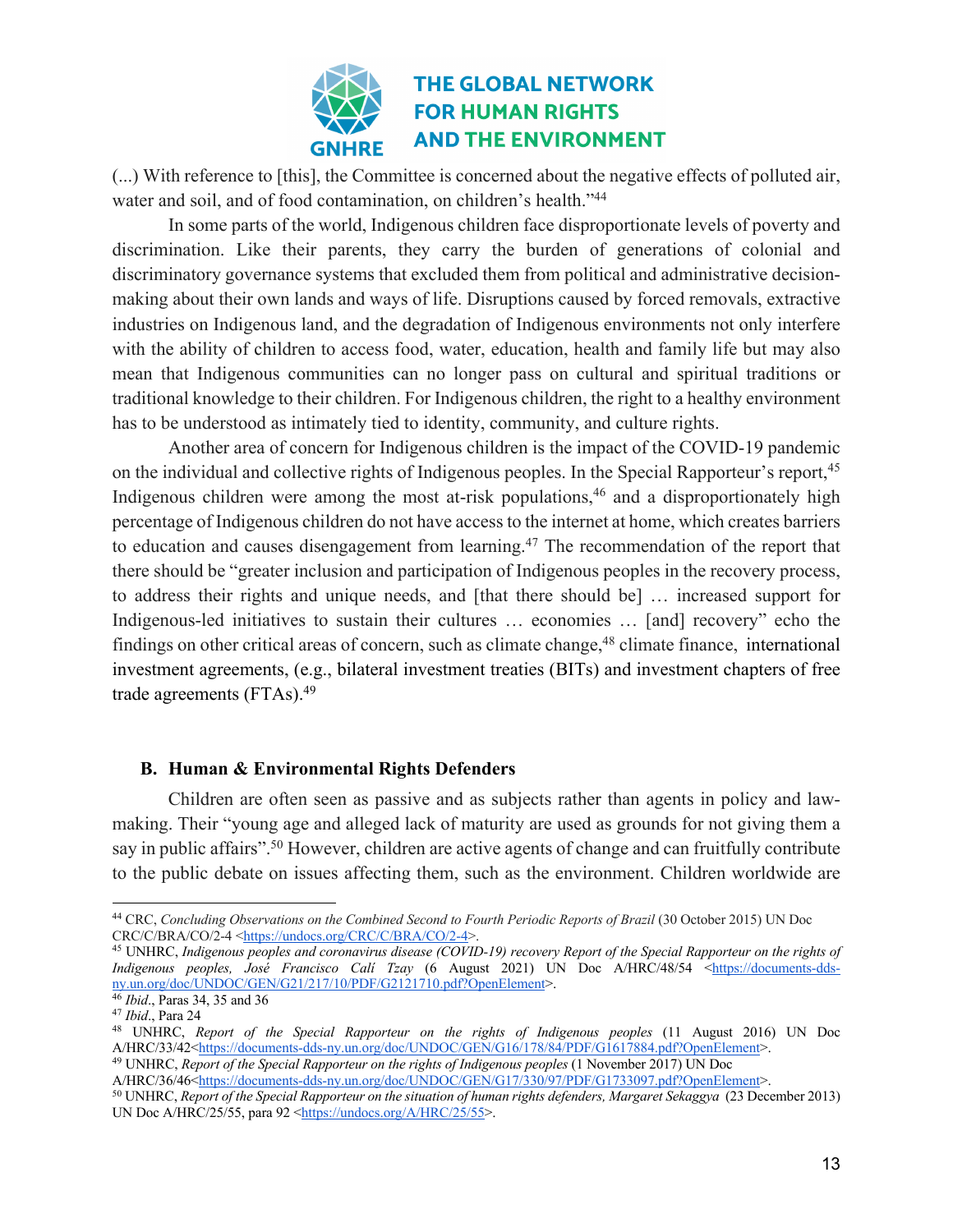

currently standing up for environmental rights and exercising their right to be heard (UNCRC art. 12, see below). As the Special Rapporteur on the situation of human rights defenders noted, children and youth play a crucial role in developing new human rights ideas and principles and advocating for their respect and acceptance without discrimination.<sup>51</sup>

Despite their crucial role, like other marginalised groups, children face significant barriers and obstacles in their efforts to defend the environment. Increasingly, States are adopting attitudes and practices aimed at limiting rights to protest with the effect that children's rights to participation and to express their views and opinions freely are constrained and threatened.<sup>52</sup> Children not only face laws prohibiting them from participating in public assemblies but also see their work undermined through increasing governmental control and restrictions on the internet, social media and other communication tools, extensively used by youth defenders.<sup>53</sup> Moreover, human rights defenders and environmental human rights defenders, including children and youth, face extraordinary risks to lives and livelihoods due to their activism. Children as environmental human rights defenders "have reported fearing harassment and other more serious mistreatment if they speak up."<sup>54</sup> Some have faced personal attacks and have received death threats.<sup>55</sup>

In different parts of the world, children and youth defenders – especially students and activists working on human rights and linked issues – already face severe human rights violations due to their work.<sup>56</sup> These violations often seem to be connected to their organisation of and participation in peaceful demonstrations, public forums and speeches or the publication of articles, press statements or blog entries.57

Yet, children have the right to participate and express their views and opinions freely in all matters affecting them, including environmental issues (UNCRC, art. 12). They also have the right to freedom of expression, including their right to freedom of association and peaceful assembly (articles 13, 15 and 17). On these bases, the CRC has encouraged States parties to "strengthen efforts to promote respect for the views of all children, especially girls, and to facilitate their participation in all matters affecting them … in all spheres of life" and to "facilitate the exercise by children of their right to freedom of expression, including their rights to freedom of association and peaceful assembly, so that they can freely discuss, participate and express their views and

<sup>&</sup>lt;sup>51</sup> Ibid, para 100.<br><sup>52</sup> UN General Assembly (GA), *Situation of human rights defenders: Note by the Secretary-General* (23 July 2018) UN Doc A/73/215, para 62 < $\frac{\text{https://undocs.org/A/73/215}>}{\text{Report A/HRC}/25/55}$  (n 45), para 92.

<sup>&</sup>lt;sup>54</sup> Report A/73/215 (n 47), para 35.

<sup>55</sup> Scott Waldman, 'Climate Deniers Launch Personal Attacks on Teen Activist', *E&E News* (9 August 2019)

<sup>&</sup>lt;www.scientificamerican.com/article/climate-deniers-launch-personal-attacks-on-teen-activist> accessed 9 March 2022; Manuel Rueda, 'The child environmentalist receiving death threats in Colombia', *BBC News*, (27 January 2021)

<sup>&</sup>lt;sup>56</sup> UNHRC, *Report of the Special Rapporteur on the situation of human rights defenders, Margaret Sekaggya (21 December* 2011) UN Doc A/HRC/19/55, paras 97, 102 <https://undocs.org/A/HRC/19/55>. See also paras 93 ff on youth and student defenders.

<sup>57</sup> Ibid, para 112. See also UNGA, *Human rights defenders: Note by the Secretary-General* (13 August 2007) UN Doc A/62/225, paras  $69 & 101b <$ https://undocs.org/A/62/225>.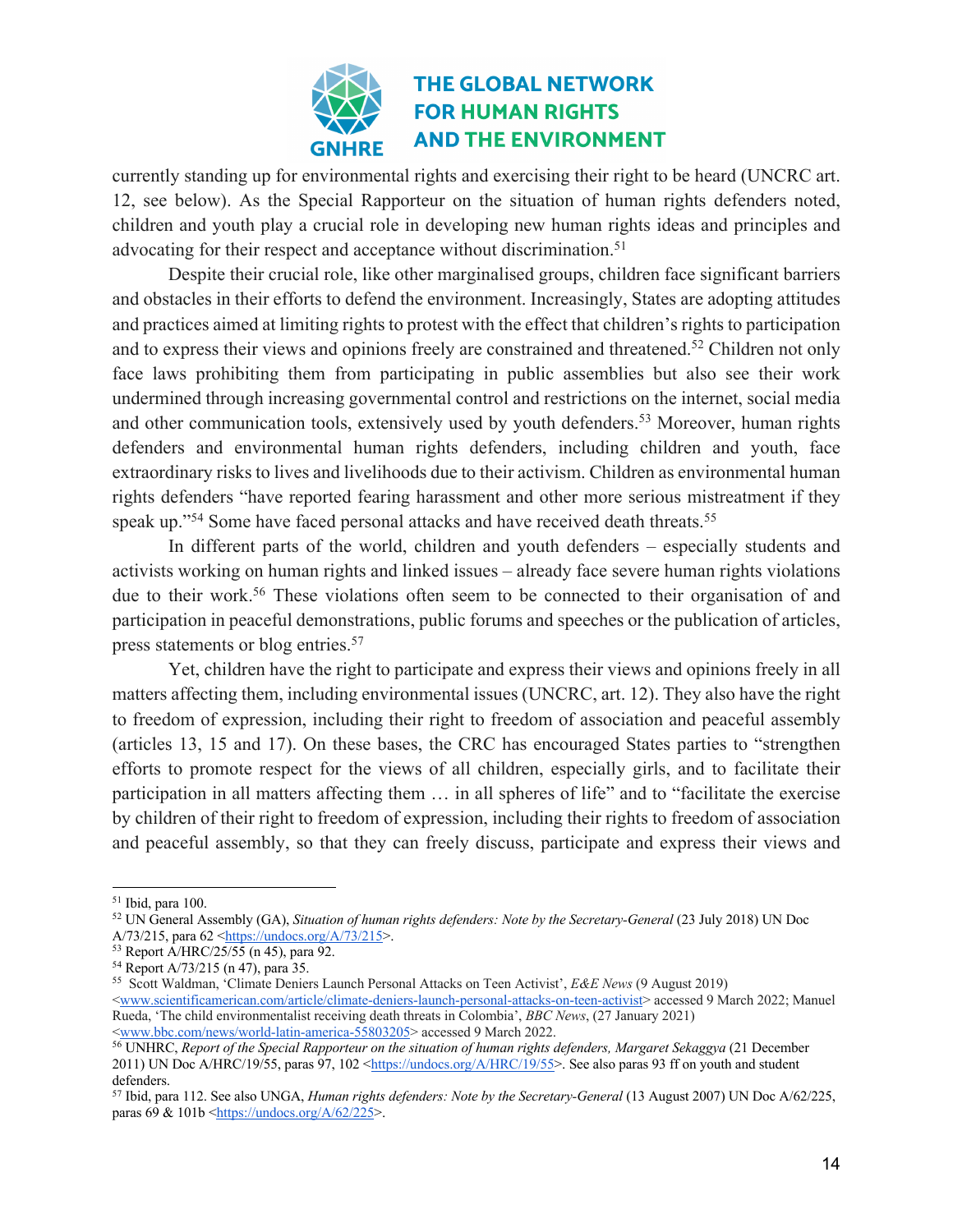

opinions on all matters affecting them."58 More recently, recognising the contribution of human rights defenders, including environmental human rights defenders, the UNHRC has called on States to protect and empower defenders, and in the case of children and youth defenders, facilitate their participation in decision-making and implementation of environmental policies and programmes and provide a safe and empowering context for initiatives organised by children working to defend human rights relating to the environment.59

#### **C. Child migration and displacement**

While environmental conditions have always influenced human mobility, environmental degradation and climate change have significant implications regarding migration patterns and displacement of persons.<sup>60</sup> More intense and frequent extreme weather events and slow disasters disrupt services, damage infrastructures, create water and food stress and destroy livelihoods and habitability, driving an increased displacement and migration.<sup>61</sup> In addition, natural disasters and slow-onset environmental degradation further contribute to the displacement and migration of children. In 2020, an estimated 9.8 million children were internally displaced by weather-related threats.62

Children who migrate or are forcibly displaced due to sudden or slow-onset disasters are exposed to several physical and mental risks.<sup>63</sup> They may be separated from their families and communities, lose a parent, their home, and access essential services such as education, health care, and child protection.<sup>64</sup> Moreover, family separation makes them more likely to drop out of school and work to support themselves or their families, increasing their vulnerability to sale, trafficking, and all forms of exploitation and, in some contexts, child recruitment and use in armed conflict.65 Children, especially those most vulnerable, such as the ones unaccompanied, displaced

<sup>58</sup> CRC, *Consideration of Reports Submitted by States Parties Under Article 44 of the Convention, Concluding Observations: Belize* (31 March 2005) UN Doc CRC/C/15/Add.252, paras 31 and 39 <https://undocs.org/CRC/C/15/Add.252>; CRC, *Consideration of Reports Submitted by States Parties Under Article 44 of the Convention:, Concluding observations of the* 

*Committee on the Rights of the Child: Belarus* (13 June 2002) UN Doc CRC/C/15/Add.180, paras 32 and 34 <https://undocs.org/CRC/C/15/Add.180>.

<sup>59</sup> UNHRC, *Recognizing the contribution of environmental human rights defenders to the enjoyment of human rights, environmental protection and sustainable development* (20 March 2019) UN Doc A/HRC/40/L.22/Rev.1 <https://undocs.org/A/HRC/40/L.22/Rev.1>.

<sup>&</sup>lt;sup>60</sup> UNHRC, *Report of the Office of the United Nations High Commissioner for Human Rights on the relationship between climate change and human rights (15 January 2009) UN Doc A/HRC/10/61, paras 55-60*  $\lt$ *https://undocs.o* <sup>61</sup> UNGA, *Human rights of migrants: Note by the Secretary-General* (13 August 2012) UN Doc A/67/299, para 20 <https://undocs.org/A/67/299>.

 $62$  Save the Children, 'Walking into the Eye of the Storm' (n 12) 45.  $63$  Ibid. 10.

<sup>64</sup> UNICEF (2012), *Child protection in emergencies*, p. 3, available at:

https://www.unicef.org/pacificislands/media/961/file/Child-protection-toolkit.pdf

<sup>65</sup> UNGA, *Human rights of internally displaced persons: Note by the Secretary-General* (21 July 2020) UN Doc A/75/207, para 31 <https://undocs.org/A/75/207>; UNHRC, *Report of the Special Rapporteur on the sale of children, child prostitution and child pornography*, Najat Maalla M'jid (21 December 2011) UN Doc A/HRC/19/63, para 19 <https://undocs.org/A/HRC/19/63> (Report A/HRC/19/63); Save the Children, ibid.; UNICEF (2012), ibid.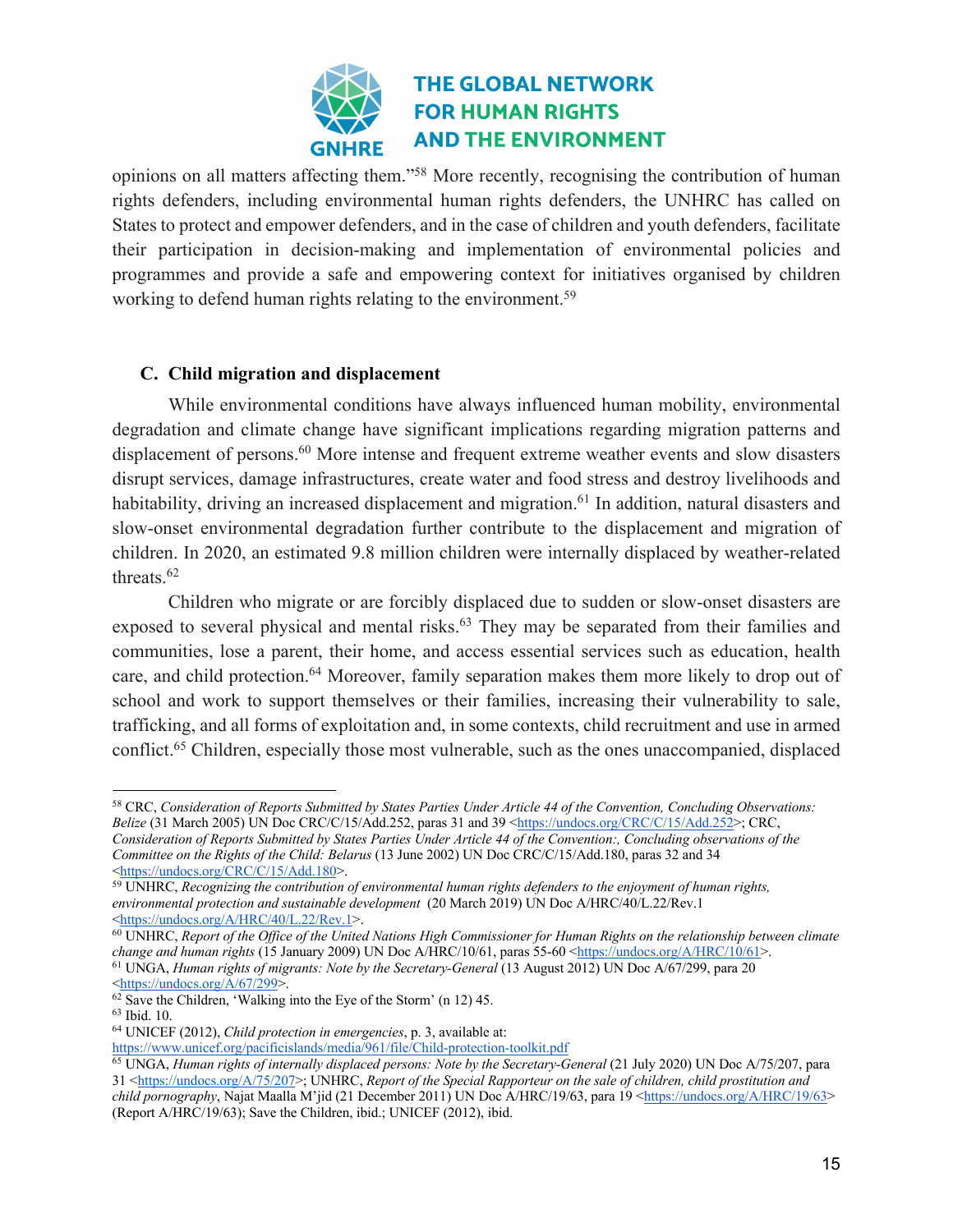

or separated from their family, are, therefore "exposed to multifaceted vulnerabilities and [are] put at a higher risk of being trafficked, sold and sexually exploited, coerced into child or forced marriages, and used in the worst forms of child labour."66 In his report, the Special Rapporteur on the human rights of migrants, focused on the protection of children in the context of migration and the obligation of the State to ensure the protection of all children in all stages of the migration process.67 However, despite enjoying all human rights, including those guaranteed to migrants, refugees and asylum seekers, Indigenous migrants are more likely to be affected by low levels of rights to literacy. This can lead to low levels of awareness of their rights as migrants and Indigenous peoples, which exacerbates vulnerabilities and increases the likelihood of rights violations.<sup>68</sup> While there have been a number of illustrative good practices,<sup>69</sup> there remain some significant challenges in protecting the human rights of migrants, including the protection of children in the context of migration.70

Like women, girls face a higher risk of violence during displacement. They often have more limited livelihood opportunities and access to gender-targeted services and are exposed to an increased risk of harassment, sexual and gender-based violence, forced labour, exploitation, abuse, and trafficking.71 In some cases, "women and girls unaccompanied by a male family member might face discrimination and barriers to accessing basic services and obtaining civil documentation. In crises, women and girls are more likely to take on house chores and caring duties. Girls might drop out of school, and women and girls might be subjected to child or forced marriage."72

In the light of the climate crisis and given that children are particularly vulnerable to its impacts and consequences, the Special Rapporteur on the human rights of migrants stressed that "States must collectively recognise that migration is part of the solution to global environmental challenges" and that "planned and facilitated migration policies are legitimate coping mechanisms that may ease individuals, groups and communities out of situations of vulnerability."73 In

<sup>66</sup> UNGA, *Sale and sexual exploitation of children, including child prostitution, child pornography and other child sexual abuse material; and trafficking in persons, especially women and children: Note by the Secretary-General* (18 July 2017) UN Doc A/72/164, para 74 <https://undocs.org/A/72/164>.

<sup>67</sup> UNHRC, *Report of the Special Rapporteur on the human rights of migrants, Jorge Bustamante* (14 May 2009) UN Doc A/HRC/11/7<hhttps://www2.ohchr.org/english/bodies/hrcouncil/docs/11session/a.hrc.11.7.pdf>.

<sup>&</sup>lt;sup>68</sup> David Passarelli, Cristal Downing, Sophie Buddenhorn and Jennifer Allsopp, 'Rights Literacy in the Context of Indigenous Migration' (UNU Centre for Policy Research, 11 October 2021), <https://cpr.unu.edu/publications/articles/rights-literacyindigenous-migration.html><br><sup>69</sup> UNHRC, *Human Rights of Migrants: Note by the Secretary-General* (3 August 2009) UN Doc A/64/213, <https://documents-

dds-ny.un.org/doc/UNDOC/GEN/N09/437/77/PDF/N0943777.pdf?OpenElement>.

<sup>70</sup> *Ibid.*

<sup>71</sup> UNGA, *Human rights of internally displaced persons: Note by the Secretary-General* (21 July 2020) UN Doc A/75/207, para  $32 \leq \frac{\text{https://undocs.org/A/75/207>}}{12}$ ; Save the Children, 'Walking into the Eye of the Storm' (n 12) 59.

<sup>72</sup> UN Doc A/75/207, ibid, para 32.

<sup>73</sup> UNGA, *Human rights of migrants: Note by the Secretary-General* (13 August 2012) UN Doc A/67/299, para 92 <https://undocs.org/A/67/299>. The Special Rapporteur is currently mandated "to examine ways and means to overcome the obstacles existing to the full and effective protection of the human rights of migrants, recognizing the particular vulnerability of women, children and those undocumented or in an irregular situation". See OHCHR, 'Call for inputs – Report on the impact of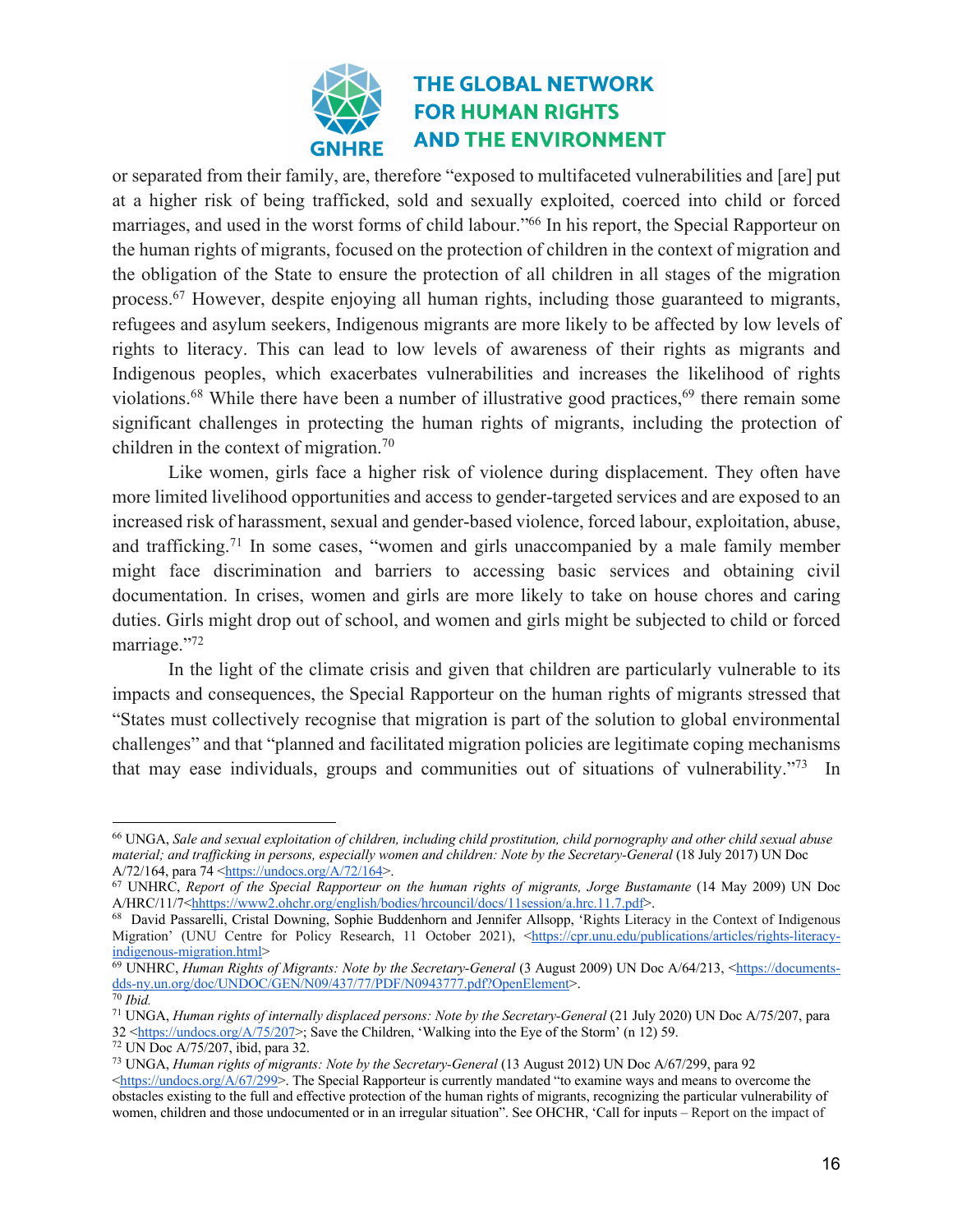

addition, based on the principle of non-discrimination established in several treaties, including the UNCRC (art. 2), States should respect and ensure the rights of all children, no matter their status of regular or irregular migrants, asylum seekers, refugees, stateless or victims of trafficking, including in situations of return or deportation to their country of origin, irrespective of their or their parents' or legal guardians' nationality, migration status or statelessness.74 Moreover, the Special Rapporteur on the human rights of internally displaced persons warned that internally displaced persons, communities at risk of displacement and host communities must be involved in decision-making processes for the planning and implementation of prevention and response strategies as well as durable solutions at all stages of development, implementation and monitoring of laws, policies, programmes and strategies, with a special attention to children.75

#### **D. Children in natural disasters**

Due to their physical and psycho-social characteristics, children are disproportionately affected by conflicts and natural and humanitarian disasters. In the case of natural disasters and climate-related catastrophes such as droughts, floods, and other extreme weather events, children are not only affected in their daily environment, their family unit, or their access to food or basic services, but their vulnerability to sale, trafficking and sexual exploitation also increases.<sup>76</sup> As the Special Rapporteur on the sale of children, child prostitution and child pornography noted, "[s]ome people exploit the chaotic environment [and the breakdown of governance systems] that follows a natural disaster to engage in criminal activities, such as selling [and trafficking] children for the purposes of illegal adoption [even though their parents are still alive], forced labour or sexual exploitation. The situation enables them to circumvent national and international standards and remove children from their communities or the national territory. Furthermore, the collapse or absence of a State system during and after an emergency often results in a protection vacuum for children who may be separated from their families. Natural disasters destroy or disrupt the normal

<https://www.ohchr.org/EN/Issues/Migration/SRMigrants/Pages/ReportClimateChange.aspx>.

<sup>74</sup> UNGA, *Report of the Special Rapporteur on the human rights of migrants. The impact of migration on migrant women and girls: a gender perspective* (15 April 2019) UN Doc A/HRC/41/38, para 21 <https://documents-ddsny.un.org/doc/UNDOC/GEN/G19/107/94/PDF/G1910794.pdf?OpenElement>.

<sup>76</sup> UNHRC, *Report of the Special Rapporteur on the sale of children, child prostitution and child pornography, Najat Maalla M'jid* (23 December 2013) UN Doc A/HRC/25/48, para 45 <https://undocs.org/A/HRC/25/48>; Report A/HRC/19/63 (n 60), para 27. See, also, Katie Harris & Kelly Hawrylyshyn, 'Project Briefing No. 78, Climate Extremes and Child Rights in South Asia: A Neglected Priority' (Overseas Development Institute & Plan International, October 2012).

<https://cdn.odi.org/media/documents/7832.pdf>; Ritu Bharadwaj and others, 'Climate-induced migration and modern slavery. A toolkit for policy-makers' (International Institute for Environment and Development, September 2021) <https://pubs.iied.org/sites/default/files/pdfs/2021-09/20441G.pdf>.

climate change and the protection of the human rights of migrants' (2022)

<sup>75</sup> UNGA, *Human rights of internally displaced persons: Note by the Secretary-General* (21 July 2020) UN Doc A/75/207, para 54 <https://undocs.org/A/75/207>.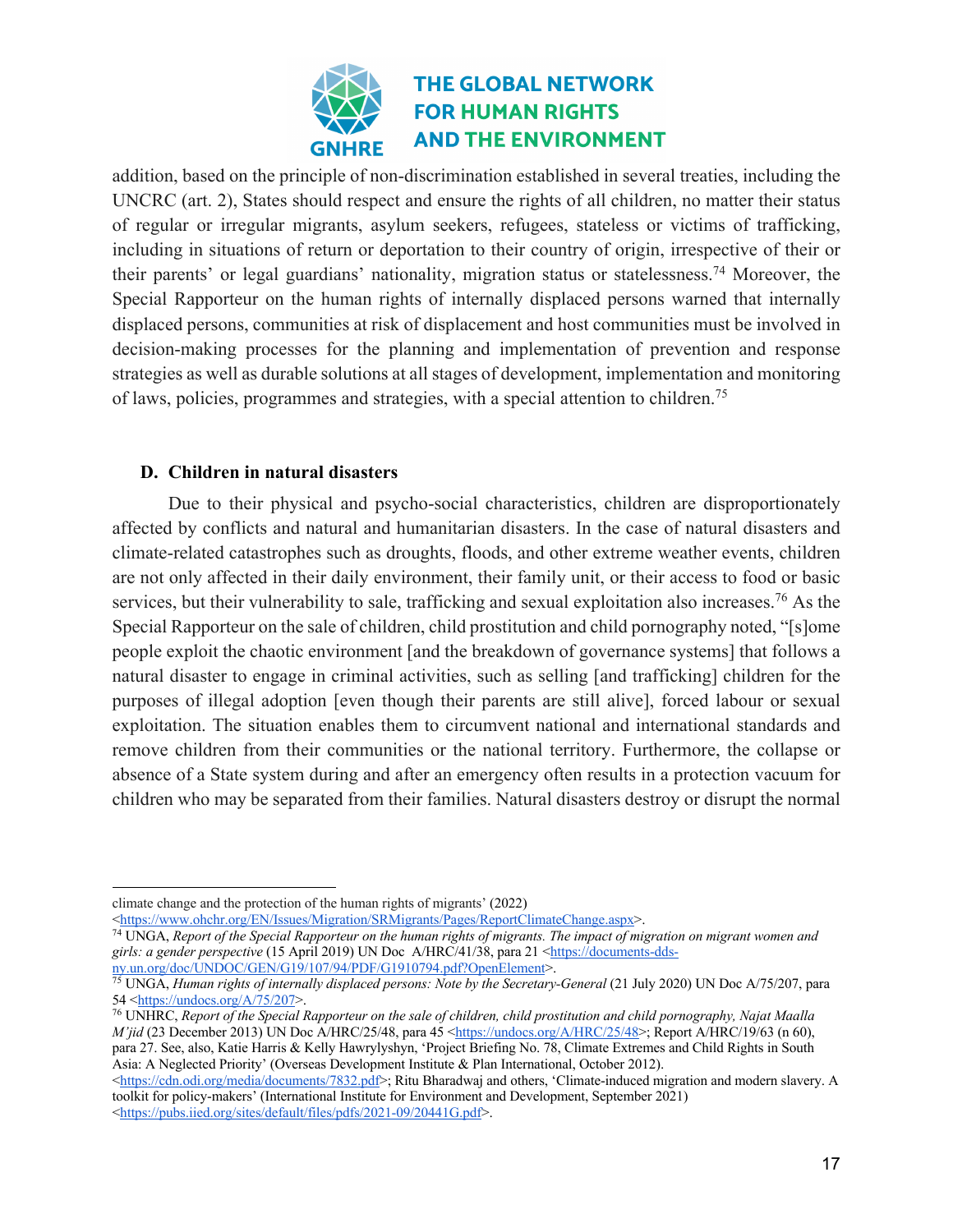

conditions of life and the care of children and can, in turn, disrupt, deny and delay the realisation of their rights". 77

Faced with the need to survive or generate resources to help alleviate the economic hardship faced by their families or themselves in the aftermath of such disasters, children can be sold or trafficked for the purpose of labour exploitation. Under such pressure, they are more likely to accept false offers of employment or education from traffickers or criminal networks who take advantage of this situation. Then, once in the hands of traffickers, those children are forced into the worst forms of child labour or other forms of exploitation.78 Moreover, children can be forced into exploitation by those they know, such as community or family members.79

Yet, while some countries have established mechanisms to monitor and report violations against children in armed conflicts, no similar mechanisms have been created concerning grave violations in natural disasters. As the full extent of this phenomenon is largely unknown, with no quantitative, qualitative and empirical data, the ability to prevent and combat it is also limited.<sup>80</sup> Consequently, in several instances, States have been called to adopt protection measures during these crises based on the best interest of the child to respect and protect their rights.<sup>81</sup> While it may be observed that international human rights law provides robust protection for migrants who are moving for multiple reasons, which could respond to the needs and rights of environmentally induced migrants, there is nevertheless the need for more concerted and concrete application of those norms to the situation of climate-change-induced migrants.<sup>82</sup> Additionally, there are some deficiencies in the currently existing categories, including definitional complexities around climate change-induced migration, which illustrate the limitations of the current paradigm in which migration is primarily framed within the context of international law.83

#### **E. Girls**

As with other marginalised groups, girls experience differentiated impacts from the environmental and climate crises. For example, food insecurity derived from these crises affect gestating people during important stages such as pregnancy, lactation, and childbirth.<sup>84</sup> Likewise, poor air quality affects maternal and child health as it is known to cause intrauterine growth

<sup>77</sup> Report A/HRC/19/63 (n 60), paras 27-28. See also Report A/72/164 (n 61), para 31; UNHRC, *Report of the Special Rapporteur on the sale of children, child prostitution and child pornography: Note by the Secretariat (22 December 2016) UN* Doc A/HRC/34/55, para 56 < $\frac{https://undocs.org/A/HRC/34/55>}{https://undocs.org/A/HRC/34/55>}$  (Report A/HRC/34/55).<br><sup>78</sup> Report A/72/164 (n 61), para 29.<br><sup>79</sup> Report A/HRC/19/63 (n 60), para 29.

<sup>80</sup> Report A/HRC/19/63 (n 60), para 30.

<sup>81</sup> Report A/HRC/19/63 (n 60), 91 ff. See also, Report A/72/164 (n 61), paras 81 (a), 85 (a); Report A/HRC/34/55 (n 63), para 95 (I).

<sup>82</sup> UNHRC, *Human Rights of Migrants: Note by the Secretary-General* (13 August 2012) UN Doc A/HRC/67/299, paras 54 - 58 <https://documents-dds-ny.un.org/doc/UNDOC/GEN/N12/460/71/PDF/N1246071.pdf?OpenElement> (Report A/HRC/67/299).<br><sup>83</sup> Ibid., Paras 59 - 65.<br><sup>84</sup>UNHRC, Analytical study on gender-responsive climate action for the full and eff

*Report of the Office of the United Nations High Commissioner for Human Rights* (1 May 2019) UN Doc A/HRC/41/26, para 7 <https://undocs.org/A/HRC/41/26> (Report A/HRC/41/26).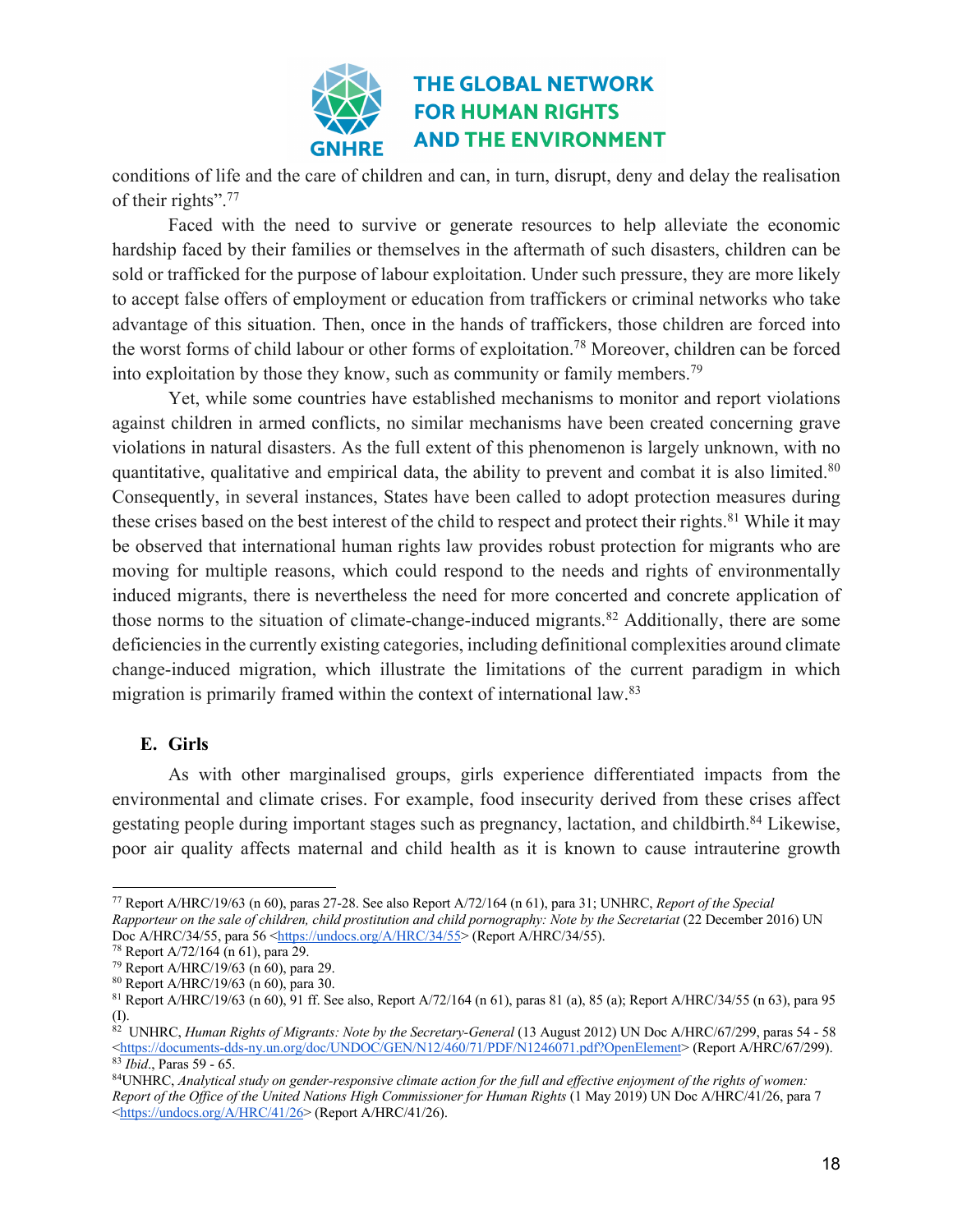

restriction and congenital defects.<sup>85</sup> Moreover, economic hardship from environmental degradation and climate change may increase child, early and forced marriages as a harmful coping strategy.<sup>86</sup>

The Committee on the Elimination of Discrimination against Women (CEDAW)'s General Recommendation 37 recognised that while climate change affects everyone, young people and future generations are disproportionately impacted.<sup>87</sup> Girls and boys are both part of this marginalised group, with many girls experiencing more significant risks, burdens, and impacts. The recommendation underscores the intersecting forms of discrimination that women and girls experience, including "women living in poverty, Indigenous women, women belonging to ethnic, racial, religious and sexual minorities, women with disabilities, women refugees and asylum seekers, internally displaced, stateless and migrant women, rural women, single women, adolescents and older women."88 CEDAW stated that categorising women and girls as passive vulnerable groups in need of protection fails to recognise their contributions to disaster risk reduction, post-disaster management, and climate change mitigation and adaptation strategies.<sup>89</sup>

On this matter, the CEDAW confirmed the significant risks climate change poses to the enjoyment of human rights, including those protected by the Convention on the Elimination of all Forms of Discrimination Against Women.<sup>90</sup> The statement mentions that climate change particularly threatens the rights to life, adequate food, adequate housing, health, water and cultural rights. This statement highlights that those already marginalised in pre-existing situations worsen these risks due to discrimination and inequalities. Women and children, along with other marginalised groups, have limited access to decision-making and resources, which is heightened on children due to the immaturity of their body systems. The CEDAW emphasised the need to recognise women and children as agents of change and essential partners to tackle climate change, moving away from considering them only as victims or in terms of vulnerability. In particular, States should consider the best interests of the child when reducing emissions and adapting to climate impacts.

Finally, international cooperation is vital. States must do so in good faith and pay particular attention to those at particular risk of climate harm, namely children, women, persons with disabilities, and Indigenous peoples. For example, the HRW's analytical study on genderresponsive climate action for the full and effective enjoyment of women's rights recommended the

https://www.ohchr.org/en/NewsEvents/Pages/DisplayNews.aspx?NewsID=24998&LangID=E

<sup>85</sup> Ibid, para 14.

<sup>86</sup> Ibid, paras 16, 24.

<sup>87</sup> UN Committee on the Elimination of Discrimination Against Women (CEDAW), *General recommendation No. 37 (2018) on the gender-related dimensions of disaster risk reduction in the context of climate change* (13 March 2018) UN Doc CEDAW/C/GC/37, paras 1, 19 <https://undocs.org/CEDAW/C/GC/37>. 88 Ibid, para 2.

<sup>89</sup> Ibid, para 7.

<sup>90</sup> UN Committee on the Elimination of Discrimination Against Women (CEDAW), Committee on Economic, Social and Cultural Rights, Committee on the Protection of the Rights of All Migrant Workers and Members of their Families, Committee on the Rights of the Child, and Committee on the Rights of Persons with Disabilities, 'Joint Statement on "Human Rights and Climate Change"' (16 September 2019).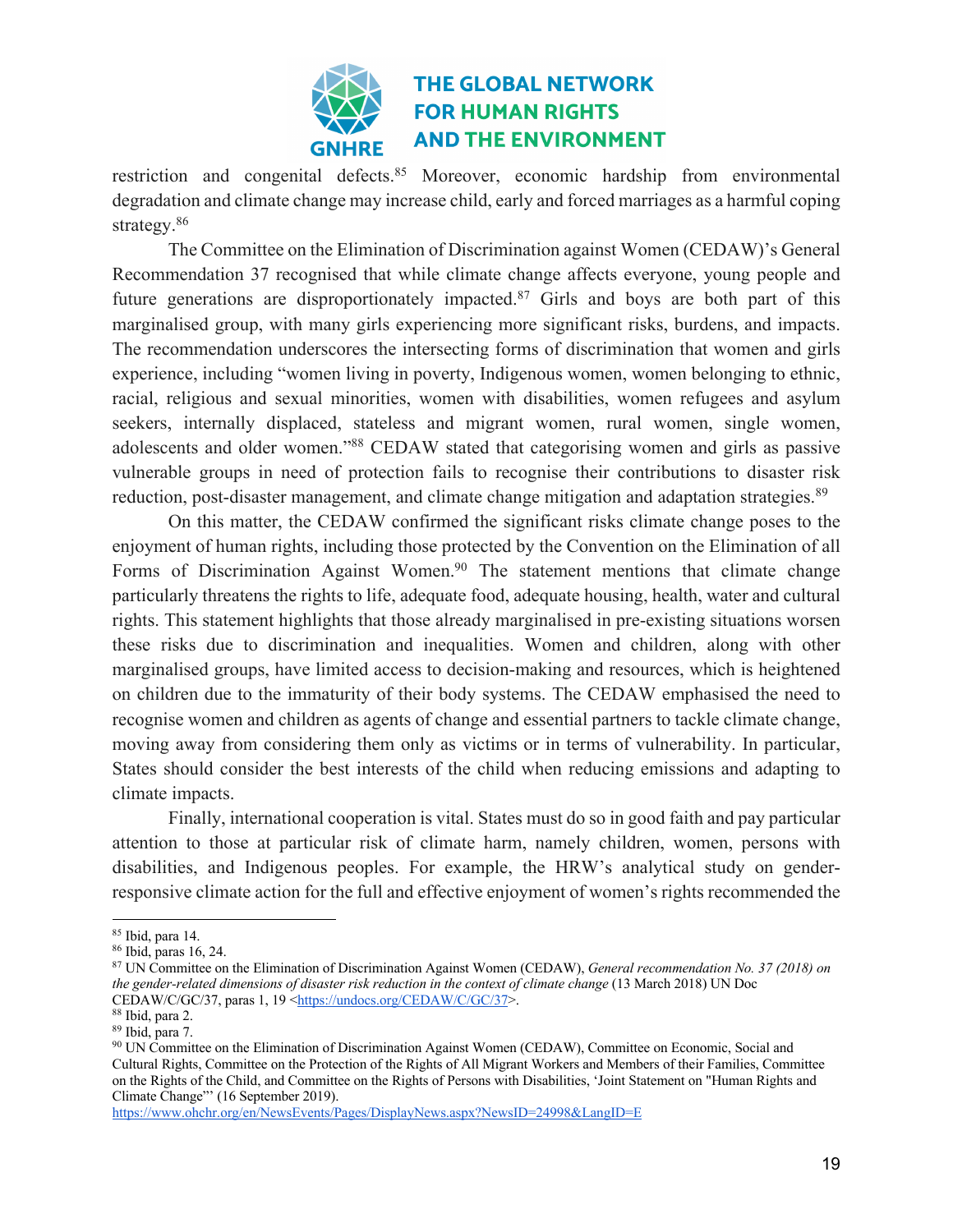

development of gender-specific indicators and mapping the effects of climate change upon the poor, women and girls.<sup>91</sup>

As part of its mandate, the Special Rapporteur on violence against women issued a call for inputs to inform its report on violence against women and girls in the context of the climate crisis, including environmental degradation and related disaster risk mitigation and response.<sup>92</sup> This call is supported on the understanding of the differentiated impacts of the climate crisis and environmental degradation on specific groups of women and girls, including girls with disabilities, migrant or displaced women and girls, Indigenous women and girls, rural women and girls, women and girls living in extreme poverty, women and girls human rights defenders, among others. In addition, the Special Rapporteur underscored the different manifestations of specific types of gender-based violence against women and girls that are exclusively related to the climate crisis, environmental degradation, and related displacement. Furthermore, the Special Rapporteur inquires about the extent to which women and girls can access information and participate fully, equally, and meaningfully in mitigating the climate crisis, including environmental degradation. The deadline to submit inputs is March 31, 2022.

The Special Rapporteur on cultural rights highlights that climate change magnifies existing gender inequalities between girls and boys and raises cultural rights-related obstacles for girls, including increased difficulties accessing education. 93

#### **F. Children with disabilities**

There is a profound intersection between pollution and disability.<sup>94</sup> Exposure to toxic substances and other pollutants affects the most vulnerable groups, especially children. Children born with pollution in their bodies lead to several disabilities that develop throughout their lives.<sup>95</sup> Scientific studies said there is a "silent pandemic" of disabilities and diseases associated with exposure to toxic substances during the children's first years of life.<sup>96</sup>

Exposure to lead produces decreased intelligence and contributes to behavioural disturbances. Lead is also linked to the development of type 2 diabetes in children. In addition to

<sup>&</sup>lt;sup>91</sup> Report A/HRC/41/26 (n 68), para 61.

 $92$  OHCHR, 'Call for inputs – Report on violence against women and girls in the context of the climate crisis, including environmental degradation and related disaster risk mitigation and response' (2021) <www.ohchr.org/EN/Issues/Women/SRWomen/Pages/climatecrisis.aspx> (OHCHR, 'Call for inputs').

<sup>93</sup> UNGA, *Report of the Special Rapporteur in the field of cultural rights, Karima Bennoune, addresses the cultural and cultural rights dimensions of the current climate emergency* (10 August 2020) UN Doc A/75/298 <https://www.undocs.org/A/75/298> (Report A/75/298).

 $94$  Catherine Jampel, 'Intersections of Disability Justice, Racial Justice and Environmental Justice' (2018) 4 Environmental Sociology 122.

<sup>95</sup> Report A/HRC/33/41 (n 42).

<sup>96</sup> Ibid.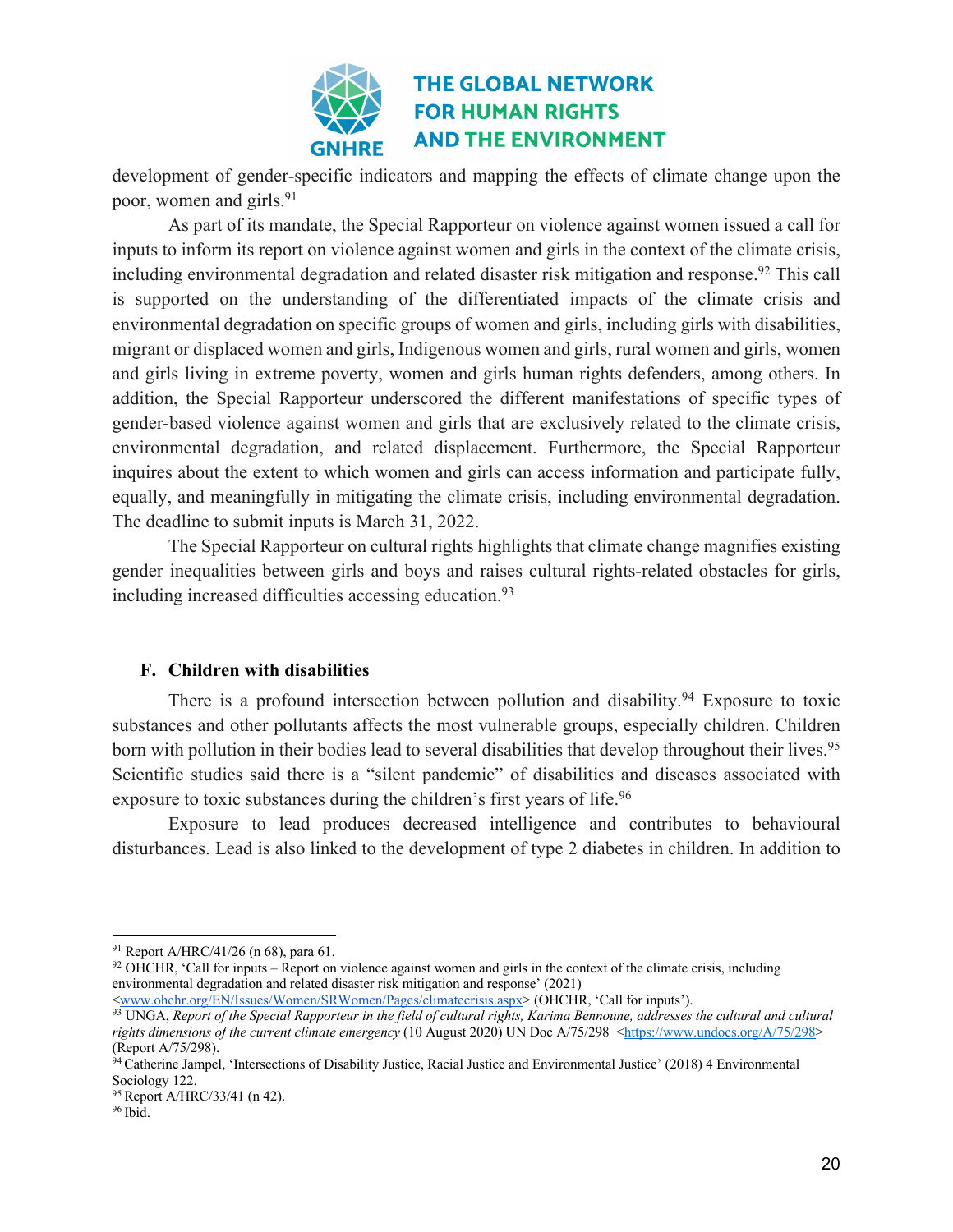

lead, many neurotoxins are also believed to undermine intellectual intelligence and contribute to developmental disabilities and behavioural conditions.<sup>97</sup>

Yet, children with disabilities are left without access to effective remedies or justice for damages caused by pollution. This neglect occurs, among other causes, because disability is developed in posterior stages of their life, and legal barriers prevent them from bringing judicial actions.<sup>98</sup> An additional barrier to justice is the absence of enforcement measures to ensure compliance with the rulings.<sup>99</sup> Another obstacle is the research gap on the impacts that environmental pollution and climate change have on people with disabilities.<sup>100</sup> Therefore, policy and laws must be adopted with an intersectional focus.<sup>101</sup>

States must guarantee workplaces free of pollution, especially for women and girls of reproductive age. This is especially important because exposure to toxic chemical substances may affect the child's development, leading to the birth or later development of a disability.<sup>102</sup> The Rapporteur on the rights of persons with disabilities stated, referring to the impact on girls and women with disabilities when affected by the climate crisis and environmental damage: "In addition, in emergency contexts, girls and women with disabilities face increased risk of genderbased violence."<sup>103</sup>

Children with disabilities suffer various forms of discrimination that hinder them from realising their full potential in the human sphere and the technological environment. Beside the threats of health challenges occasioned by environmental pollution, children with disabilities are constrained by limited access to affordable assistive technological resources at home, in schools, and in the communities.104 Moreover, some of the peculiar disabilities encompass physical, intellectual, psychological, auditory and visual disabilities, which prevent them from taking advantage of the opportunities available in the technological and human environments of the twenty-first century.

<sup>97</sup> WHO, 'Lead poisoning and health, Fact sheet N°379' (October 2014) <www.who.int/mediacentre/factsheets/fs379/en/>. <sup>98</sup> OHCHR, 'Chile: Nearly 40 years on, still no remedy for victims of Swedish toxic waste – UN experts' (7 June 2021) <www.ohchr.org/en/NewsEvents/Pages/DisplayNews.aspx?NewsID=27147&LangID=E> accessed 9 March 2022.

<sup>99</sup> Human Rights Watch, 'Children's Right to a Healthy Environment: Submission by Human Rights Watch to the Office of the High Commissioner for Human Rights' (8 October 2019) <www.hrw.org/news/2019/10/08/childrens-right-healthy-environment> accessed 9 March 2022.

<sup>100</sup> Erin Vallely, 'Grasping at Straws: The Ableism of the Straw Ban' (Centre for Disability Rights) <https://cdrnys.org/blog/disability-dialogue/grasping-at-straws-the-ableism-of-the-straw-

ban/#:~:text=The%20focus%20must%20shift%20from,ways%20of%20improving%20the%20environment.> accessed 9 March 2022.

<sup>&</sup>lt;sup>101</sup> Marie Tidball, 'Oxford Disability Law and Policy Project publishes its Up to the Challenge report examining the National Disability Strategy' (University of Oxford Faculty of Law, 3 February 2022) <www.law.ox.ac.uk/news/2022-02-03-oxforddisability-law-and-policy-project-publishes-its-challenge-report-examining>.<br><sup>102</sup> Report A/HRC/33/41 (n 42).

<sup>&</sup>lt;sup>103</sup> 'OHCHR | The Impact of Climate Change on the Rights of Persons with Disabilities'

<sup>&</sup>lt;https://www.ohchr.org/EN/Issues/HRAndClimateChange/Pages/PersonsWithDisabilities.aspx> accessed 9 March 2022. Statements by panellists. Ms. Catalina Devandas Aguilar, Special Rapporteur on the rights of persons with disabilities <sup>104</sup> CRC, *General comment No. 25 (2021) on children's rights in relation to the digital environment* (2 March 2021) UN Doc CRC/C/GC/25, para 90 <https://undocs.org/CRC/C/GC/25>.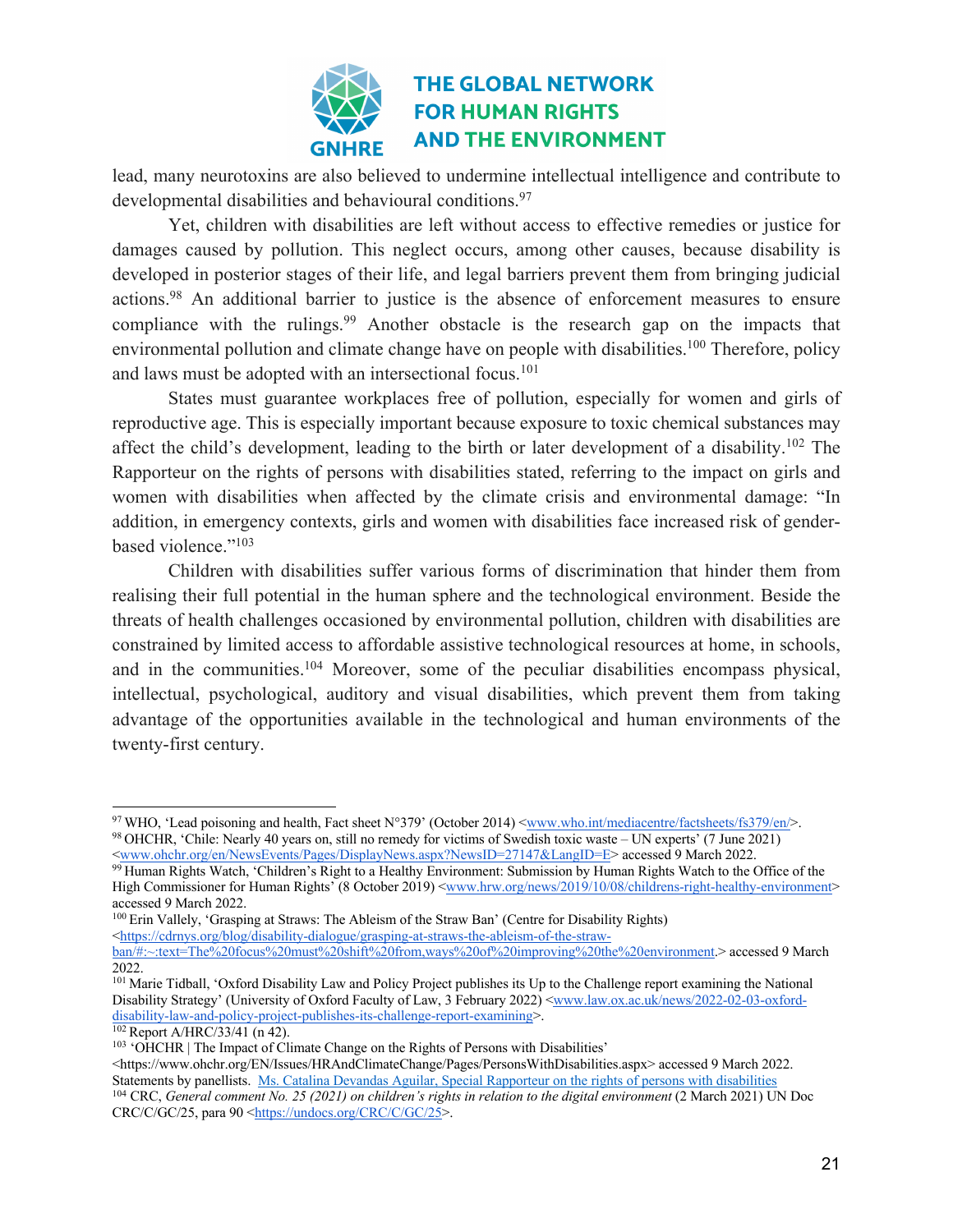

With profound opportunities available in the digital environment, States should engage with public institutions and private organisations, especially those in the technology sector, to expand their innovative prowess to churn out 'disability-friendly' gadgets which allow children to broaden their social relationships with peers as well as participate in public decision-making discourses that affect them.<sup>105</sup> To implement and achieve these, State Parties need to "encourage and promote universal accessibility to technology so that they can be used by all children with disabilities without being overprotected or excluded."<sup>106</sup>

Additionally, children with disabilities are prone to threats, such as cyber aggression, sexual exploitation, bullying and abuse in the digital environment. Thus, governments are dutybound to find solutions to stem those threats; while adopting measures to ensure that the digital environment is safe for them and free from any discriminatory tendencies that might undermine the welfare and development of children with disabilities.<sup>107</sup>

Children with disabilities are even more vulnerable when they belong to minority groups, such as refugees, asylum seekers and victims of abuse. It is thus crucially important for States to ensure that the best interest of children with disabilities is secured as a prerequisite for further realising all other human rights stipulated for them under the UNCRC.<sup>108</sup>

Children with disabilities are mainly cared for and nurtured in the family sphere. This responsibility demands that families are sufficiently supported and provided with the needed resources and provisions to enable them to care for those children humanely. The support required by families in this respect includes: "education of parents/siblings not only in the disability and its causes but also on each child's unique physical and mental requirements; psychological support that is sensitive to the stress and difficulties imposed on families of children with disabilities; education on the family's common language, for example sign language, so that parents and siblings can communicate with family members with disabilities."<sup>109</sup> In addition, the unique nature of children with disabilities calls for proactive commitment and attention from governments, parents and the wider community to protect them.

#### **G. Children in poverty**

In its report on the energy transition process, the Special Rapporteur on extreme poverty points out that efforts to move towards sustainable energy should coalesce with efforts to ensure universal access to affordable, reliable, and modern energy services. Many households still do not have access to affordable modern energy services, especially in rural communities. Several people

<sup>105</sup> Ibid, para 89.

<sup>106</sup> Ibid, para 89.

<sup>107</sup> Ibid, para 92.

<sup>108</sup> CRC, *General comment No. 14 (2013) on the right of the child to have his or her best interests taken as a primary*  consideration (art. 3, para. 1) (29 May 2013) UN Doc CRC/C/GC/14, paras 75, 76 <https://undocs.org/CRC/C/GC/14>.<br><sup>109</sup> CRC, *General Comment No.9 (2006): The Rights of Children with Disabilities*, UN Doc CRC/C/GC/9, para 4 <https://undocs.org/CRC/C/GC/9>.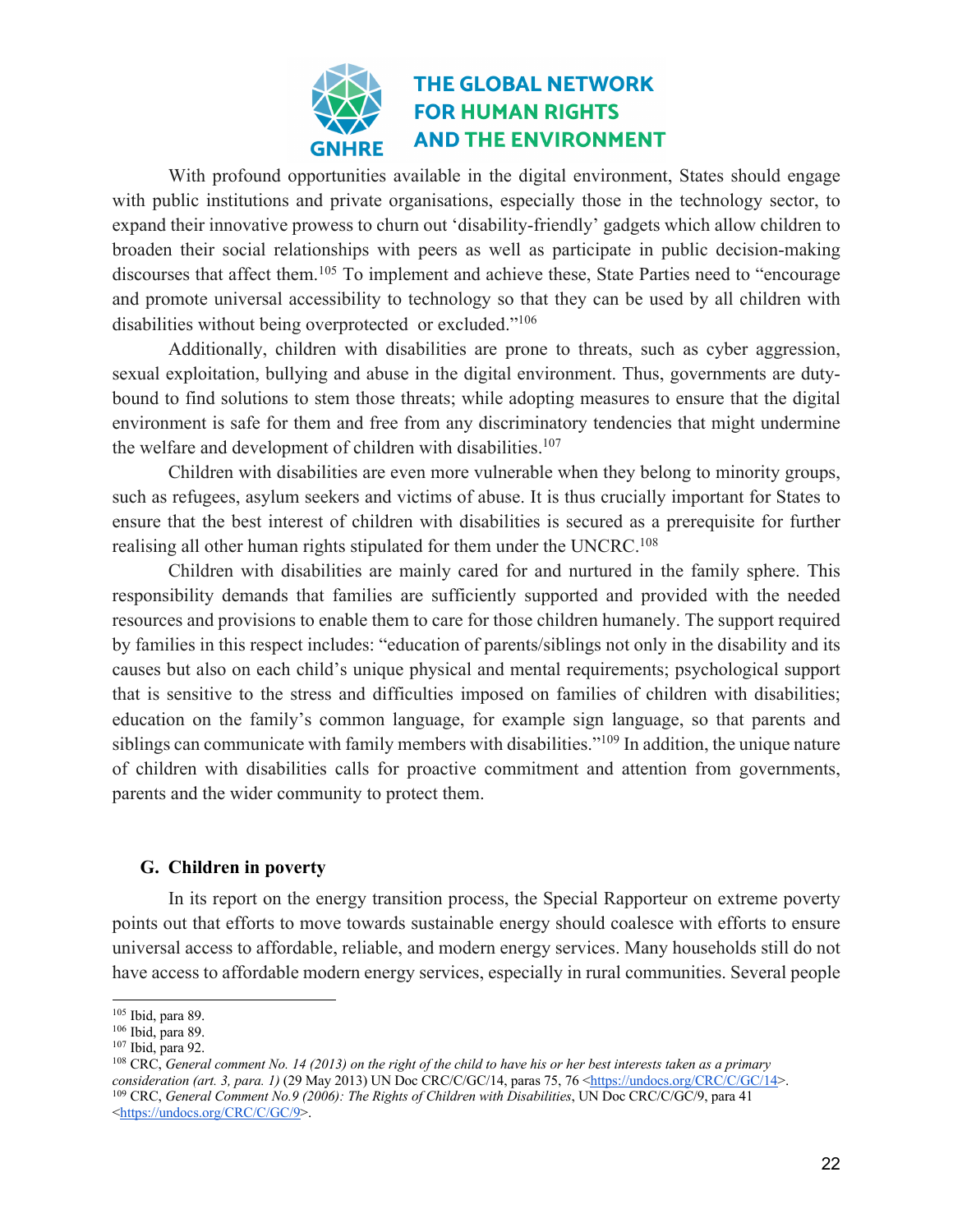

still lack access to clean cooking solutions and are exposed to dangerous levels of air pollution, causing millions of deaths each year, primarily among women and children.<sup>110</sup> The Special Rapporteur considered that poverty and ill-health are interrelated. Disadvantaged groups suffer from environmental injustice as they are exposed to environmental hazards, extreme temperatures, and financial barriers to accessing health care. Children experiencing poverty are at a higher risk of later developing hypertension or chronic inflammation. Moreover, poverty affects both the longterm health prospects of individuals and their economic prospects because of its impacts on the child's development.111 Children from socioeconomically disadvantaged households are generally more likely to grow up in overcrowded, poorly insulated housing exposed to polluted and unsafe environments.<sup>112</sup>

Children are often subjected to poverty and exploitation due to several factors, spanning technology, economic and social. These challenges, if not remedied, will potentially consign them to endemic poverty for years. Whilst the technological divide has provided opportunities for children in some developed countries, "children in rural communities of developing States, especially Indigenous or ethnic minorities, are being left behind in their educational pursuits as a result of poor and non-existing connectivity. This is unsurprising given that average government expenditure in education (as a percentage of GDP) has yet to return to pre-2011 numbers."<sup>113</sup> Although the Special Rapporteur had noted the sacrificial role played by some teachers in photocopying learning materials to help children achieve their educational development on a daily basis, States should be reminded of their primary responsibility under the Convention on the Rights of the Child, to provide needed educational resources, including literacy.114 Providing digital educational resources will encourage children to learn new skills and prepare them for the new socio-economic opportunities that come from digitalisation, thereby saving them from systemic poverty.

Due to economic inequalities between the developed and developing States, children continue to experience poverty because of crude and unsophisticated means of production. For example, the mechanisation of production, the development of global supply china and economies of scale "have increased both produced and traded agricultural commodities and the supply of processed foods, enabling the wealthiest parts of populations in the world to have access to more

<sup>114</sup> UNCRC (n 39), arts. 12, 13, 15, 17; UNGA, *Report of the Special Rapporteur on the promotion and protection of the right to freedom of opinion and expression* (10 August 2011) UN Doc A/66/290, para 61 <https://undocs.org/A/66/290>.

<sup>110</sup> UNGA, *Interim report of the Special rapporteur on extreme poverty and human rights, Olivier De Schutter: The "just transition" in the economic recovery: eradicating poverty within planetary boundaries* (7 October 2020) UN Doc A/75/181/Rev.1 < $\frac{\text{https://www.undocs.org/en/A/75/181/REV.1>}}{\text{MeV.1}}$ 

<sup>&</sup>lt;sup>111</sup> UNGA, *Report of the Special Rapporteur on extreme poverty and human rights, Olivier De Schutter. The persistence of poverty: how real equality can break the vicious cycles (19 July 2021) UN Doc A/76/177 <https://undocs.org/A/76/1>.*<br><sup>112</sup> Ibid.

<sup>113</sup> The World Bank 'Government expenditure on education, total (% of GDP)' (based on UNESCO Institute for Statistics data as of September 2021) <https://data.worldbank.org/indicator/SE.XPD.TOTL.GD.ZS> accessed 8 March 2022.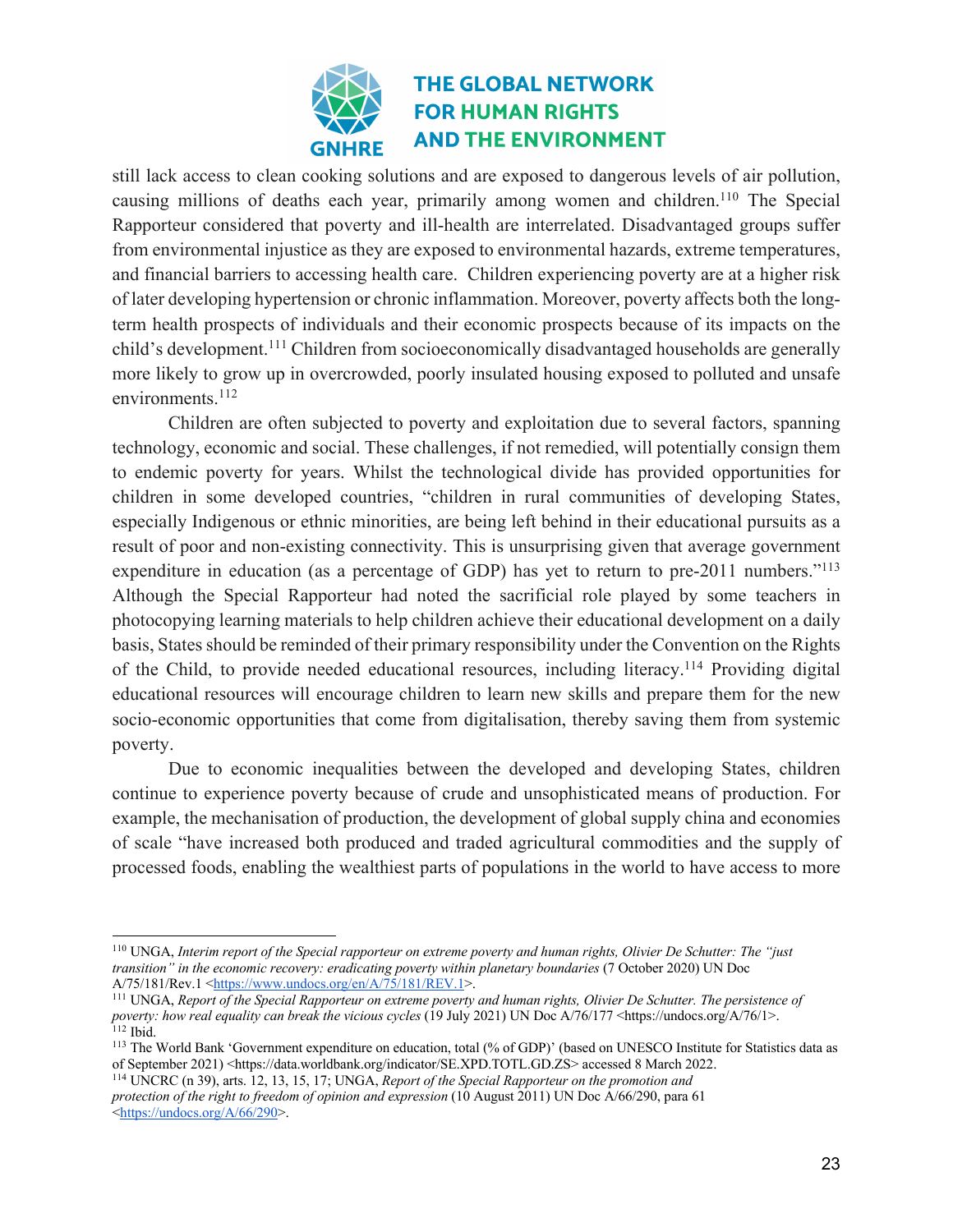

diversified diets; while at the same time, leaving people in developing countries in severe poverty with children bearing the harshest brunt of it."<sup>115</sup>

There is also an argument that children in poverty are increasing because of the absence of social support systems in developing States, which have been exacerbated by privatisation, service outsourcing and insurance marketisation.<sup>116</sup> These strategies, which gained momentum in the early 1970s across western States, were forcibly imposed on many developing countries, thus deepening the already weakened socio-economic plight of the rural communities with children being steeped in abject poverty. Whereas scores of public social schemes were being privatised in western States, there is barely any comprehensive or organised publicly-funded social project to protect the poor in times of crisis, especially children.<sup>117</sup> This suggests that while environmental factors contribute to poverty among children, socio-economic factors, particularly privatisation policies are largely responsible too.

People living near heavily polluted areas are usually working-class communities and communities of colour. Evidence establishes a correlation between inequitable air pollution exposure and human health, especially children's health.<sup>118</sup> Therefore, even in richer countries, living in poverty increases risk of mortality due to reduced lung capacity.<sup>119</sup> These communities, especially children, suffer from exposure to environmental hazards but are also denied environmental benefits such as access to water, sewage treatment facilities, sanitation, natural resources, green spaces, as well as affordable and healthy food.120 As a consequence of environmental injustice, these targeted communities face worse health and lower life expectancy.121 The exacerbation of pre-existing health issues due to environmental injustice thus highlights the absolute necessity to recognise children's right to a healthy environment.

#### **H. Hazardous waste & substances and Rights of Children**

Children are uniquely vulnerable to toxic and otherwise hazardous substances and wastes due due to their unique metabolism, their less developed physiology and immune systems, and their developmental needs. The exposure to contaminated drinking water and food is exacerbated for communities of colour and working-class people. Childhood exposure is a systemic problem around the world. However, children are left without access to effective remedies for the harms of toxins and pollution despite the fact that these remedies already exist. The Special Rapporteur

<sup>115</sup> Barry M Popkin, Camila Corvalan and Laurence M Grummer-Strawn, 'Dynamics of the double burden of malnutrition and the changing nutrition reality' (2020) 395:10217 The Lancet <www.thelancet.com/journals/lancet/article/PIIS0140-67361932497-3/fulltext>.

<sup>&</sup>lt;sup>116</sup> Shiri Noy, 'Banking on Health: The World Bank and Health Sector Reform in Latin America' (Springer Nature 2017) 18-19. <sup>117</sup> See Mimi Abramovitz and Jennifer Zelnick, 'Privatisation in the Human Services: Implications for Direct Practice" (2015) 43 Clinical Social Work Journal 283.

<sup>118</sup>S. Banzhaf, L. Ma, C. Timmins, Environmental Justice : the Economics of Race, Place, and Pollution, Journal of Economic Perspective, Volume 33, Number 1, Winter 2019, at p. 193, available at https://pubs.aeaweb.org/doi/pdfplus/10.1257/jep.33.1.185 . <sup>119</sup> *Ibid.* Sacoby Wilson's interview.

<sup>120</sup> *Ibid.* Steger, T., *Making the Case for Environmental Justice in Central and Eastern Europe.*

<sup>121</sup> S. Nazrul Islam, Inequality and Environmental Sustainability , DESA Working Paper No. 145, August 2015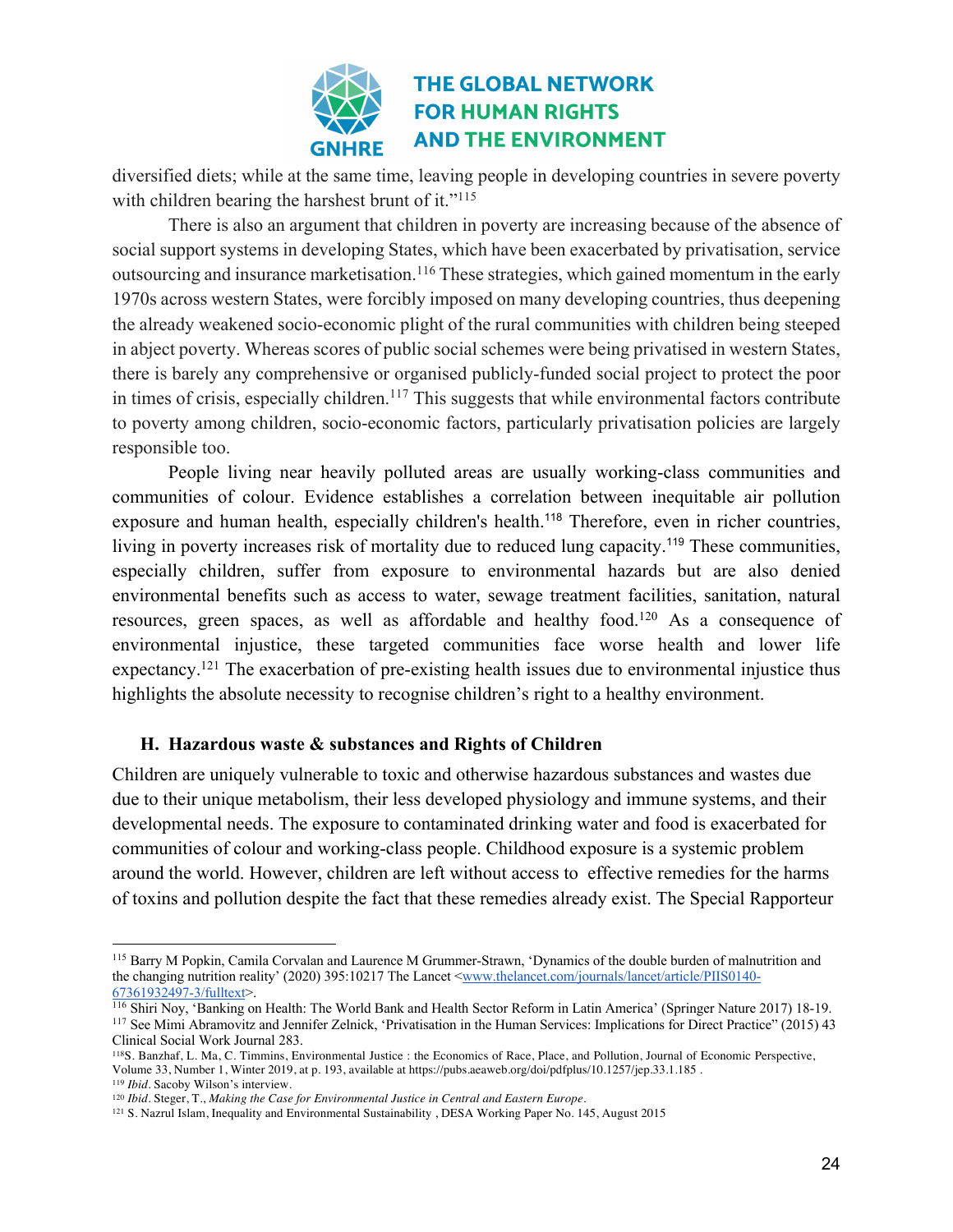

denounced that children continue to be born "pre-polluted" and denied their right to bodily integrity, among others, before they can walk. <sup>122</sup> Studies have shown the presence of hundreds of different toxic substances in young and unborn children. Because of widespread childhood exposure, the world is witnessing a "silent pandemic" of disease, disability, and premature death.123

Children are also exposed to endocrine-disrupting chemicals. Instead of guaranteeing their right to food and nutrition without toxic or hazardous substances, children are "turned into adults" before they should because of hormones in food.<sup>124</sup> While research may still be novel, and more evidence is needed to provide conclusive links, some substances that are already known to be harmful in food continue to be used on the false premise that they are within legal limits, despite the human rights abuses and violations. Even if such exposure may be permitted, this does not eliminate the adverse health and developmental effects on children.

Everyone has a right to know whether they are or may be exposed to hazardous substances, including children. Most of the time, children do have no knowledge or information about this right. This is especially true in the cases of child labour which, despite many protections, remains a practice in many developing States. These include the health consequences of accidents at work and associated health risks. Almost two thirds of human rights harms within the workplace can be attributed to health and safety concerns. <sup>125</sup> To realise this right, information must be accessible and non-discriminatory.

In most cases, these child workers lack accessible information on health and safety issues, for example, when that information was not made available in their language or clearly labelled pictures were not provided. According to a 2018 report of the Business & Human Rights Resource Centre,<sup>126</sup> companies should use their leverage to support and require suppliers and distributors to adhere to human rights and labour standards and clearly communicate these expectations. There is also a need for more rigorous supply chain monitoring and human rights due diligence by companies in this regard.

Children from low-income communities are disproportionately affected by the chemical industry and toxic waste, mainly owing to improper management and disposal of hazardous

humanrights.org/sites/default/files/BHRRC%20Chemical%20Briefing%2030%20Jan%202018.pdf>. 126 Ibid.

<sup>122</sup> UNGA, *Report of the Special Rapporteur on the implications for human rights of the environmentally sound management and disposal of hazardous substances and wastes* (2 August 2016) UN Doc A/HRC/33/41/E, para 5 <http://www.undocs.org/A/HRC/33/41> (Report A/HRC/33/41/E).

<sup>&</sup>lt;sup>123</sup> UN General Assembly (GA), *Implications for human rights of the environmentally sound management and disposal of hazardous substances and wastes* (05 August 2020) UN Doc A/75/290, para 40 <https://undocs.org/en/A/75/290> (Report A/75/290).

<sup>124</sup> Ibid, para 47.

<sup>125</sup> UN Human Rights Special Procedures, Business & Human Rights Resource Centre, *'Business & human rights in the chemical industry: An assessment of company responses to human rights issues, Potentials for progressive corporate practice & governmental frameworks'* (2018) <https://www.business-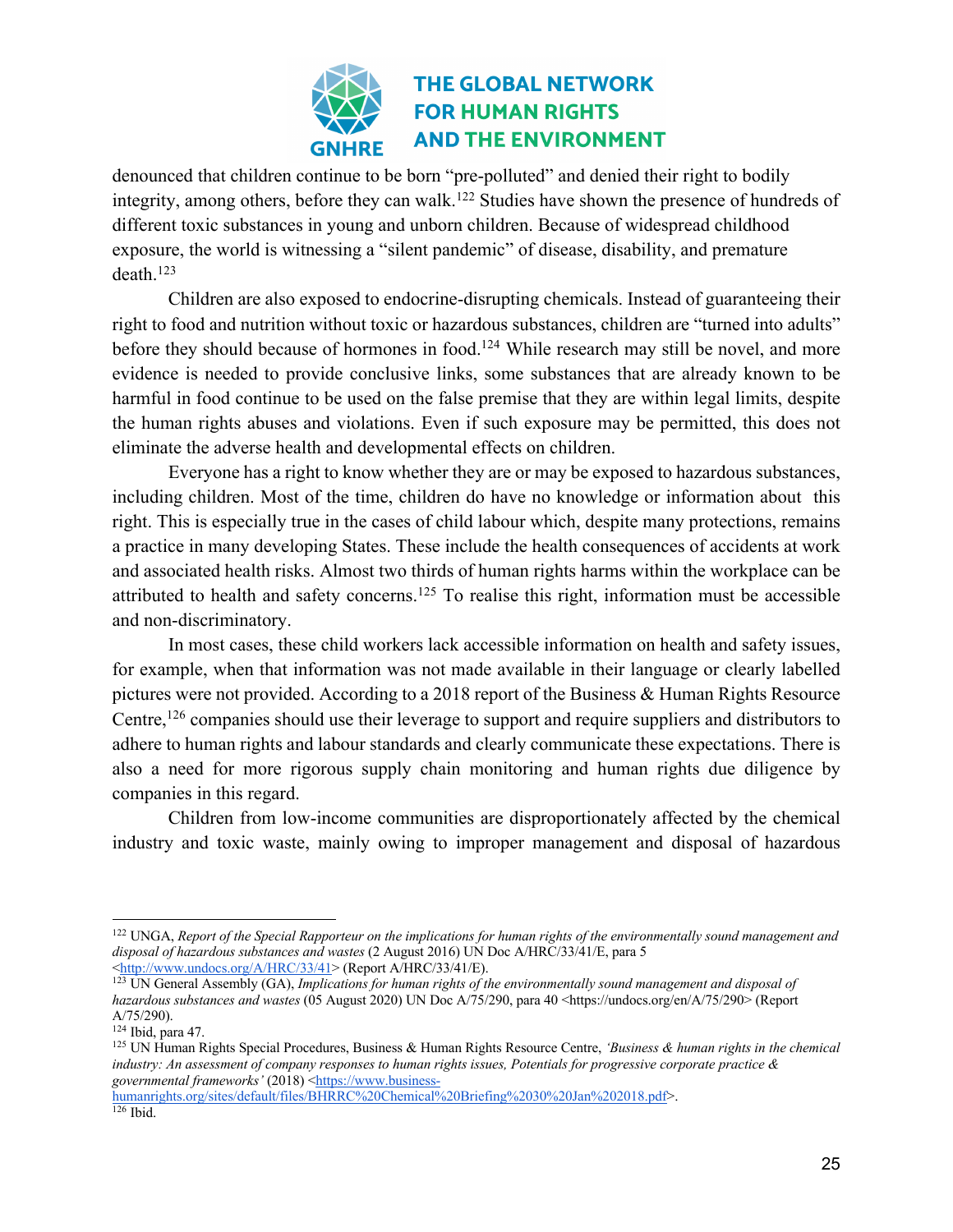

substances, toxic contamination, and pollution.<sup>127</sup> These activities violate the right to a clean environment, health, food and access to water, and the right to information regarding contamination levels and adverse impacts on human health, including children's health. Chemicals and toxic waste are mainly regulated at national and supranational levels depending on the region. Governments have a critical role in protecting these rights by providing adequate regulation of companies in the industry and monitoring their compliance with those regulations. The Special Rapporteur recommends that businesses respect the right of every child to be born free from pollution and other toxic chemicals. The report further suggests that the States strengthen the rule of law for environmental and occupational rights nationally and extraterritorially, including by recognising their duty to prevent exposure and ensuring that victims, including children, have access to an effective remedy when exposed to hazardous substances.<sup>128</sup> States need to ensure that the exploitation of vulnerable groups such as children in poorer countries and low-income communities comes to rest and special measures are taken to protect children from hazardous and toxic substances.

#### **4. What are the impacts of environmental harm on future generations?**

Future generations are central to sustainable development and, as such, are subjects of many environmental treaties, including the Convention on Biological Diversity, and (regional) human rights treaties, most notably the Aarhus Convention and Escazú Agreement.<sup>129</sup> Recognition of future generations as rights holders counteracts neoliberal and capitalist tendencies in policymaking by applying a cost-benefit analysis and shifting the focus to not only future human beings but also the earth systems they will inherit.<sup>130</sup> Furthermore, as underlined by the Supreme Court of Colombia, environmental rights should include future generations, based on the specie's ethical duty of solidarity since "natural resources are shared by all inhabitants of Planet Earth, and by their descendants or future generations who do not yet have a physical hold of them, but who are recipients and owners of them, even if such resources, in a contradictory way, are increasingly insufficient and limited."131 Guaranteeing the rights of future generations is thus paramount to

<sup>127</sup> See, for instance, William Wroblewski, ''Babies here are born sick': are Bolivia's gold mines poisoning its Indigenous people?' *The Guardian* (12 January 2022) <https://www.theguardian.com/global-development/2022/jan/12/babies-here-are-bornsick-are-bolivias-gold-mines-poisoning-its-indigenous-people><br><sup>128</sup> Report A/75/290E (n 104), para 95

<sup>&</sup>lt;sup>129</sup> Convention on Access to Information, Public Participation in Decision-Making and Access to Justice in Environmental Matters (Aarhus Convention) (adopted 25 June 1998, entered into force 10 October 2001), UNTS vol. 2161, p. 447; Regional Agreement on Access to Information, Public Participation and Justice in Environmental Matters in Latin America and the Caribbean (Escazú Agreement) (adopted 4 March 2018, entered into force 22 April 2021); The Convention on Biological Diversity (adopted 5 June 1992 entered into force 29 December 1993), UNTS vol. 1760, p.69.

<sup>&</sup>lt;sup>130</sup> See for a similar argument Sam Adelman, 'The Sustainable Development Goals, Anthropocentrism and Neoliberalism' in Duncan French and Louis J Kotzé (eds), *Sustainable Development Goals: Law, Theory and Implementation* (Edward Elgar Publishing 2018) 39.

<sup>131</sup> Corte Suprema de Justicia (Colombia) 5 april 2018, STC4360-2018 (Dejusticia), p. 20.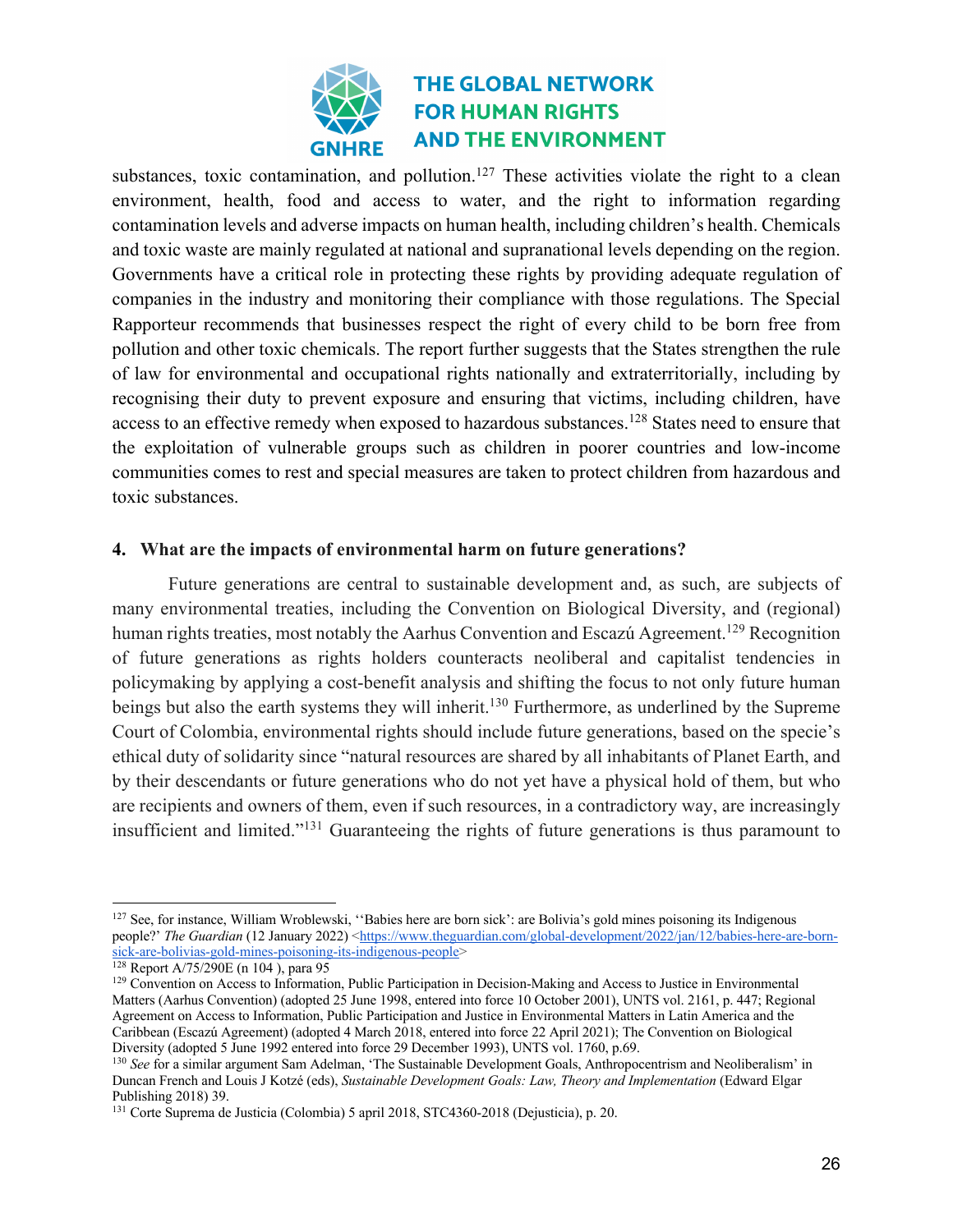

address the complex temporal and spatial scope and root causes of environmental crises and, as a result, an integral part of a children's right to a healthy environment.

Not only should a child's right to a healthy environment include rights of future generations, it is particularly well-placed to include these interests given the close relationship of children to future generations.<sup>132</sup> The Special Rapporteur emphasises this view on human rights obligations relating to the enjoyment of a safe, clean, healthy and sustainable environment when pointing out "the line between future generations and today's children shifts every time another baby arrives and inherits their full entitlement of human rights. It is critical, therefore, that discussions of future generations take into account the rights of the children who are constantly arriving, or have already arrived, on this planet."<sup>133</sup> Several environmental and climate litigation cases similarly underline the unique position of children to argue on behalf of future generations. For example, in *Oposa vs Factoran*, the Supreme Court of the Philippines held that the children who brought the case could legitimately do so "based on the concept of intergenerational responsibility insofar as the right to a balanced and healthful ecology is concerned."134 In *Future Generations vs Ministry of Environmental and Others*, the Colombian Supreme Court held that based on the principle of intergenerational equity, children could bring a climate litigation claim related on behalf of future generations, since both were directly affected by the current climate science prospects of temperature rise.<sup>135</sup> Furthermore, an obligation to future generations can be owed without an explicitly recognised right. Members of present generations, such as children, who share interests with those not yet born and consider themselves to be part of the same group, have brought suits on their own behalf for the harm they will suffer in the future, claiming that intergenerational equity applies to them as well as to future generations.136 The latest report of the IPCC supports such a stance by reiterating that today's children and the unborn will be exposed to more significant risks than most living adults.<sup>137</sup>

Therefore, a child's right to a healthy environment should account for future generations. As stated by the UN Special Rapporteur on toxic and hazardous wastes, "States should be in a position to explain and be held accountable for how they respected the right of present and future children to have their best interests considered in decision-making, including how this right has

<sup>&</sup>lt;sup>132</sup> Not only do children have such a relationship, but Indigenous peoples hold a close relationship with future generations and are therefore also well-placed to advocate for rights of future generations. *See* for example Dorine E van Norren, 'The Sustainable Development Goals Viewed through Gross National Happiness, Ubuntu, and Buen Vivir' (2020) 20 International Environmental Agreements: Politics, Law and Economics 431; Clinton L Beckford and others, 'Aboriginal Environmental Wisdom, Stewardship, and Sustainability: Lessons from the Walpole Island First Nations, Ontario, Canada' (2010) 41 The journal of environmental education 239.

<sup>133</sup> UNHRC, *Children's Rights and the Environment: Report of the Special Rapporteur on Human Rights and the Environment* (24 January 2018) UN Doc A/HRC/37/58, para 68.

<sup>134</sup> *Minors Oposa v. Secretary of the Department of Environmental and Natural Resources*, 33 ILM 173 (1994).

<sup>135</sup> Corte Suprema de Justicia (Colombia) 5 april 2018, STC4360-2018 (Dejusticia), para 11.2.

<sup>136</sup> Lydia Slobodian, 'Defending the Future: Intergenerational Equity in Climate Litigation' (2020) 32 *Georgetown Environmental Law Review* 32 569, 576.

<sup>137</sup> IPCC, 'Climate Change 2022' (n 7).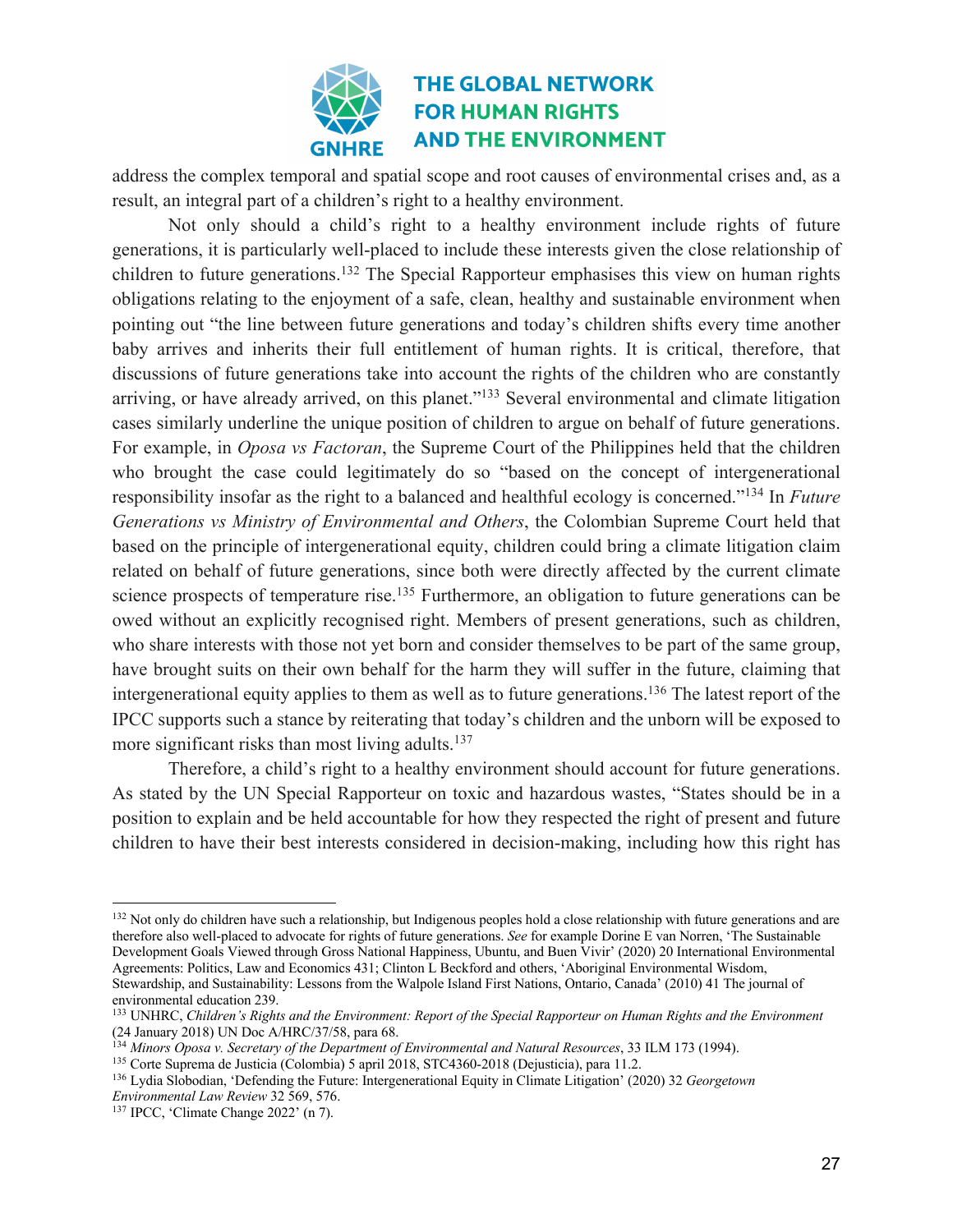

been weighed against other considerations."<sup>138</sup> Children must therefore be regarded as both full participants in any processes around tackling environmental crises and representatives of future generations as an indispensable part of a children's right to a healthy environment.<sup>139</sup>

The above section attempts a weighty task: parsing out and naming environmental and climate harms experienced by children with various (and often multiple intersecting forms) of marginalisation worldwide (as identified by the CRC Committee on the Rights of the Child and several UN Special Mandate Holders.)<sup>140</sup>

The harm experienced by children experiencing intersecting discriminations is as largescale as it is difficult to measure and quantify. Land grabs, infrastructure and extractive industry practices contaminate air, soil and water, and forcibly evict Indigenous communities, severing their ties to the land and environment and interfering with their right to food, water, education, and healthcare. Internally displaced children face similar threats. Land-based ties to identity, culture, and community are severed.

In most situations, girls (and women in general) in any of these marginalised positions<sup>141</sup> experience differentiated and increased impacts. Adults who experience poverty as children are at higher risk for serious health issues, and the safety and health of child human rights defenders are constantly at risk. Children are disproportionately affected by all of the above given their developing physiology and psychology. Due to the problem's sheer scope, size, and populations it affects, data is difficult to collect and standardise.

This is simply a starting point; as discussed above, there are myriad harms affecting children either directly or proximately caused by the environmental and climate crisis. Recognising this right would move towards goals such as the meaningful participation of children who are members of these groups in environmental decision- and policymaking and moving the categorisation of women and children as vulnerable and in need of State protection to these groups as change agents. The following section will discuss what States are obligated to do to mitigate these harms.

#### **5. What are the State's obligations related to children's right to a healthy environment?**

Given the myriad, overlapping harms experienced by children as a result of environmental and climate instability and destruction, States become a crucial actor in addressing this harm. Only by guaranteeing these basic, fundamental conditions can a child's right to a healthy environment

<sup>138</sup> Report A/HRC/33/41 (n 42), para 19.

<sup>139</sup> Report A/75/298 (n 78), para 9.

<sup>140</sup> As stated *infra*, these forms of marginalization include Indigenous children, children human rights defenders, internally displaced children, children who are ethnic minorities, girls and young women, children with disabilities, children living in conditions of poverty, and children living in areas that experience or are vulnerable to environmental disasters.

<sup>141</sup> As stated *infra*, this includes "women living in poverty, indigenous women, women belonging to ethnic, racial, religious and sexual minorities, women with disabilities, women refugees and asylum seekers, internally displaced, stateless and migrant women, rural women, single women, adolescents and older women."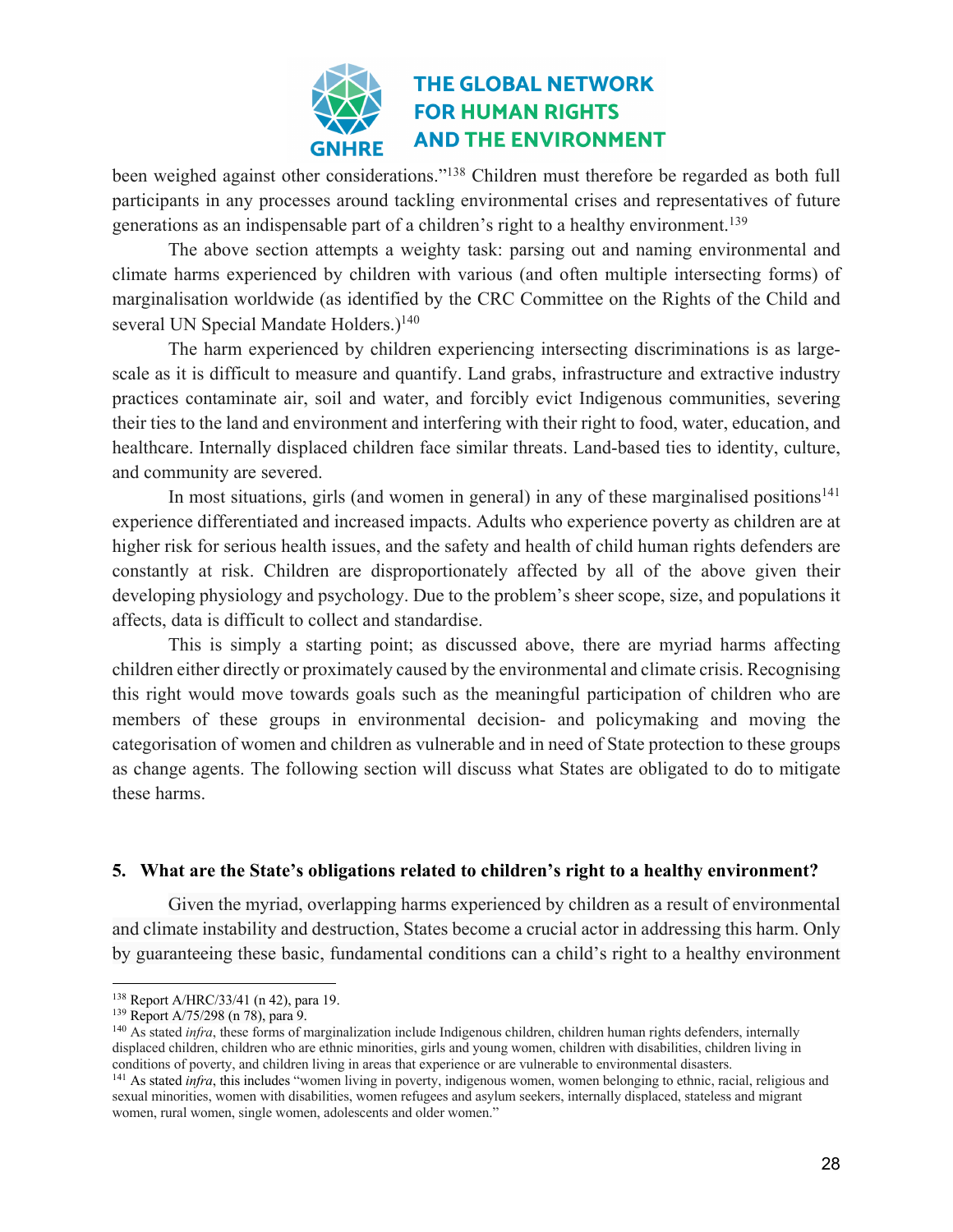

be realised. Accordingly, States must ensure these conditions are met by issuing the corresponding laws or enacting policies that aim to respect and protect children's rights. Implementation of these laws and policies is critical to ensure children are entitled to and fully enjoy the right to a healthy environment.

The following section details key legislative and policy-based steps currently imperative for States to take and provides models of legislative frameworks and measures already taken by States, both in recognising children's right to a healthy environment broadly as well as towards more specifically-directed educational, informational, health, and developmental aims.

Domestic legal frameworks that already recognise children's right to a healthy environment usually include provisions regarding the State's obligations towards its realisation. For example, in Colombia, article 17 of the Code of Childhood and Adolescence acknowledges the importance of a quality life to children's dignity and integral development. The article mentions that this right presupposes the availability of conditions that ensure access to health, education, clothing, recreation, and safe housing in a healthy environment from the moment of conception. To achieve this, the government must enact the necessary public policies to strengthen childhood.

Similarly, article 35 of El Salvador's special law for the protection of the rights of children imposes a duty on the State to issue environmental policies and permanent programs directed to promoting girls, boys and adolescents' protection, conservation and enjoyment of natural resources. Likewise, the State must reduce risks that derive from environmental dangers. Finally, the State is in charge of implementing educational programs on recycling measures and water quality monitoring. Peru's New Code of Children and Adolescents includes a duty of the State to provide basic education that includes education on respecting the natural environment (art. 15 i) Chapter 3 on economic, social and cultural rights), and a particular duty of children and adolescents to protect the environment (art. 24). Lastly, Benin's Children's Code includes among the State's duties to facilitate access to information regarding child's health and nutrition, including environmental health (art. 153). And Vietnam's Children Law explicitly mentions that the State has an obligation to establish a safe and suitable living environment for children (art. 48) and create a healthy environment for the development of the children (art. 99).

### **A. States' implied obligation to provide to children remedies for harm from environmental violations**

In its 2017 analytical study examining the consequences of climate change on children and the human rights obligations and responsibilities of States and other stakeholders,<sup>142</sup> the UNHCR stated that the human rights obligations and responsibilities contained in the UNCRC, the Paris Agreement and other international human rights instruments require States to protect the rights

<sup>&</sup>lt;sup>142</sup> UNHRC, *Analytical study on the relationship between climate change and the full and effective enjoyment of the rights of the child* (4 May 2017) UN Doc A/HRC/35/13 <https://undocs.org/A/HRC/35/13>.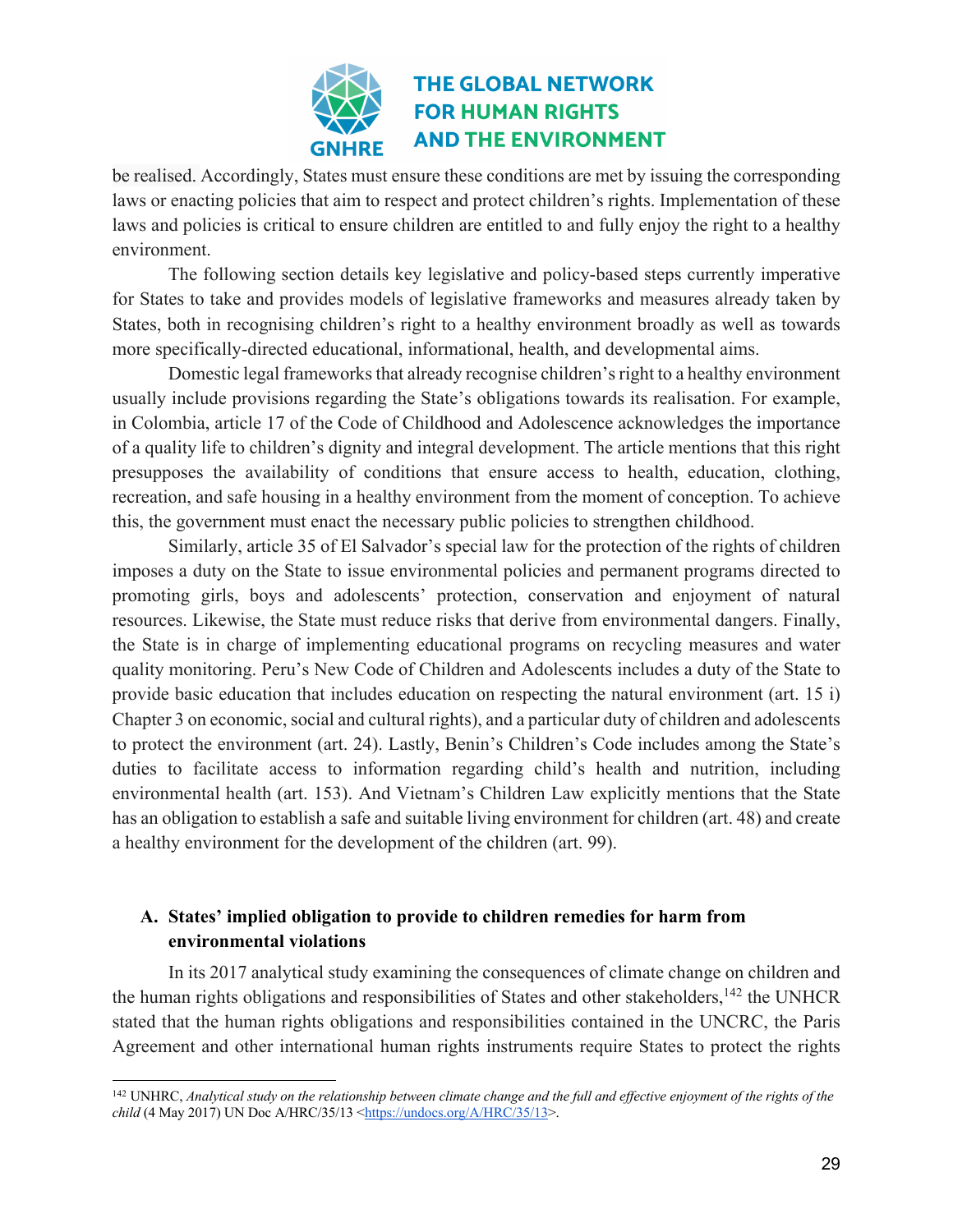

and best interests of children from the harmful effects of climate change. Moreover, the 2018 report of the Special Rapporteur on human rights and the environment identifies the States' obligations to protect human rights as even direr for the rights of children since they are especially at risk from environmental harm.143

### **B. States' obligation to protect the best interests of the child via precautionary regulations**

The report underlines that to satisfy their obligations of special protection and care, States have "heightened obligations to take effective measures to protect children from environmental harm."<sup>144</sup> Indeed, the development and implementation of national environmental policies and standards "must take into consideration the best interests of children."145 Therefore, it is recommended that States should make sure children's rights and best interests are protected before they make any decisions that could cause environmental harm, and should regulate private actors, including businesses, to prevent them from causing or contributing to abuses of children's rights.<sup>146</sup> Furthermore, it is recommended that States take a precautionary approach to protect children against environmental harm and that "lack of full scientific certainty should never be used to justify postponing effective and proportionate measures to prevent" such harm "especially when there are threats of serious or irreversible damage."<sup>147</sup>

The human rights obligations of governments in relation to the environment apply with particular force to children who are especially at risk from environmental harm and often unable to protect their own rights.<sup>148</sup> Despite the fact that governments' obligations exist in several sources, this argument is premised on the CRC because of its focus on children and its nearuniversal acceptance by the international community.

### **C. States' obligation to provide access to environmental information & education, and mandate Children's Rights Environmental Impact Assessments**

To stem actions/practices that may interfere with children's ability to enjoy human rights, there is a need for an environmental impact assessment to be conducted prior to the commencement of any developmental projects, in a given community, so as to protect children against hazards

<sup>143</sup> UNHRC, *Children's Rights and the Environment: Report of the Special Rapporteur on Human Rights and the Environment* (24 January 2018) UN Doc A/HRC/37/58, para 38 <https://undocs.org/A/HRC/37/58>..

<sup>&</sup>lt;sup>144</sup> Ibid, para 58.

<sup>145</sup> See e.g. A/HRC/46/28 at para 222; A/HRC/40/55 at para 71; A/73/188 at para 16(d); Report A/HRC/37/59 (n 134) at Framework Principle 14, Commentary 45.

<sup>146</sup> Ibid, paras 59-60.

<sup>147</sup> Ibid, para 58.

<sup>&</sup>lt;sup>148</sup> Framework Principles on Human Rights and the Environment presented to the Thirty-seven session of the Council (A/HRC/27/59)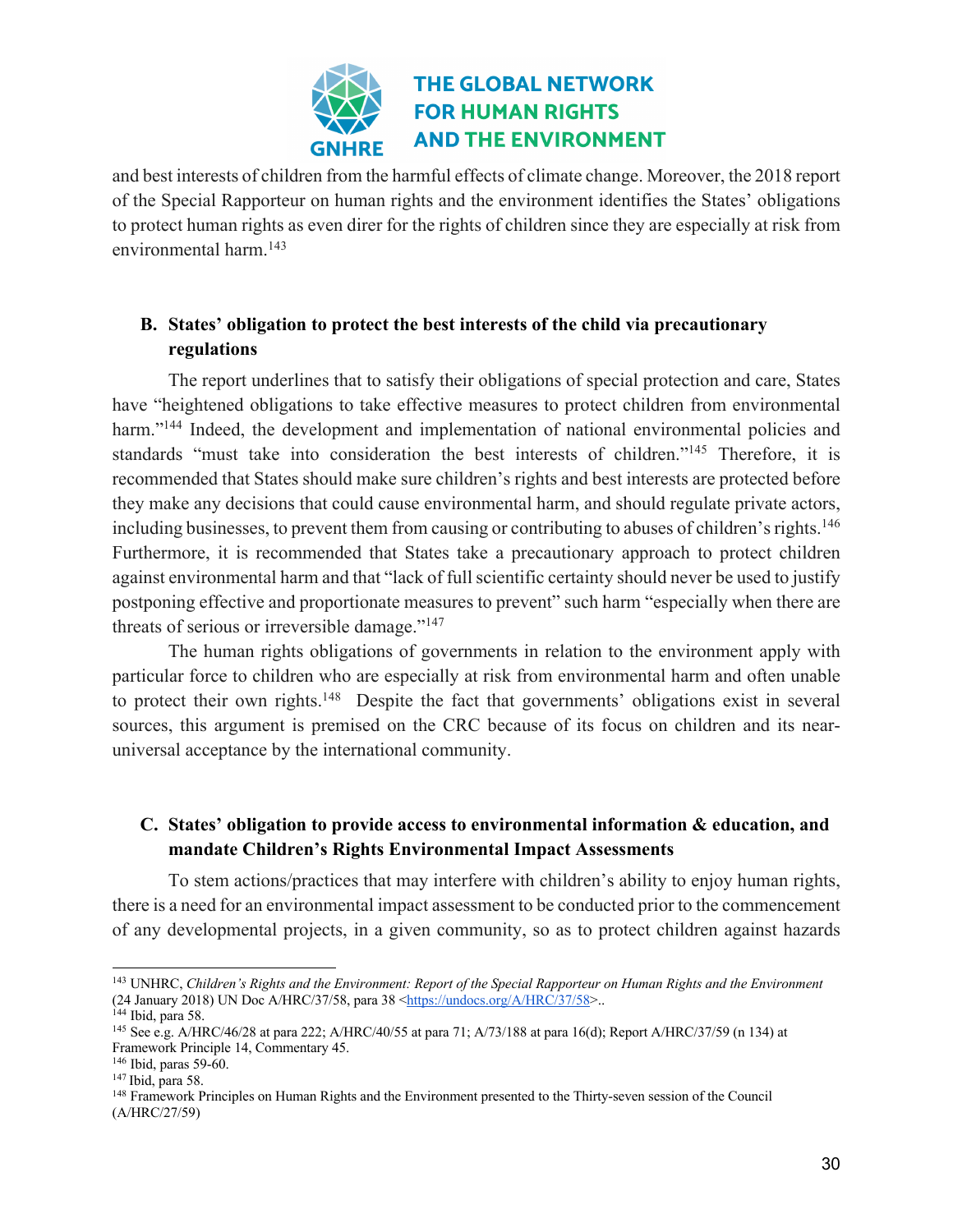

detrimental to their well-being. The CRC states that the child's right to freedom of expression "shall entail the freedom to seek, receive and impart information and idea of all kinds, irrespective of barriers, either in writing, orally, in print, in the form of art or through any other media of the child's choice" (art. 13). Thus, the right is critical to equipping children to appreciate the impact of environmental harm on their lives so as to adopt a remedy.149 Governments have an obligation to ensure that children gain access to vital environmental information. Access to environmental information falls under two strands: (i) government's obligation to ensure that environmental information held by public agencies is collected, updated and disseminated in an affordable, timely and accessible fashion to help children make decisions that enhance their health; and (ii) where there is imminent threat/danger of environmental harm, either emanating from natural or humaninduced factors, governments must strive to provide accurate information, especially children so that they would adopt protective measures to evade the disaster.<sup>150</sup>

Furthermore, governments owe it to children to ensure that they enjoy their human rights in an environment devoid of poisonous and hazardous substances because the particular vulnerabilities to contract diseases stemming from wastes, pollution and related chemical substances at an early age or prior to birth.<sup>151</sup> Similarly, since children are susceptible to a myriad of environmental harms, governments are required to institute "children-rights impact assessment", which explores the effects on children of proposed projects with a view to making recommendations to ameliorate any vicious impacts thereof.<sup>152</sup>

Lastly, ecological education is another important tool to increase respect for, understanding, and defense of children's environmental rights.153

<sup>&</sup>lt;sup>149</sup> CRC, *General comment No. 12 (2009): The right of the child to be heard* (20 July 2009) UN Doc CRC/C/GC/12, para 2<br><https://undocs.org/CRC/C/GC/12> (CRC, General Comment No. 12)

<sup>&</sup>lt;sup>150</sup> UNHRC, *Report of the Special Rapporteur on the issue of human rights obligations relating to the enjoyment of a safe, clean, healthy and sustainable environment* (24 January 2018) UN Doc A/HRC/37/59 <https://undocs.org/A/HRC/37/59> (Report A/HRC/37/59).

<sup>151</sup> CRC, General Comment No. 12 (n 133), para 2.

<sup>152</sup> CRC, *General comment No. 14 (2013) on the right of the child to have his or her best interests taken as a primary consideration (art. 3, para. 1)* (29 May 2013) UN Doc CRC/C/GC/14, para 99 <https://undocs.org/CRC/C/GC/14>.

<sup>153</sup> See UNHRC, *Good practices of States at the national and regional levels with regard to human rights obligations relating to the environment* UN Doc A/HRC/43/54 <https://undocs.org/A/HRC/43/54>, para 16: "It is essential to provide ecological education to children and youth of all ages, from preschool through to college and university. People from all walks of life in all regions also require greater knowledge and understanding of their fundamental human rights and the tools available to defend those rights." (Report A/HRC/43/54); Report A/HRC/37/59 (n 134) at Framework Principle 6, Commentary 15: "States have agreed that the education of the child shall be directed to, among other things, the development of respect for human rights and the natural environment. Environmental education should begin early and continue throughout the educational process. It should increase students' understanding of the close relationship between humans and nature, help them to appreciate and enjoy the natural world and strengthen their capacity to respond to environmental challenges. [footnotes omitted]"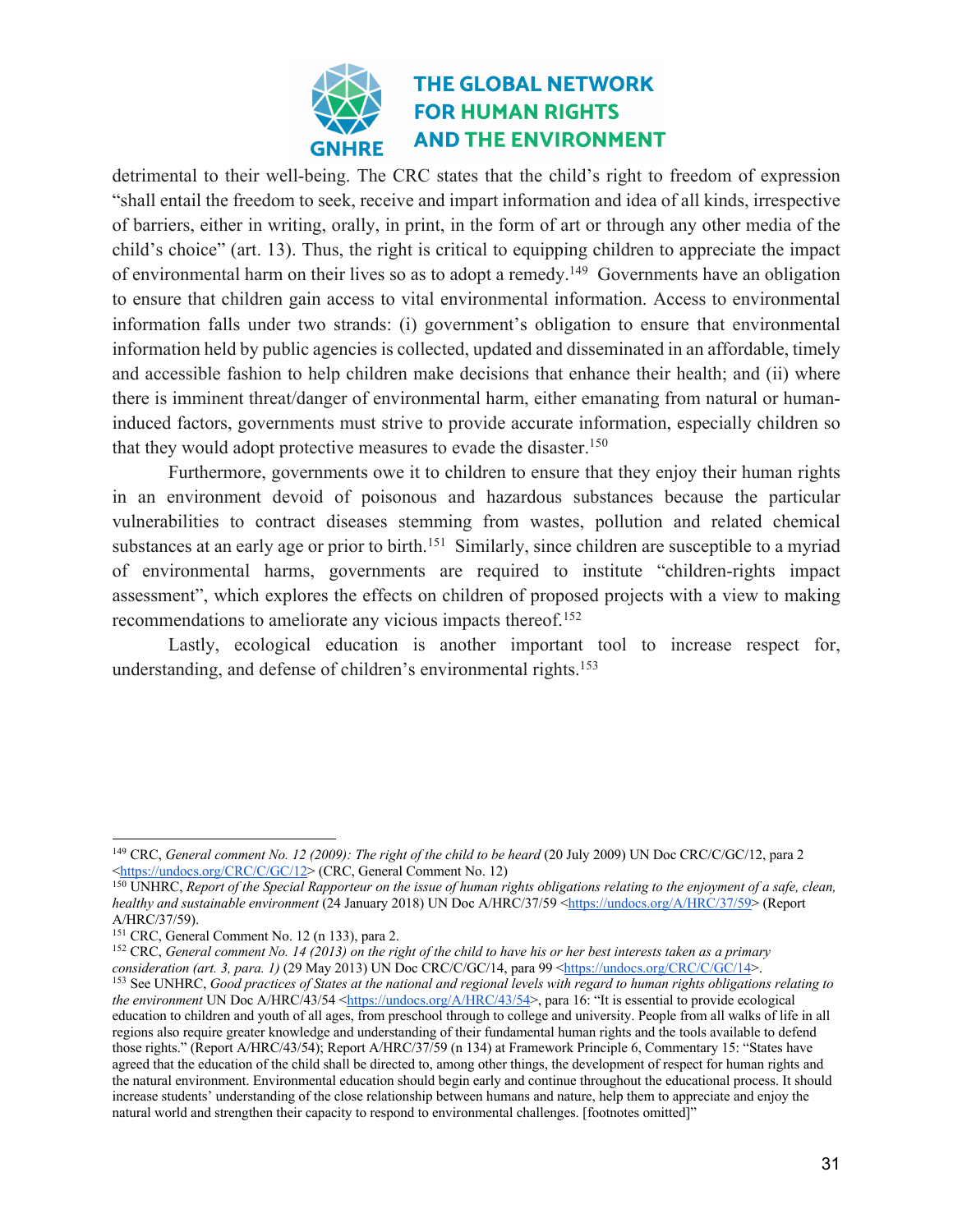

### **D. States' obligation to protect children's freedom of expression and freedom from related reprisals**

Governments' obligations to protect children against risks of violence or other reprisals regarding environmental issues is critical.<sup>154</sup> Like adults, children who express or engage in public protestation on environmental issues face several threats including deaths.155 According to Special Rapporteur, a 15 year old was sued by a mining company for criminal defamation because she had expressed concern that mining activities polluted her community's water sources.<sup>156</sup> The charges against her were dropped after lengthy litigation. Moreover, the UNCRC has charged governments and their respective agencies to adopt proactive measures aimed at ensuring that children express their views on environmental issues freely without suffering any form of intimidation or harassment.

#### **E. States' obligation to ensure children's health via sustainable development**

States' responsibility to ensure that children develop physiologically in order to participate in the socio-economic fortunes of society is recognised in the World Summit for Children (1990). The Summit stated that: "The child survival and development goals proposed for the 1990s in this Plan of Action seek to improve the environment by combating disease and malnutrition and promoting education. These contribute to lowering death rates as well as birth rates, improved social services, better use of natural resources and, ultimately, to the breaking of the vicious cycle of poverty and environmental degradation."157 Undoubtedly, the relationship between children's immunity, educational progress and ability to enjoy other social protection is not only hinged on the provision of sound medical facilities, but also a clean and healthy environment. Thus, States have the primary duty of ensuring that the human environment is clean and congenial for children's well-being. Sustainable development is at the core of protecting children's right to a healthy environment. This principle urges States to implement strategic socio-economic policies that pay considerable attention to safeguarding the environment.<sup>158</sup>

Overall, the development and implementation of national environmental policies and standards "must take into consideration the best interests of children."159 Ecological education is

<sup>&</sup>lt;sup>154</sup> Report by special Rapporteur "Environmental Human Rights Defenders: A Global Crisis:" at www.universalrights.org) <sup>155</sup> See section B.2 above.

<sup>156</sup> (Prachatai, "Mine Operator sues high school students for criminal defamation", 14 December 2015, availbale at: https;//prachatai.com/englsih/node/5693.)

 $157$  Declaration of the World Summit for Children (1990) para.26

<sup>158</sup> Alan, B., 2017. *Human rights and the environment: where next?* (pp. 765-794). Routledge.

<sup>159</sup> See e.g. A/HRC/46/28 at para 222; A/HRC/40/55 at para 71; A/73/188 at para 16(d); Report A/HRC/37/59 (n 134) at Framework Principle 14, Commentary 45.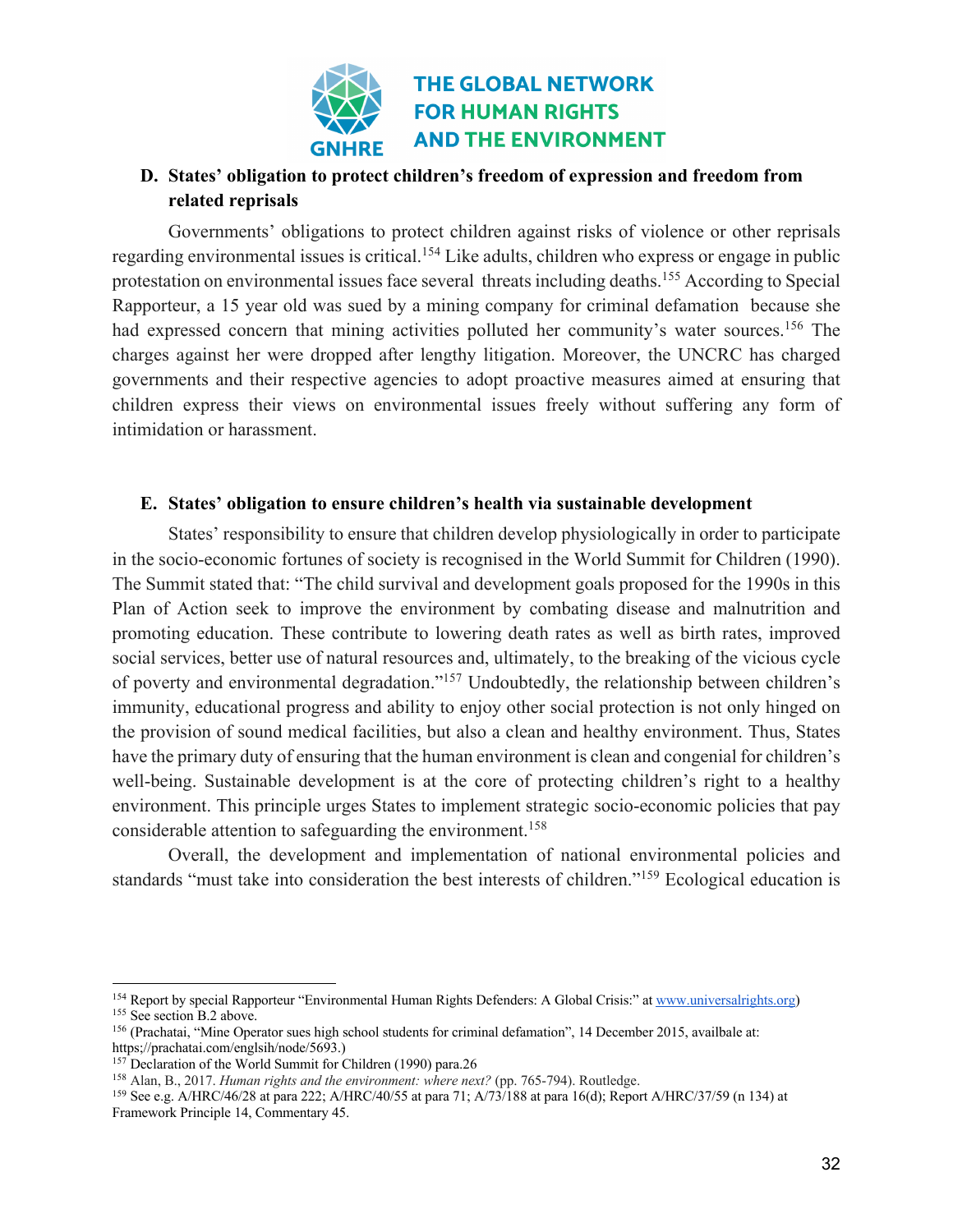

another important tool to increase respect for, understanding, and defense of children's environmental rights.<sup>160</sup>

#### **6. What is the relationship between the right to a healthy environment and the right of the child to be heard and to have their views considered?**

Article 12 of the UNCRC requires that children are heard, and that their views are given due weight in all matters affecting them. The Special Rapporteur on Human Rights and the Environment has noted the importance of acknowledging and amplifying children's voices.<sup>161</sup> In 2019, the Special Rapporteur stated that "[t]here is a need to promote the voices of children and youth in environmental matters, as they are particularly vulnerable and their rights are being violated and threatened."162 Recommendations for children's participatory rights have included youth parliaments and lowering the minimum voting age to 16 years or lower "to enable youth to participate in and influence the political system, which is … integral to shaping the world they will inherit."<sup>163</sup>

In its 2018 report, the Special Rapporteur on the right to a healthy environment stressed the importance of environmental assessment of any State's projects and policies to avoid any interference with the full enjoyment of human rights, especially the rights of children through a "child-rights impact assessment" by considering their vulnerability or by providing for their participation.164

<sup>160</sup> See UNHRC, *Good practices of States at the national and regional levels with regard to human rights obligations relating to the environment* UN Doc A/HRC/43/54 <https://undocs.org/A/HRC/43/54>, para 16: "It is essential to provide ecological education to children and youth of all ages, from preschool through to college and university. People from all walks of life in all regions also require greater knowledge and understanding of their fundamental human rights and the tools available to defend those rights." (Report A/HRC/43/54); Report A/HRC/37/59 (n 134) at Framework Principle 6, Commentary 15: "States have agreed that the education of the child shall be directed to, among other things, the development of respect for human rights and the natural environment. Environmental education should begin early and continue throughout the educational process. It should increase students' understanding of the close relationship between humans and nature, help them to appreciate and enjoy the natural world and strengthen their capacity to respond to environmental challenges. [footnotes omitted]"

<sup>161</sup> See UNGA, *Report of the Special Rapporteur on the issue of human rights obligations relating to the enjoyment of a safe, clean, healthy and sustainable environment, David R. Boyd. Healthy and sustainable food: reducing the environmental impacts of food systems on human rights* (19 July 2021) UN Doc A/76/179, para 59 <https://undocs.org/A/76/179>. <sup>162</sup> Report A/HRC/43/54 (n 142), para 58.

<sup>163</sup> See UN Special Rapporteur on Human Rights and the Environment (SRHRE), *Healthy and Sustainable Food: Good Practices: Supplementary information to the report of the Special Rapporteur, David R. Boyd, on the issue of human rights obligations relating to the enjoyment of a safe, clean, healthy and sustainable environment* (13 October 2021) UN Doc Annex to A/76/179, para 142; UNSRHRE, *Human rights depend on a healthy biosphere: good practices. Supplementary information on the report of the Special Rapporteur, David R. Boyd, on the issue of human rights obligations relating to the enjoyment of a safe, clean, healthy and sustainable environment* (21 September 2020) UN Doc Annex to A/75/161; UNGA, *A safe climate: good practices. Note by the Secretary-General. Supplementary information on the report of the Special Rapporteur on the issue of human rights obligations relating to the enjoyment of a safe, clean, healthy and sustainable environment* (26 September 2019) UN Doc Annex to A/74/161.

<sup>164</sup> UNHRC, *Children's Rights and the Environment: Report of the Special Rapporteur on Human Rights and the Environment* (24 January 2018) UN Doc A/HRC/37/58, para 46 <https://undocs.org/A/HRC/37/58>, citing Report A/HRC/37/59 (n 134), annex, framework principle 8.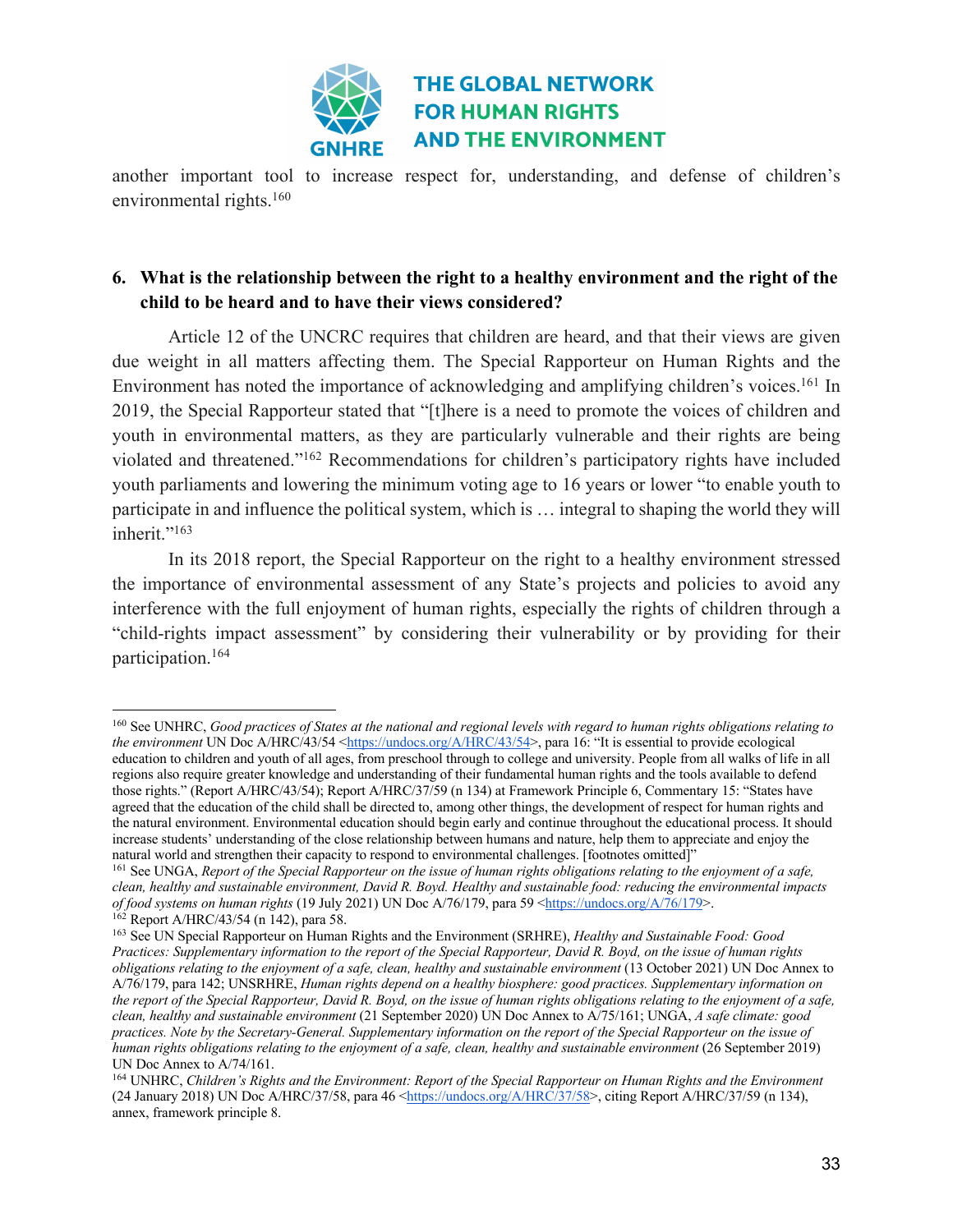

Additionally, the report highlighted that the UNCRC provides that the views of children must be given due weight in accordance with age and maturity.<sup>165</sup> The report recalls that the CRC stated that the views of children may add relevant perspectives and experience with respect to environmental harm, especially with respect to long-term environmental challenges that will shape the world in which they will spend their lives.166 As such, the CRC has illustrated how to implement the participatory rights of children, for example through children's hearings; childrenled organisations, unions or other representative bodies where children would be provided with age-appropriate information and appropriate support.<sup>167</sup> Other ways in which children have a right to be heard is through freedom of assembly and association (see Section B2 above), as well as accessing remedies for environmental harm.

#### **7. What Environmental remedies are available for children?**

As mentioned, the report emphasises that while the UNCRC does not provide for remedies to redress violations, this requirement is implicit.<sup>168</sup> Furthermore, the Universal Declaration of Human Rights (art. 8), the International Covenant on Civil and Political Rights (art. 2 (3)) and other human rights texts stipulate that States must provide for effective remedies for violations of human rights.<sup>169</sup> The CRC stated that States must ensure that effective and child-sensitive procedures are available to children and their representatives and that appropriate reparation is provided when rights are found to have been violated, including compensation and measures to promote physical and psychological recovery, rehabilitation and reintegration.170 The report underlines that to satisfy their obligations of special protection and care, States have "heightened obligations to take effective measures to protect children from environmental harm."171 Therefore, it is recommended that States should make sure children's rights and best interests are protected before they make any decisions that could cause environmental harm, and should regulate private actors, including businesses, to prevent them from causing or contributing to abuses of children's rights.172

The Special Rapporteur has recognised that "children may face additional barriers to access to justice" in the context of environmental harm and that States must take steps to remove these barriers.<sup>173</sup> From a procedural standpoint, the Special Rapporteur recommends that the State

<sup>&</sup>lt;sup>165</sup> Ibid, para 47, citing article 12 of the UNCRC.<br><sup>166</sup> Ibid, citing CRC, General Comment No. 12 (n 133), para 12.

<sup>167</sup> Ibid, para 49, citing CRC, *General comment No. 14 (2013) on the right of the child to have his or her best interests taken as a primary consideration (art. 3, para. 1)* (29 May 2013) UN Doc CRC/C/GC/14, paras 91, 134.

<sup>168</sup> Ibid, para 51.

<sup>169</sup> Ibid, para 51.

<sup>170</sup> Ibid, para 53, citing CRC, *General comment no. 5 (2003): General measures of implementation of the Convention on the Rights of the Child* (27 November 2003) UN Doc CRC/GC/2003/5, para 24.

<sup>171</sup> Ibid, para 58.

<sup>172</sup> Ibid, paras 59-60.

<sup>173</sup> Ibid, para 53.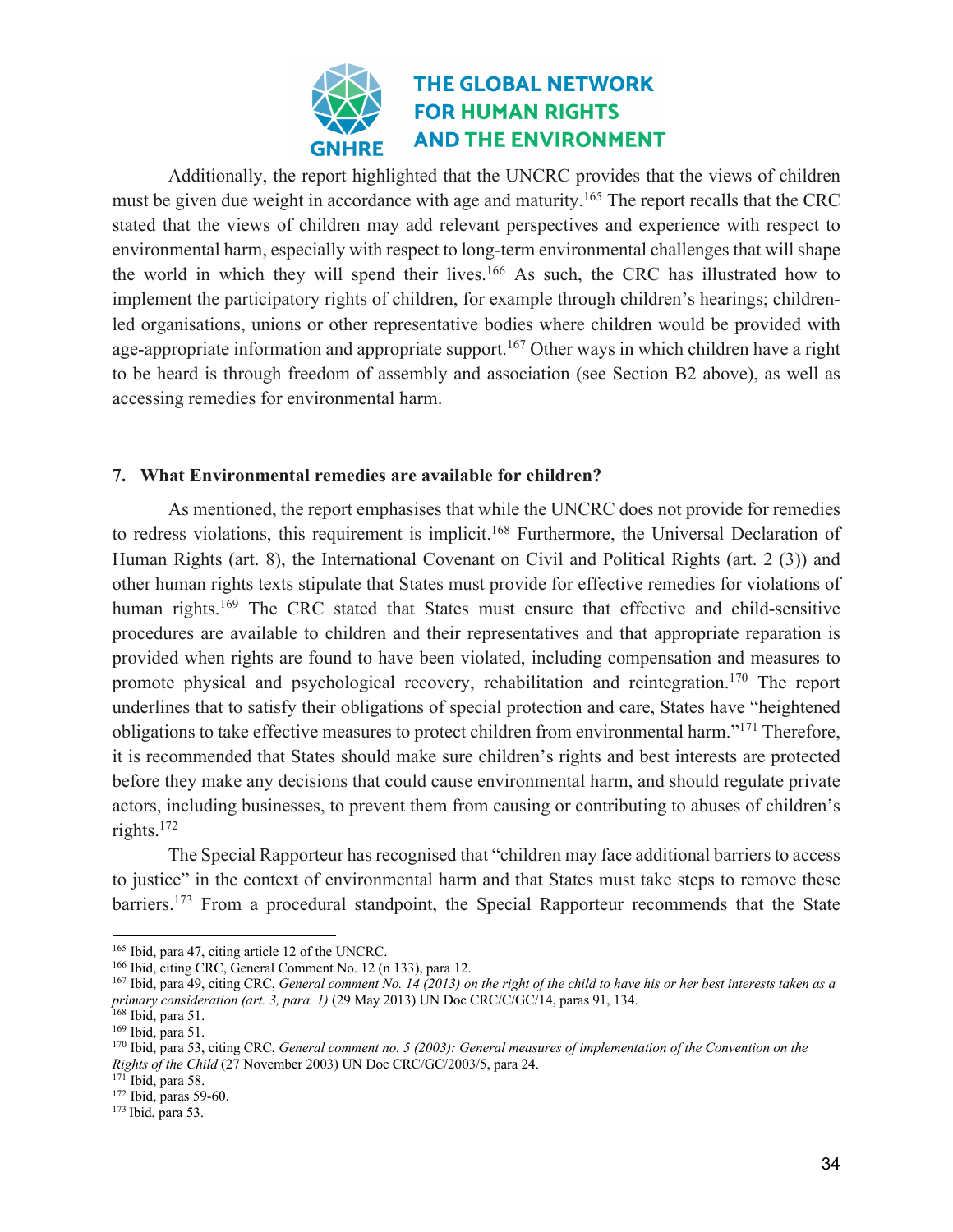

obligation under the CRC to make effective, child-sensitive procedures available to children for obtaining remedies to redress rights' violations include "the provision of child-friendly information, advice, advocacy, including support for self-advocacy, and access to independent complaints procedures and to the courts with necessary legal and other assistance."<sup>174</sup> He notes that in cases of environmental harms, many of the impacts are irreversible. As a result, "States must do what they can to prevent the harm from occurring in the first place", which may in certain instances "be possible through injunctive relief ordered by judicial tribunals or administrative bodies."175

The Aarhus Convention of 1998176 and the Escazú Agreement of 2018177 both recognise at the regional level the access to information, public participation and access to justice in environmental matters in order to protect the right to a healthy environment of present and future generations. Although these agreements do not include a reference to children, they are guided by the principles of equality and non-discrimination, that acknowledges the group's difficulties in enjoying the rights recognised in the agreement and vows to include those that have traditionally been underrepresented, excluded, or marginalised, like children and future generations.<sup>178</sup> Children's procedural environmental rights, therefore, should be guided by the legal obligations contained in these treaties given the non-discrimination clauses, as well as given their objective to protect a healthy environment for present and future generations. As a result, children's interests should not only be considered in administrative, judicial and policy decisions, but should be at the center of such processes by creating synergies with the obligations set out in these two regional human rights treaties.

#### **8. Conclusion & Recommendations**

States have an obligation to respect, protect, and fulfil human rights and to address environmental harm. Because of the undeniable impact of the environmental crisis on the enjoyment and realisation of basic human rights, it is crucial to integrate the human right to a healthy environment into national constitutions and legislation and to recognise it at the global level. As highlighted by the UNHRC resolution, States must realise the rights of children through the recognition of the right to a healthy environment in their national legislation to ensure the rights of both present and future generations.

<sup>174</sup> Ibid, para 52.

<sup>175</sup> Ibid, para 54.

<sup>176</sup> Convention on Access to Information, Public Participation in Decision-Making and Access to Justice in Environmental Matters (Aarhus Convention) (adopted 25 June 1998, entered into force 10 October 2001), UNTS vol. 2161, p. 447.

<sup>&</sup>lt;sup>177</sup> Regional Agreement on Access to Information, Public Participation and Justice in Environmental Matters in Latin America and the Caribbean (Escazú Agreement) (adopted 4 March 2018, entered into force 22 April 2021).

<sup>178</sup> Ibid.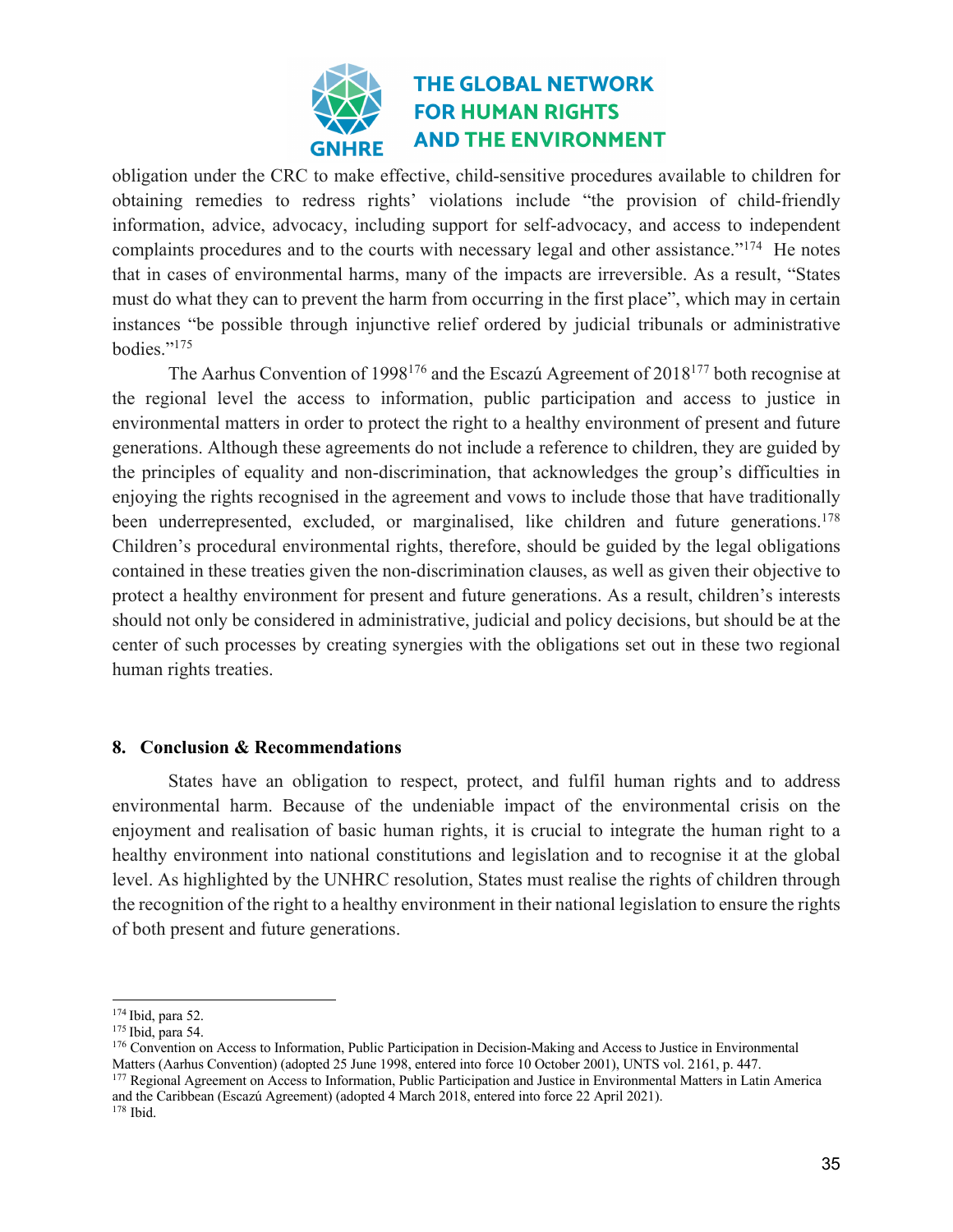

What follows is a set of specific recommendations to be adopted, in order of priority, to secure and sustain the child's human right to a healthy environment. It is emphasised that this document, rather than being a final set of outcomes, should be construed as the start of a critical dialogue on the steps that need to be taken by various geopolitical entities to further children's rights in light of the triple planetary crisis, as discussed *infra*.

- Children are exposed to many toxic pollutants, which endanger life and health of children. Companies are one of the primary sources of pollution that can affect children. There must be laws that regulate the polluting activities of companies. Also, companies must have a legal obligation to disclose information about the pollutants they emit. Finally, the legal and constitutional recognition of the right to live in a pollution-free environment is a step forward, as well as the enforcement of measures to ensure compliance with this guarantee.
- Place Children's right at the heart of environmental policies and actions: States should endeavour to legislate in order to enjoin public institutions and private organisations to design policies and action programmes which have children's health and environmental protection as a priority.
- Ban the usage of poisonous and radioactive substances which pose severe health threats to children's health, growth and development: The UN should formally recognise the right to a clean and safe environment in order to set the stage for Member States to adopt domestic measures to secure children's right to a healthy environment; as well as, protecting child environmental human rights defenders to propagate principles and instruments advancing children's right to a clean, safe and healthy environment without suffering harassment or criminal prosecutions.
- States should place special attention to measures directed towards ending child labour and must guarantee workplaces free of pollution, especially for women and girls in reproductive age. This is especially important because the exposure to chemical toxic substances may affect the child's development, leading to the birth or later development of a disability
- Protect the right to be heard and the right to freedom of expression: States should aim to protect the freedom of expression of environmental rights defenders, especially children, by ensuring that children's views, ideas, and concerns relating to clean and safe environment are heard and included in national legislation and policies to prevent pollution.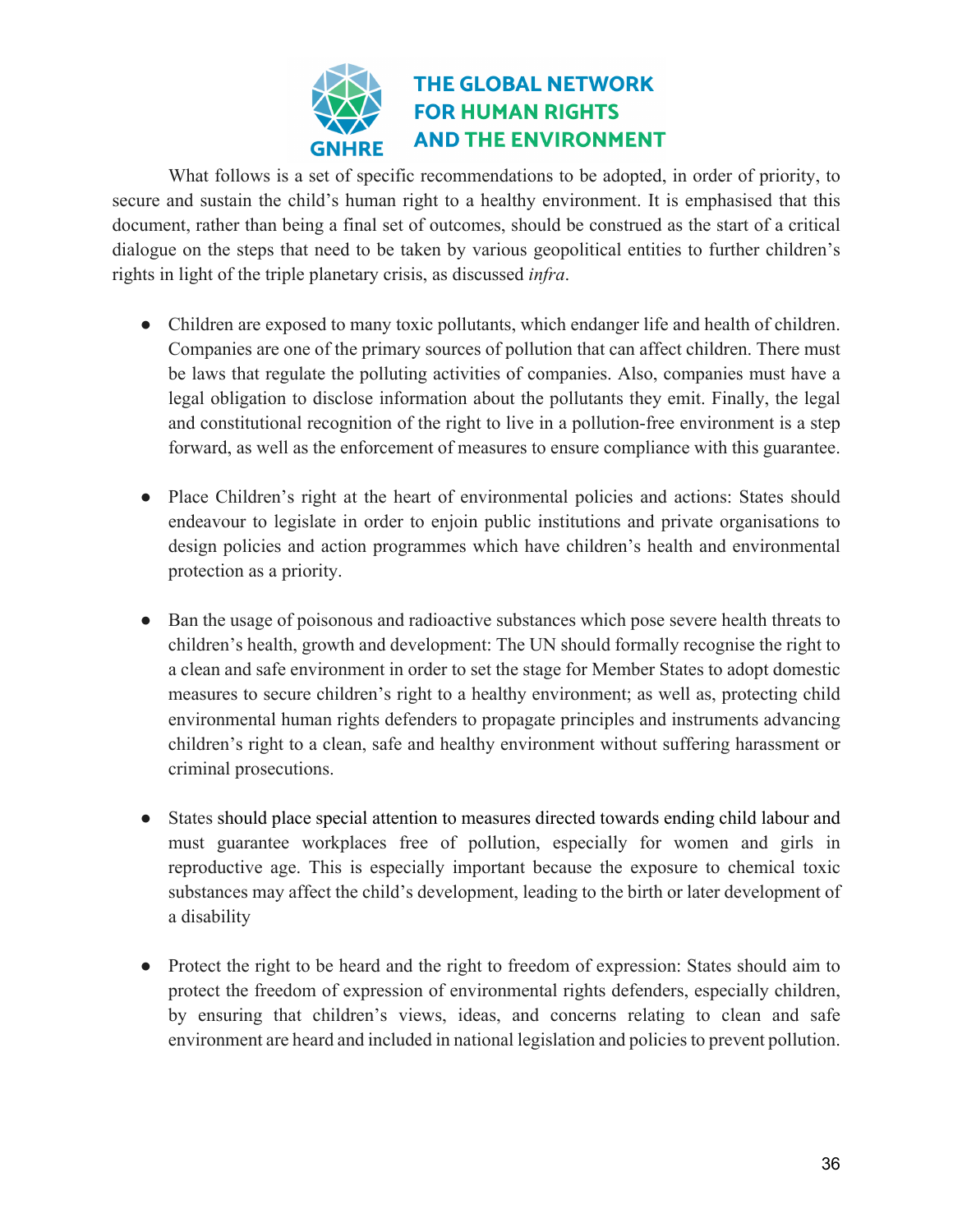

- Encourage access to justice, including effective remedies for and reparation of human rights violations due to harm, for example climate change and exposure to toxic substances and pollution, through child-friendly complaint mechanism at all levels, including by ratifying the Optional Protocol to the Convention on the Rights of the Child on a communication procedure.
- Work towards stopping forced evictions, migration, and displacement due to development projects like dams or large-scale extractive industry practices, which can affect children's health systemically and permanently, specifically as they affect Indigenous communities.
- Account for the differentiated impacts of the climate crisis and environmental degradation on specific groups of women and girls, including girls with disabilities, migrant or displaced women and girls, Indigenous women and girls, rural women and girls, women and girls living in extreme poverty, women and girls human rights defenders, among others.
- Work towards ending discrimination against children who are members of marginalised communities experiencing environmental harm, including children with disabilities, children in rural areas, children living in areas of environmental disasters, non-citizen children, and children from poor families.
- Promote children's access to environmental information and education. This should be done both in the face of imminent or potential environmental crises, as well as regularly followed as an obligation to ensure that publicly-held and maintained environmental information is updated and disseminated regularly, affordably, and in a timely fashion.
- Standardise a child-rights impact assessment process, triggered by the initiation of State or private projects or policies. Such assessments should provide for children's participation in the impact assessment and make specific considerations for their vulnerability.
- States should ensure that businesses respect the rights of the child in the environmental context and comply with the General Comment 16 by the UN Committee on the Rights of the Child.
- Ensure procedural equity by recognising and promoting youth as *full* participants in governance rather than bystanders. In comportment with Committee recommendations for the characterisation of women and girls, avoid characterising children as "passive, vulnerable groups in need of protection," but rather as partners and change agents.